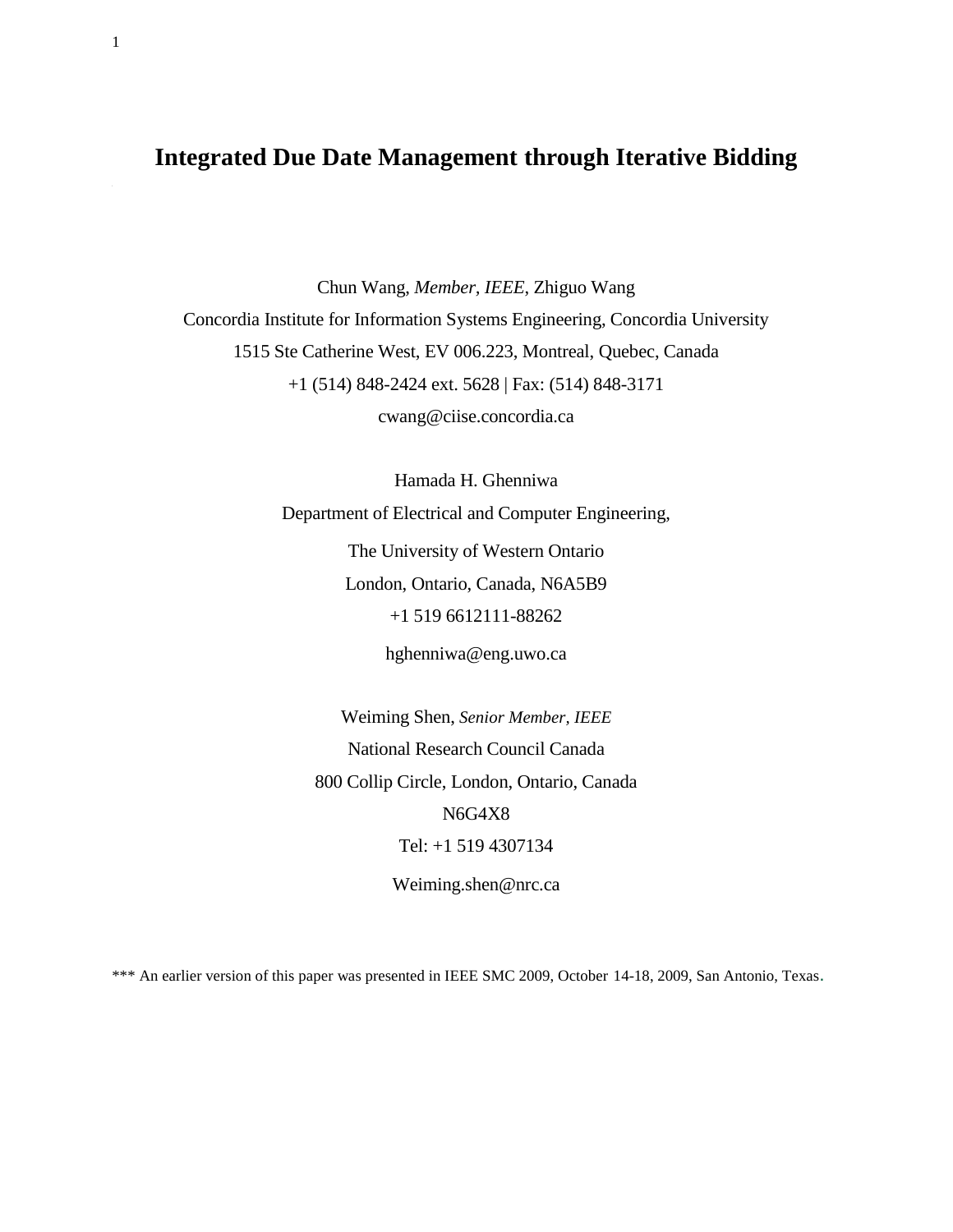*Abstract*—This paper proposes an iterative bidding framework for integrated due date management decision making. We focus on a type of make-to-order environment, in which a firm needs to quote due dates and prices and to schedule the production of a variety of job orders required by a large group of customers. In most cases, customers prefer shorter due dates. However, given limited production capacity and various cost constraints, the firm has to balance the attractiveness of their due date quotations and the reliability in terms of scheduling and delivering accepted job orders. The key issue here is how to integrate due date management decisions such that high quality solutions which benefit both the firm and the customers can be obtained. We study the integrated due date management in an economic setting where customers are modeled as self-interested agents and the objective of the firm is to maximize social welfare. We present an iterative bidding framework as a decentralized decision support tool which enables the integration of key due date management decisions. Effective solutions are achieved through the automated negotiation between the firm and its customers. We provide analytical results on the application of the proposed framework to two special cases of the integrated due date management. We also evaluate the performance of the framework on general due date management problems through a computational study.

Keywords: Due date management; Scheduling; Make to order; Auctions; Iterative bidding; Bidding languages; Multilateral negotiation

#### I. INTRODUCTION

In supply chain management, the due date of an order is the promised date that the supplier will deliver the product(s). The task of due date management (DDM) is to determine, in a timely manner, if and when an order can be fulfilled profitably. As in other management processes, DDM involves different types of decisions, namely pricing, order acceptance (or demand management), due date setting, and scheduling[1]. These decisions are interrelated. In general, demand can be modeled as a function of market price and delivery time. Customer demand usually increases with lower delivery times as well as with lower prices [2, 3]. In the case of make-to-order manufacturing, before a firm agrees to accept an order, it evaluates the 'profitability" of that order given the resources (e.g. manufacturing capacity) required to satisfy that order and other potential orders that could demand those resources. In addition, the customer and the firm need to agree on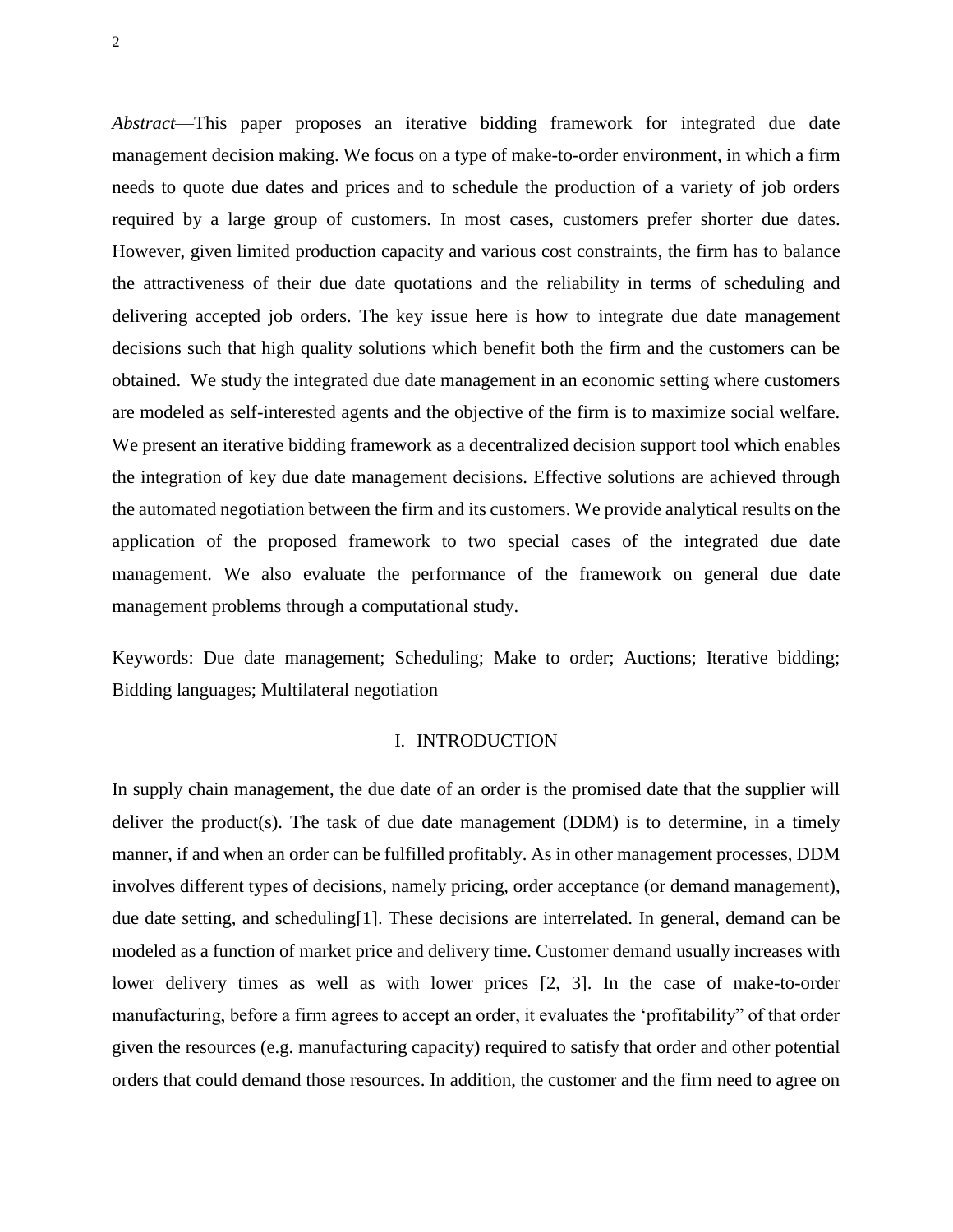the terms of the transactions, in particular, on the price and the due date. If the price or the due date quoted by the firm is too high compared to what the customer is willing to accept, the customer may choose not to place the order. Alternatively, if the price the customer is willing to pay is low or the due date requested is too short to make it a profitable transaction for the firm, the firm might decide not to accept the order. As the DDM decisions are tightly coupled, it is desirable to model the interrelations among them and consider them simultaneously. However, given the complexities of these decisions, in practice, they are often made sequentially. The way that a firm makes DDM decisions is reflected by the time-based competition strategy it adopts.

There are three time-based competition strategies used by firms [3], (1) quick service with minimal wait; (2) "uniform" short lead time<sup>1</sup> guarantee; (3) due date quotation. The first strategy does not involve order acceptance and due date quotation decisions. The focus here is how to schedule job orders such that they can be served as fast as possible. The second strategy promises a uniform lead time guarantee to all customers. Although, a firm can influence the demand rate by adjusting the length of the guaranteed lead time, there is no direct integration between the decisions of order acceptance and scheduling. In fact, under this strategy, there is a risk that demand may exceed the firms' capacity to respond. Uniform lead time guarantee is widely adopted in the service and make-to-order manufacturing sectors [3, 4]. While the strategy may be easy to implement and effective in terms of attracting more customers, it has certain negative impacts, especially in make-to-order manufacturing. As pointed in[1], since the lead times are set without considering the characteristics of the order and the current status of the production, they may be unrealistic in terms of production scheduling, thereby worsening lead time performance, leading to disappointed customers, and/or inflicting higher costs due to expediting. On the other hand, the lead times will be overstated when the demand is low and some customers may choose to go elsewhere. Furthermore, adding additional capacity may be inevitable to maintain the reliability of on-time delivery. The added capacity increases the total production costs and affects the price of the products provided. Although industry practice suggests that customers may be willing to pay a price premium for shorter delivery times [5], in the cases where the premium that a customer is willing to pay cannot compensate the cost of expediting, accepting short-lead-time orders becomes un-profitable.

The third strategy encourages potential customers to get a due date "quote" prior to ordering. As

<sup>&</sup>lt;sup>1</sup> In the context of DDM, the lead time is defined as the number of working days between the release date of the order and its due date.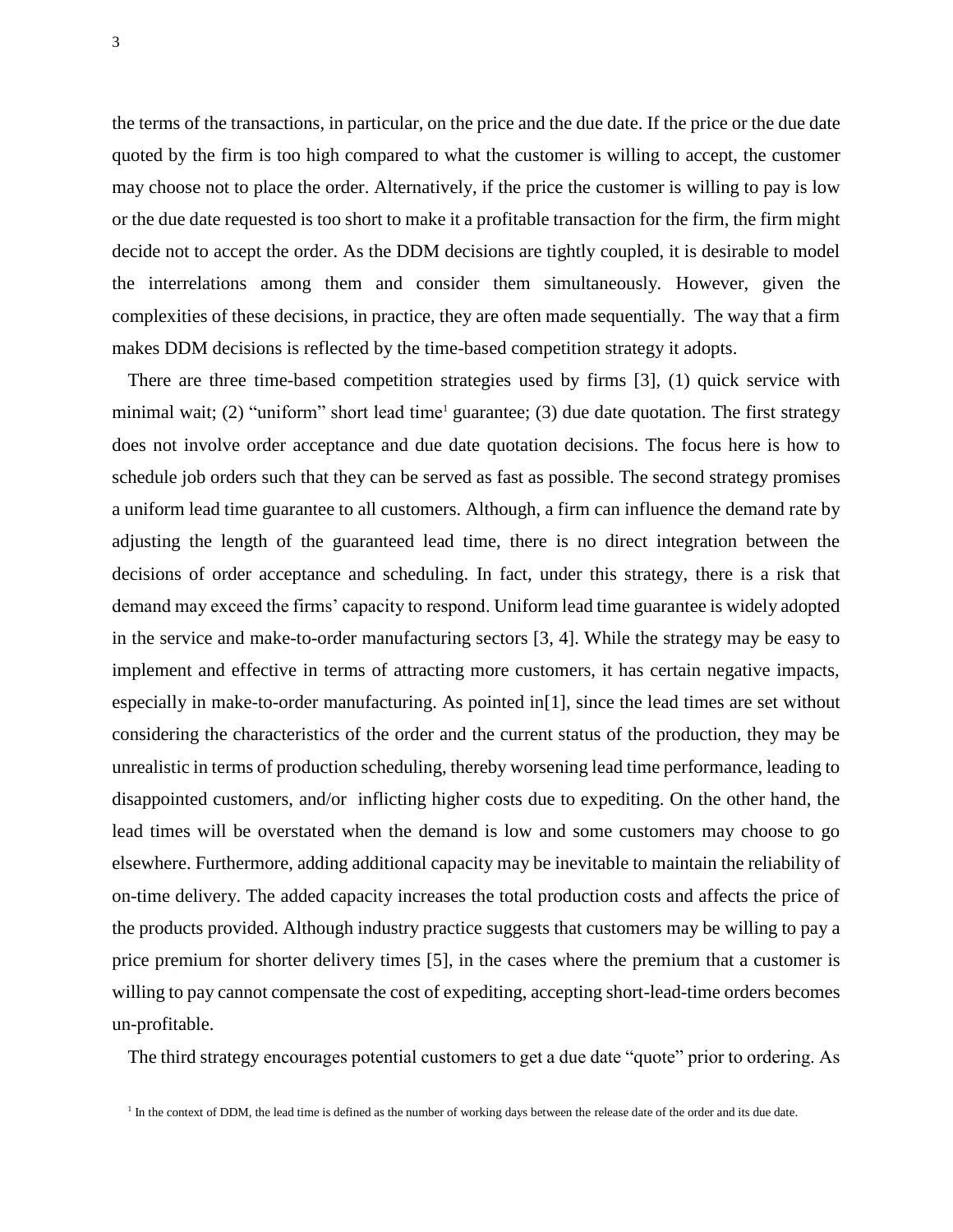the quoted due dates can be calculated based on the schedule of already accepted orders, this strategy has the potential of integrating due date quotation and scheduling decisions. In addition, by quoting prices and due dates, the firm makes an order selection/acceptance decision by influencing which orders finally end up the system. This strategy is more aggressive than the first one because a "quoted" lead time is considered as an irrevocable offer and, once accepted by the customer, the firm needs to deliver as promised. Otherwise, delay penalties may occur. Given limited capacities of a firm, the due date quotation strategy has the potential of effectively coordinating the DDM decisions and achieving optimal solutions in terms of resource utilization and profit. However, this strategy is difficult to implement. In addition to that more decisions need to be considered concurrently, if counter offers from customers are allowed, the implementation of this strategy also requires a multilateral negotiation mechanism between the firm and its customers.

The purpose of this research is to develop an iterative bidding based multilateral negotiation framework to support the integration of DDM decisions under the due date quotation strategy. Unlike some on-line dynamic bidding systems [6, 7], we focus on an off-line setting, in which all the information about the problem, such as the job arrival and processing times, are available at the beginning of the scheduling horizon. In this setting, the resource requirements of multiple job orders need to be considered concurrently during the decision making process. Our main contribution is the design of the multi-lateral negotiation framework for DDM. The framework is implemented by an iterative bidding procedure. It incorporates all key DDM decisions. It also provides DDM process automation, which allows the firm and its customers to construct efficient production schedules through automated multilateral negotiation. The rest of the paper is organized as follows. Section 2 describes and formulates the integrated DDM problem. Section 3 presents the structure and components of the proposed iterative bidding framework. Section 4 provides theoretical analysis on the properties of the framework and evaluates its performance through a computational study. Section 5 compares the proposed framework with existing DDM approaches. Section 6 concludes the paper and discusses future improvements of the framework.

#### II. THE INTEGRATED DUE DATE MANAGEMENT PROBLEM

Integrated DDM is a decentralized multilateral decision making process. From the perspective of the firm, it combines pricing, order selection, due date setting, and scheduling decisions. The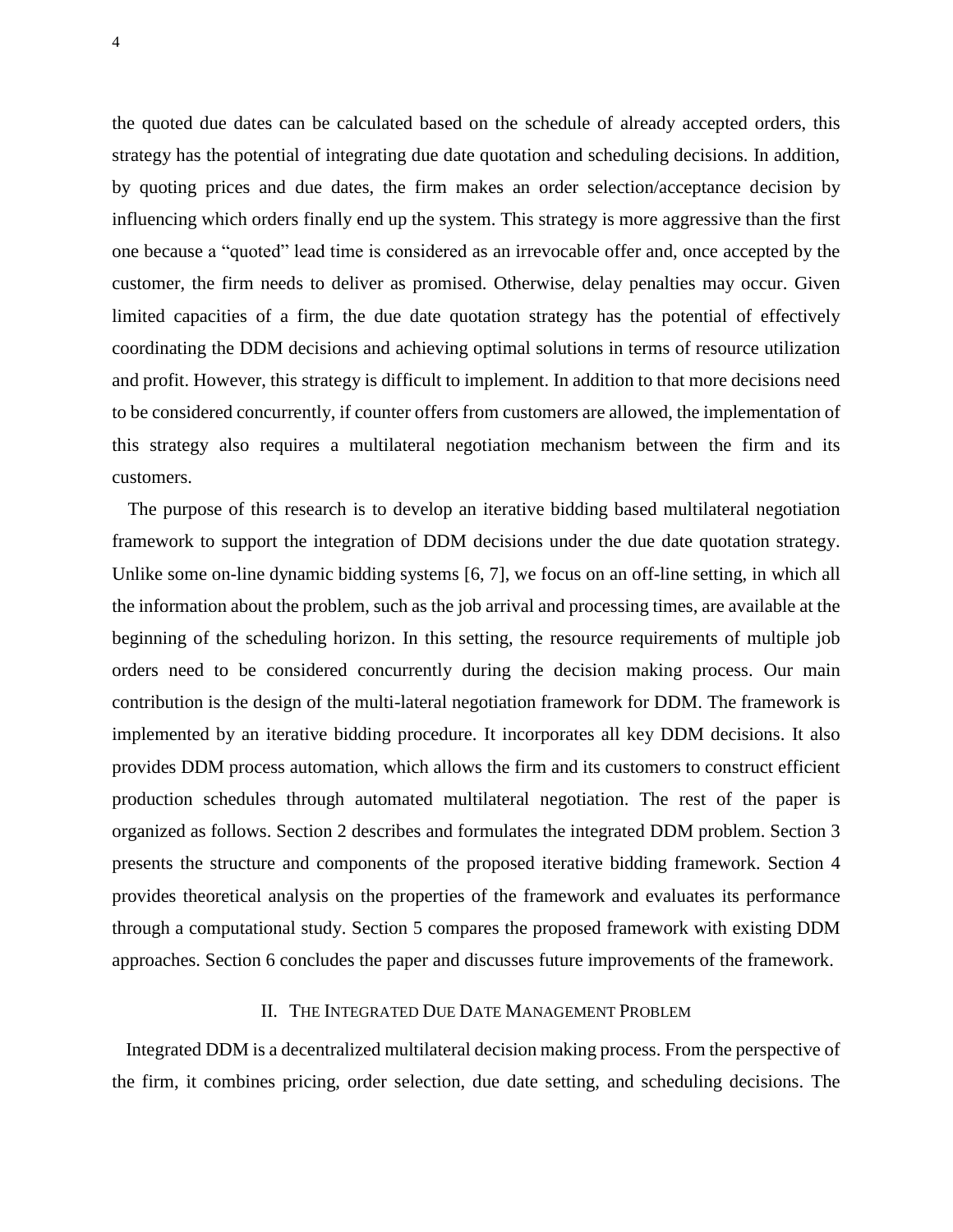decisions facing the customer are whether she should place the order given the price and due date offered by the firm and how to assign prices to the due dates in a counter offer to maximize her benefit. We assume that the firm has limited manufacturing capacity that can be used to process job orders from customers and the objective of the firm is to maximize the market efficiency, which is the sum of the values on a solution across all customers, rather than its revenue<sup>2</sup>. Each customer has one job order to be processed by the firm. An order has a release time, a preferred due date, and a deadline. The customer's value on an order (the price that she is willing to pay) declines with the delay of the delivery date. The customers' value functions are their private information. The Integrated DDM problem involves the selection of customer orders and allocation of the manufacturing resources of the firm to the orders such that the deadline requirements of all selected orders are met and the sum of customers' values is maximized.



**Figure 1 The DDM problem setting in a windows and doors company**

As an example, we present a typical integrated DDM problem based on a case study from[9] as follows<sup>3</sup>. As shown in Figure 1, a firm manufactures windows and doors for home builders as well as individual home owners. The products are customized based on the requirements from the customers, which may include different types, sizes and quantities, preferred due dates, and deadlines. In this setting, the integrated DDM problem facing the firm is to coordinate the decisions regarding which order to accept, at what price, and with what delivery date. For

 $2$  We approach the integrated DDM from a social-welfare perspective. The objective of DDM in this context is to achieve efficient solutions in decentralized environments, which maximize the social welfare of all participants in the supply chain. In[8] D. C. Parkes and J. Kalagnanam, "Models for iterative multiattribute procurement auctions," *Management Science,* vol. 51, pp. 435-451, 2005.Parkes and Kalagnanam suggest that market efficiency is well suited for the design of stable long-term markets that will form the basis for repeated trade. As in most make-to-order cases, customers and the firm will expect repeated trade, it is appropriate to focus on market efficiency in our DDM formulation.

<sup>&</sup>lt;sup>3</sup> In [9] W. Li, X. Luo, Y. Tu, and D. Xue, " Adaptive production scheduling for one-of-a-kind production with mass customization," *Transactions of the North American Manufacturing Research Institution of SME,* vol. 35, pp. 41-48, 2007., a case study, based on data collected from Gienow Windows and Doors Co. Ltd. (Calgary, Alberta, Canada), is presented to verify the effectiveness of an adaptive scheduling algorithm at shop floor level. While our scope is at supply chain level, we use this manufacturing setting to demonstrate the integrated DDM problem in make-to-order environments.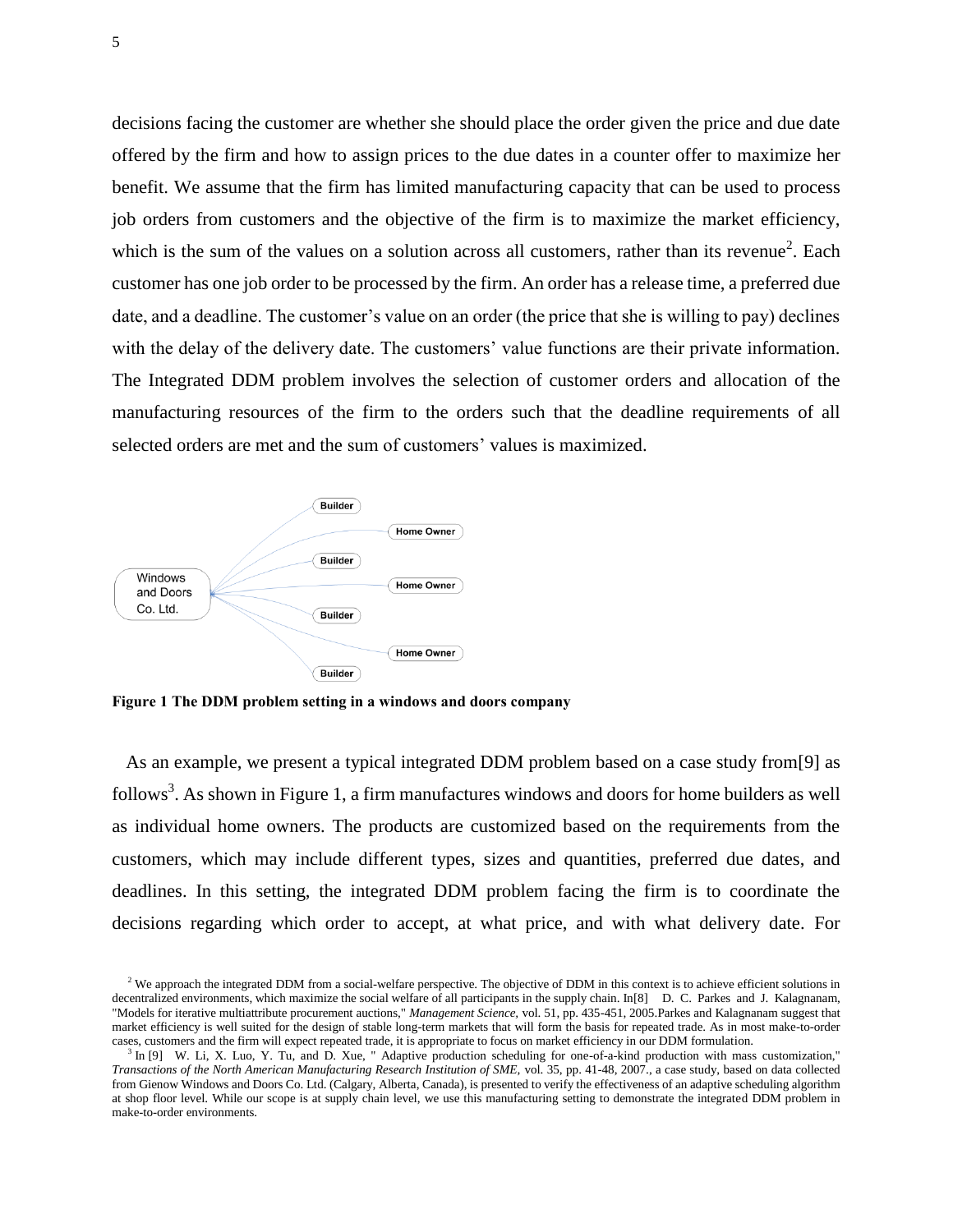customers they need to decide how to adjust their orders in terms of requested due dates and prices offered if their original orders are turned down. Again we consider the off-line DDM problems, in which the firm needs to coordinate its DDM decisions across a larger group of customers for a specific production time window (say a week or a month) and the information about customers' job orders are available at the beginning of the decision making process.

#### *A. Centralized Formulation*

As previously mentioned we consider integrated DDM as a decentralized decision making problem in the sense that the actual valuation of a customer on due dates is private information to the customer, which is not known to the firm. However, to clearly demonstrate the combinatorial optimization nature of the problem, we first assume a centralized environment, i.e., customers' valuations are known to the firm. With this assumption, we can conveniently model the problem as a mixed integer program. The decentralized characteristic of the problem will be considered when we develop the game theoretic modeling and iterative bidding framework.

Consider a type of the DDM problem which consists of a set of *n* customers, denoted *N*, and a firm. Each customer  $j(i = 1, ..., n)$  has a job to be processed by the firm. A job requires the processing of a sequence of operations  $o_{i,k}$  ( $k = 1, ..., n_j$ ). An operation  $o_{i,k}$  ( $j = 1, ..., n, k =$ 1, ...,  $n_i$ ) has a specified processing time  $t_{i,k} \in R^+$  and its execution requires the exclusive use of a designated resource for the duration of its processing. There are precedence constraints among operations of a job, that is,  $o_{j,k}$  must precede $o_{j,k+1}$ .  $q_{j,k,j',k'} = 1$ , if  $o_{j,k}$  and  $o_{j',k'}$  need to be processed on the same resource, otherwise  $q_{j,k,j',k'} = 0$ . A job j has a release time  $r_i$  and a hard deadline  $d_i$ .  $r_i$  is the earliest time that job j can be available for processing.  $d_i$  is the latest completion time of job j in a schedule. For a schedule S which contains an allocation of the firm's production resources to customer orders, a customer will have a valuation on  $S$ . In this paper we follow the definition of valuation as described in the private value model, introduced by Vickrey [10]. In integrated DDM, each customer has a value for each schedule and these values do not depend on the private information of the other customers. Each customer knows her values, but not the values of the others. A customer will not accept any schedule  $S$  if its job to be completed after the job's hard deadline  $d_i$  or before its release time  $r_i$ . In these cases, the customer's valuation on  $S$  is zero or, in terms of DDM, the customer's job is not accepted. In our model, we also allow customers to request *preferred due dates*. For customer *j*, her *preferred due*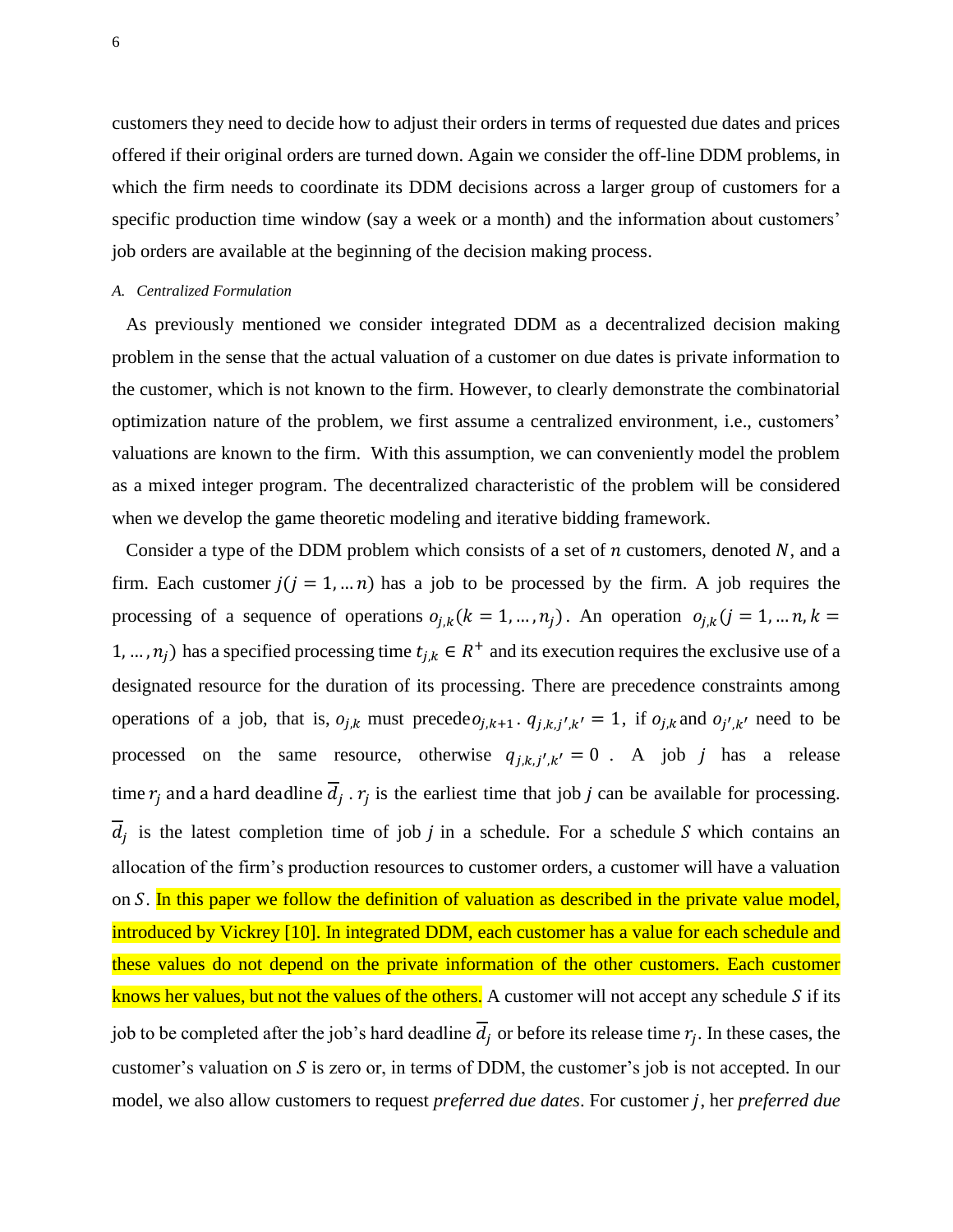*date* is denoted as  $d_i$ .  $v_i(d_i)$  is the valuation customer *j* assigns to a schedule in which her job is completed before  $d_i$ . Completion of a job after its *preferred due date* is allowed. However, for delayed jobs, there are extra costs incurred to the customer. For a schedule  $S$ , if customer j has her job completed at  $c_i$ , her valuation on S is defined as  $v_i(S) = v_i(d_i) - u_i(c_i)$ , where  $c_i$  is the completion time of job j in S;  $u_j(c_j)$  is a non-decreasing function gives the cost incurred for a delayed  $c_i$  within the *acceptable delay window*  $d_i < c_i \leq d_i$ . For the time window in which the job is not delayed,  $u_i(c_i) = 0$ . The DDM involves the selection of a set of job orders  $N^* \subseteq N$  such that the scheduling constraints for all selected jobs are satisfied and, at the same time, the sum of customer values is maximized. Let  $S_{j,k}$  be the starting time of the operation k of the job j; let  $Z_j = 1$  if job j is selected and  $Z_j = 0$  otherwise; also let  $Y_{j,k,j',k'} = 1$  if  $o_{j,k}$  is performed before  $o_{j',k'}$  and  $Y_{j,k,j',k'} = 0$  otherwise  $(j \neq j')$ . The optimization problem, denoted CDM, is to solve

$$
\max \sum_{j=1}^{n} Z_j \Big( v_j \big( d_j \big) - u_j \big( c_j \big) \Big), \tag{1}
$$

subject to

$$
c_j = S_{j,n_j} + t_{j,n_j},\tag{2}
$$

$$
S_{j,1} \ge r_j Z_j \tag{3}
$$

$$
\left(S_{j,n_j} + t_{j,n_j}\right) Z_j \le \overline{d}_j \tag{4}
$$

$$
S_{j,k-1} + t_{j,k-1} \le S_{j,k} \t\t(5)
$$

$$
S_{j,k} + t_{j,k} - S_{j',k'} + Hq_{j,k,j',k'} + HZ_j + HZ_{j'} + HY_{j,k,j',k'} \le 4H,
$$
\n<sup>(6)</sup>

$$
Y_{j,k,j',k'} + Y_{j',k',j,k} + 3H \ge 1 + HZ_j + HZ_{j'} + Hq_{j,k,j',k'} ,
$$
 (7)

$$
Y_{j,k,j',k'} + Y_{j',k',j,k} + HZ_{j'} + HZ_{j'} + Hq_{j,k,j',k'} \le 1 + 3H,
$$
\n(8)

$$
Y_{j,k,j',k'} \in \{0,1\} \tag{9}
$$

$$
Z_j \in \{0,1\},\tag{10}
$$

$$
S_{j,k} \ge 0 \tag{11}
$$

where  $j, j' = 1, ..., n, j \neq j'$ ,  $k = 1, ..., n_j$  ( $k = 2, ..., n_j$  in (5)) and  $k' = 1, ..., n_{j'}$ . The set of constraints (3) and (4) ensures that the operations of a job do not start before its release time and finish after its deadline. The set of constraints (5) ensure that an operation does not start before the previous operation of the same job is completed. The set of constraints (6) is a set of logical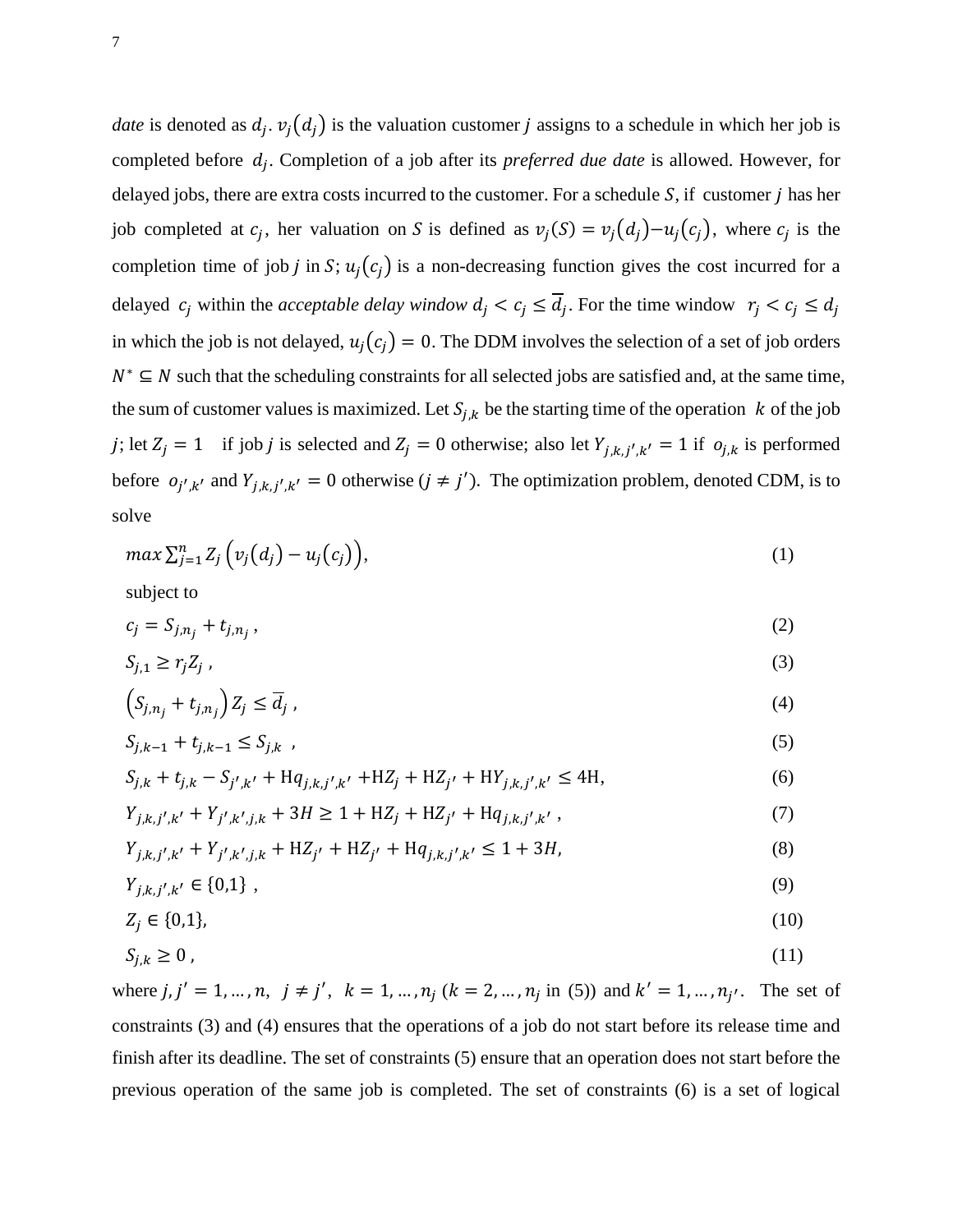constraints which states the following: if two jobs  $j$  and  $j'$  are selected in the schedule, and operations  $o_{j,k}$  and  $o_{j',k'}$  are to be processed on the same resource  $(q_{j,k,j',k'} = 1)$ , and o precedes  $o_{j',k'}$   $(Y_{j,k,j',k'} = 1)$ , then  $S_{j,k} + p_{j,k} \leq S_{j',k'}$ . These constraints ensure that, at most, one operation can be processed by a particular resource at a time, where H is a large positive constant, which is used for the linearization of the logical constraint "if". Explanations on how this "large positive constant technique" is used in scheduling problem formulation can be found in [11]. The minimum value of H depends on the problem instance. In general, a H =  $max(\overline{d_i}) + max(t_{i,k}),$ where  $j = 1, ..., n$  and  $k = 1, ..., n<sub>i</sub>$ , is large enough to enforce the logical "if" constraint. Constraints (7) and (8) ensure the values assigned to the two related variables  $Y_{j,k,j',k'}$  and  $Y_{j',k',j,k}$  are consistent, that is, if  $S_{j,k}$  and  $S_{j',k'}$  are to be processed on the same resource, then  $Y_{j,k,j',k'} + Y_{j',k',j,k} = 1$ . Constraints (9), (10), (11) are non-negative and integer constraints.

Having modeled the integrated DDM in a job shop environment, we gain insights to the complexity of the problem in terms of number of constraints and variables. We also know that CDM is a nonlinear model as the objective function of CDM is nonlinear. Now we turn our attention to the game theoretical modeling of the problem by considering customer valuations as private information not known to the firm. As the computational complexities inherited from the combinatorial nature of the scheduling problem are not related to the game theoretical modeling, we ignore the scheduling details and focus only on strategic interactions. We first model the integrated DDM as a game. We then construct a Vickrey-Clarke-Groves (VCG) auction that solves the game with an economically efficient outcome.

#### *B. Game Theoretic Modeling and an Auction Construction*

In the *centralized formulation*, we have assumed that customers' valuations are known to the firm. In the game theoretic modeling, we remove this assumption and consider customers' valuations are private information and they will behave strategically to maximize their own benefits. To reflect this self-interested property of the customers, we call them agents<sup>4</sup>. Let denotes a set of  $n$  job agents. Each represents a job order from a customer. Job orders need to be scheduled in the firm. Let  $\Gamma$  be the set of all feasible schedules<sup>5</sup>. An agent j needs to pay the firm

<sup>&</sup>lt;sup>4</sup> In this paper, agents also refer to the trading software entities that represent the customer. From this point forward, when we mention customers in the context of system modeling and design, we will use the term "agent".

 $5 \text{ C}$  can be obtained by solving constraints of CDM as a constraint satisfaction problem. Note that, unlike in classical scheduling theory, a feasible schedule for a DDM problem does not have to include all job orders. If a job order is not included in a schedule, the customer's valuation on the schedule is zero.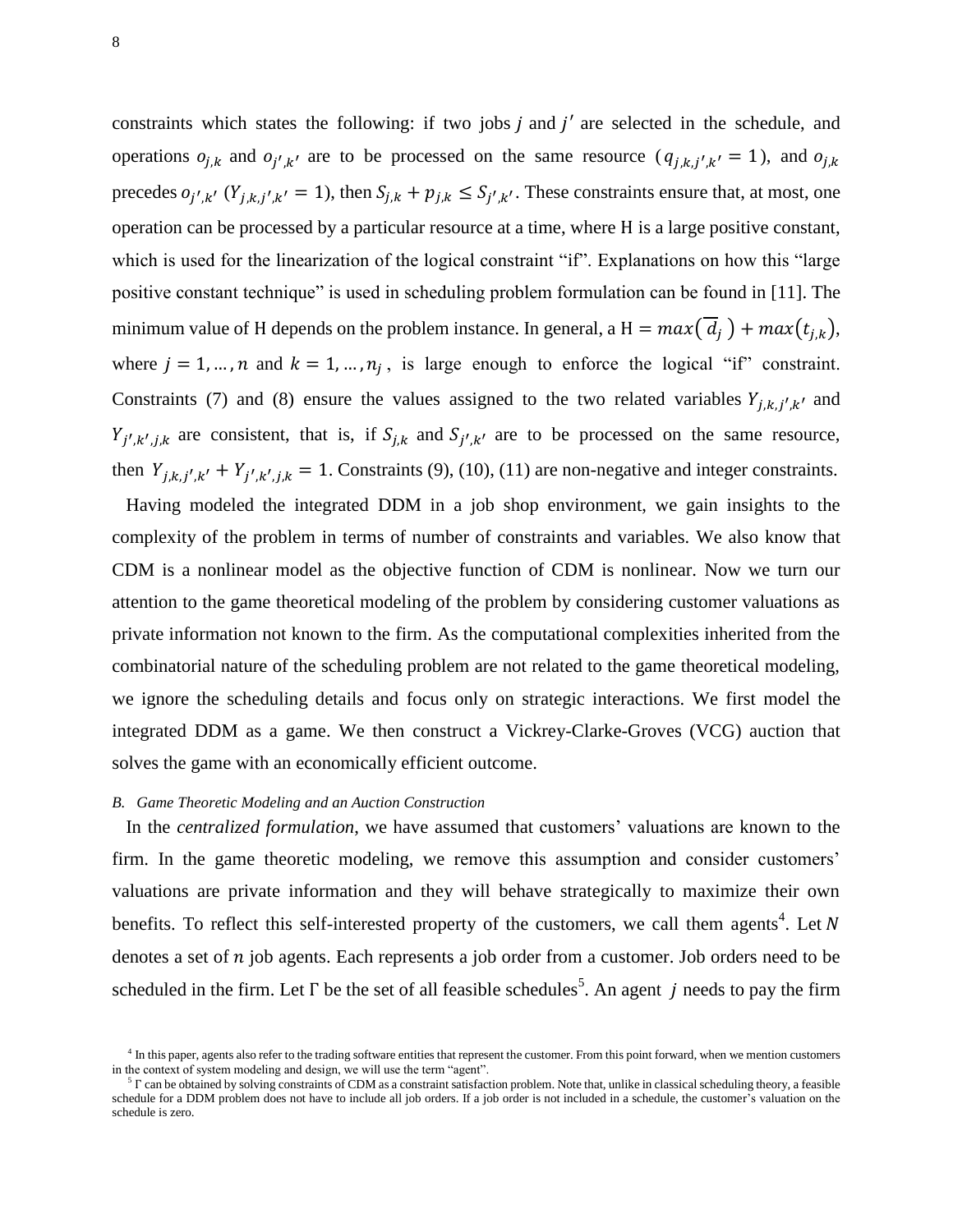$p_i(S)$  in exchange for producing its job order as scheduled in S. The agents must collectively choose a schedule  $S \in \Gamma$ , and a vector of payments  $(p_1(S), p_2(S), p_3(S), ..., p_n(S))$ .

Our goal is to design a mechanism which enables the collective selection of schedules. As we have assumed that the firm maximizes market efficiency, the chosen schedules need to maximizes the sum of agent valuations. We use Vickrey's private value model. Therefore, an agent's payoff is linear in the agent's valuation of the schedule and the price paid for the schedule, that is  $v_i(S) - p_i(S)$ . Agents maximize their payoffs. So an agent is willing to pay up to its valuation  $v_i(S)$  to obtain the schedule S. In the following, we construct a VCG auction for the DDM problem. Let  $V(N) = \max_{S \in \Gamma} \sum_{i \in N} v_i(S)$  and  $V(N \setminus j) = \max_{S \in \Gamma} \sum_{i \in N \setminus j} v_i(S)$ . The auction proceeds as follows. Each agent submits its valuations on each element of the set of all feasible schedules  $\Gamma$ . The auctioneer chooses  $S^*$  from  $\Gamma$  as the final schedule, such that  $S^*$  maximizes  $\sum_{i \in N} v_i(S)$ , that is, S<sup>\*</sup> solves  $V(N)$ . In addition, the auctioneer also computes a schedule for each  $j \in N$ , such that the schedule solves  $V(N \setminus j)$ . After the schedules are computed, agent j pays

$$
p_j(S^*) = V(N \setminus j) - \sum_{i \neq j} v_i(S^*)
$$
\n(12)

and agent  $j$ 's payoff from participating is

$$
v_j(S^*) - [V (N \setminus j) - \sum_{i \neq j} v_i(S^*)] = v_j(S^*) + \sum_{i \neq j} v_i(S^*) - V (N \setminus j)
$$
  
= V (N) - V (N \setminus j). (13)

It is clearly that  $V(N) - V(N \setminus j)$  is non-negative, which means agents always get non-negative payoffs when participating in the auction. In addition to providing agents with the incentive to participate, the auction is also strategic proof meaning that submitting truth valuations to the auctioneer is a dominant strategy. Suppose agent *j* reports  $w_i \neq v_j$  instead. The auctioneer then chooses a  $\tilde{S} \in \Gamma$  that solves  $max_{S \in \Gamma} [\sum_{i \neq j} v_i(S) + w_j(S)]$ . Agent j's payoff becomes

$$
\sum_{i \neq j} v_i(\tilde{S}) + v_j(\tilde{S}) - V(N \setminus j) \leq V(N) - V(N \setminus j). \tag{14}
$$

It is clear that no agent can benefit from misreporting its valuation function.

Given that the CDM can be used to obtain  $\Gamma$  and we have constructed the VCG auction that finds the optimal schedule in  $\Gamma$ , it seems that we have everything needed to solve the DDM game. However, the reality is, despite VCG's theoretical elegance, its limitations in terms of implementation restrict its application to DDM problems. From the auctioneer's side, the implementation of the VCG auction requires the solution of a  $V(N)$  and a  $V(N \setminus j)$  for all  $j \in N$ ,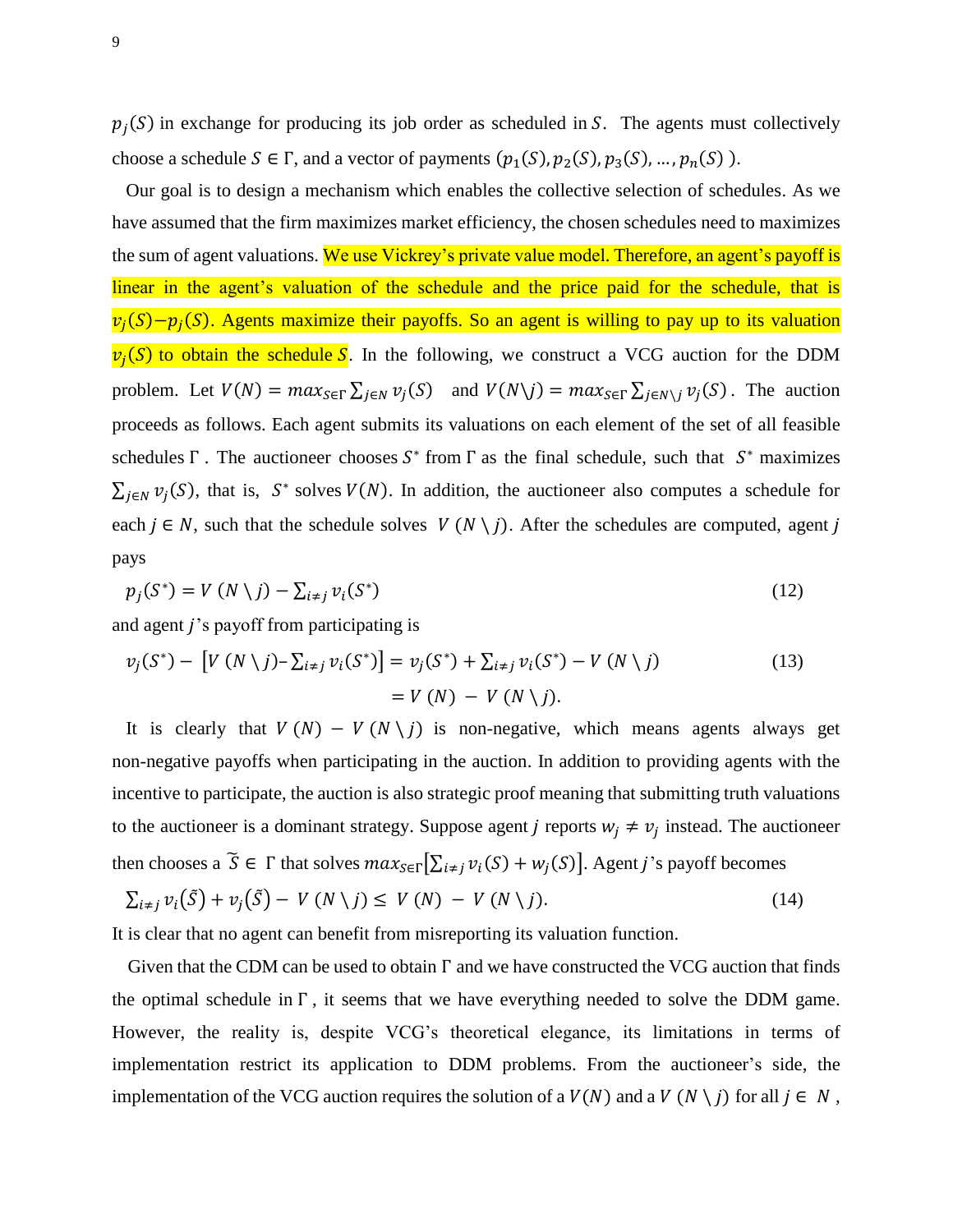that is  $n+1$  NP-hard optimization problems. The computation cost can be prohibitively expensive if the auction is applied to non-trivial size problems. In our case, the underlying scheduling model CDM is nonlinear, which usually demands more computation than a linear one. From the agents' side, the VCG auction requires an exponential number of schedules in  $\Gamma$  to be valued by each agent, which presents hard valuation problems to agents. In addition to computation, communicating the large number of schedules to agents can also be a huge burden to the system. Most importantly, VCG requires complete valuation on alternative schedules to be revealed to the auctioneer. In DDM, customers are often reluctant to do so when that information might leak out and adversely affect other decisions or negotiations. Transparency is another practical concern in VCG auctions. It can be difficult to explain to the customers why a certain schedule is chosen. In the following section, we propose an iterative bidding framework aimed at addressing some of the limitations arising in the application of VCG to DDM.

#### III. THE ITERATIVE BIDDING FRAMEWORK

The iterative bidding framework proposed in this paper is an auction-based approach to the integrated DDM problem. The framework contains three major components, a requirement-based bidding language, a linear integer programming model for winner determination, and an iterative bidding procedure. The requirement-based bidding language allows an agent's bid to be expressed by a requirement of processing a job, which naturally represents scheduling constraints and objectives. The winner determination model takes bids expressed in the requirement-based language as input and computes feasible schedules which maximize the auctioneer's revenue. The iterative bidding procedure provides a structure for agents and the auctioneer to interact in a systematic way and eventually evolve the provisional solutions towards an optimal or near optimal one. Iterative bidding also reduces agents' information revelation and adds the potential of accommodating dynamic changes during the bidding process. The iterative bidding framework is a multi-attribute auction, which allows negotiation over price and a non-price attribute: the due date of an agent's schedule. In addition, the framework has good privacy preserving properties. For example, unlike VCG auctions, it does not require agents' knowledge about the resources, such as their capabilities, availabilities and configurations. Also, it does not require complete revelation of agents' valuations.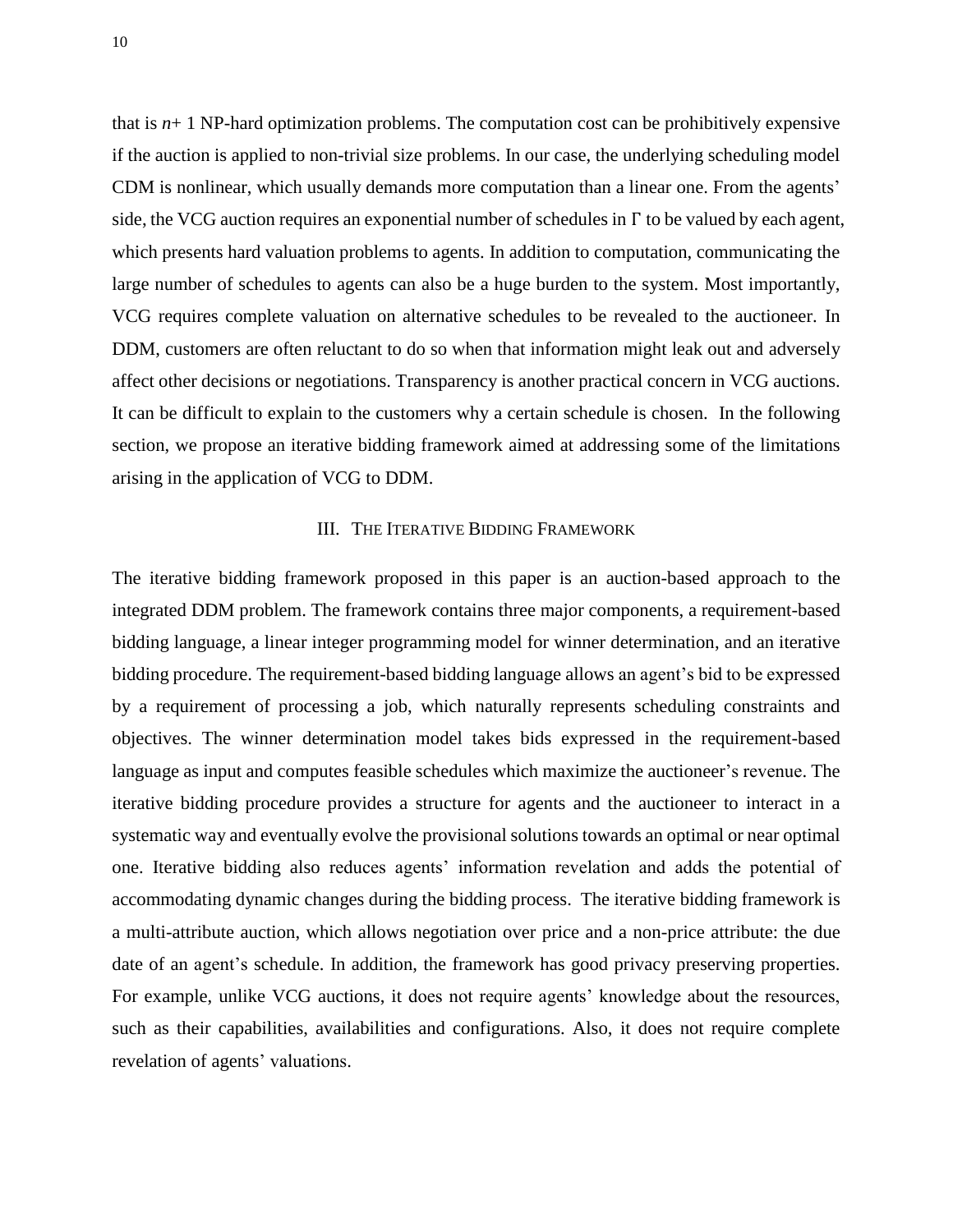## *A. Requirement-Based Bidding Languages*

In integrated DDM, customers derive values based on how their jobs are scheduled according to their objectives. From a scheduling perspective, the quality of a schedule can be measured by time related parameters, e.g. completion times, tardiness. During the due date negotiation with a firm, a customer can often express her preferences using a conditional statement. For example, a customer may say she is willing to pay a specific price if her job is completed within a time window, e.g.  $r_i < c_i \le d_i$ . There are three components in this conditional statement, the job, the time window and the price. In this section, we propose a requirement-based language for the representation of customers' preferences in terms of these three elements. We first define the atomic bid (C-Bid) of this language.

**C-Bid** is a 4-tuple  $\langle R, eft, lft, p \rangle$  where R is the requirement of processing a job consisting of a set of operations to be performed, the precedence constraints among them and resource requirements.  $\dot{p}$  is the price that the agent is willing to pay for R to be completed within the time window  $\text{eft} < \text{c} \leq \text{lft}$  where  $\text{c}$  denotes the completion time of  $\text{R}$ ,  $\text{eft}$  stands for earliest finishing time, and  $lft$  stands for latest finishing time, which is the required due date by the customer. C-Bids can be connected by XOR connective as a XOR-C-Bid to represent values that a customer has on different time windows. For example,  $\langle R_i, eft_{i,1}, lft_{i,1}, p_1 \rangle XOR \langle R_i, eft_{i,2}, lft_{i,2}, p_2 \rangle$  indicates that the customer j is willing to pay  $p_1$  if R is completed with  $eff_{i,1} < c_i \leq lft_{i,1}$  and  $p_2$  if  $R_i$  is completed with  $eff_{i,2} < c_i \leq lft_{i,2}$ . Implicitly here, the customer only wants  $R_i$  to be processed once and there is no overlap between the two time windows. If we restrict the value of  $c$  to integers, the requirement based language has *full expressiveness* in terms of representing customers' valuations using an XOR-C-Bid with finite number of C-Bids.

**Proposition 1** If the value of  $c_i$  is restricted to integers for a customer  $j \in N$ , any valuation of *customer in integrated DDM can be represented by an XOR-C-Bid with finite C-Bids*.

Proof: See the Appendix.

In Proposition 1, we have proved that if  $c_i$  is restricted to integers, a customer j can express her full preferences by assigning a value to each possible  $c_i$  with  $r_i < c_j \leq d_i$ . This restriction is reasonable as customers usually define their due dates in terms of the number of certain time units such as hours or days from the time when a job is released. In addition, by restricting the values of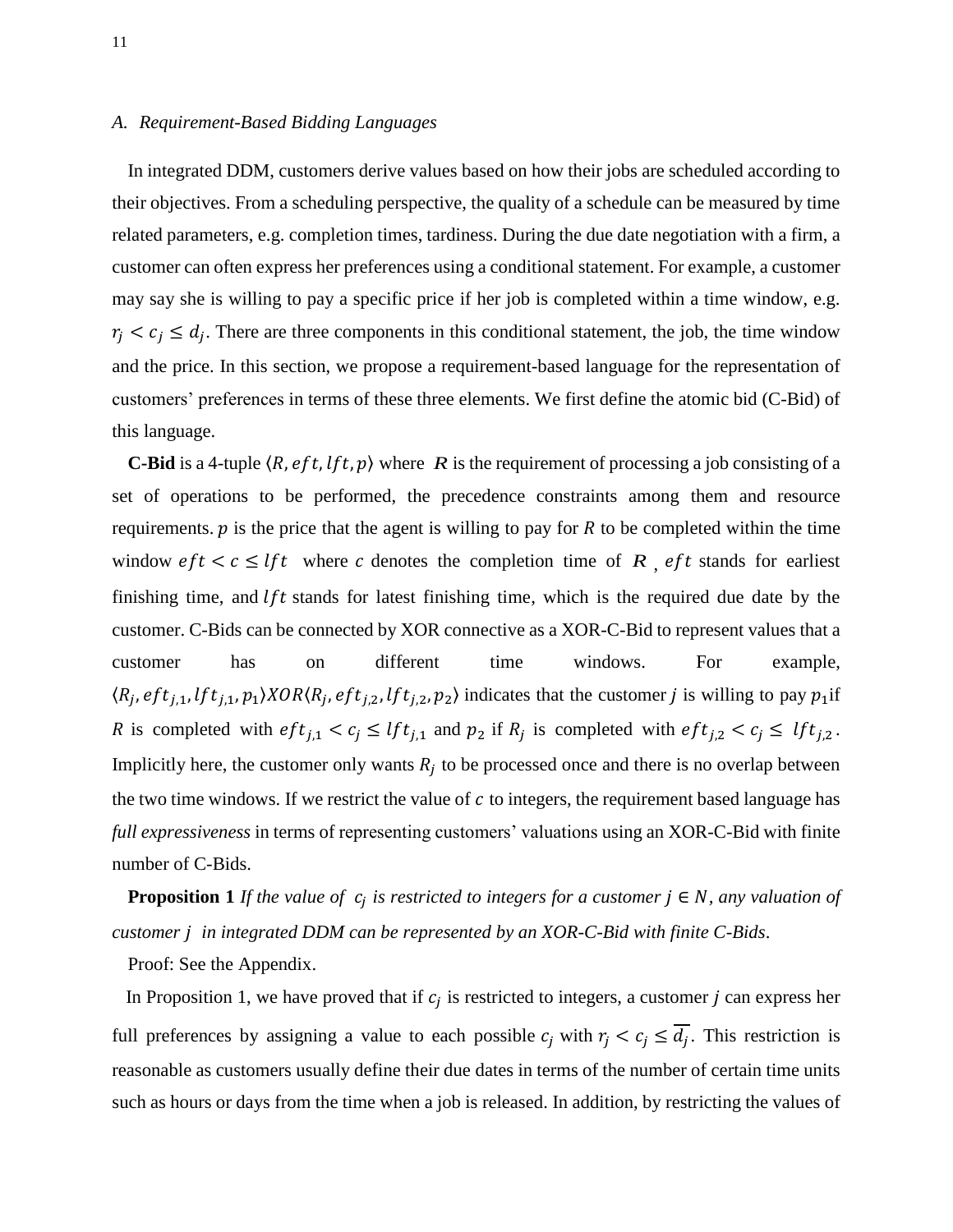the completion times of all jobs to integers, we will have a finite set of  $lfts$ , which provides us with the possibility of formulating a linear winner determination model as shown in the next section.

#### *B. Linear Winner Determination Model*

Given the set of XOR-C-Bids from customers, the task of winner determination is to select a subset of the bids such that all scheduling constraints are satisfied and, at the same time, the sum of customer's value is maximized. A C-Bid can represent a customer's value over a time window defined by the  $eft$  and  $lft$ . This is natural because, very often, a customer could be indifferent between the completion times within a certain time interval (a block of adjacent time units). Suppose a customer has  $m_i$  indifferent time intervals within the *acceptable delayed window*  $d_i < c_i \leq d_i$ . Accordingly an XOR-C-Bid with  $m_i$  C-Bids can be constructed to represent the customer's valuations within the window. With the non-delayed  $r_i < c_i \le d_i$  interval included, the full valuation of a customer can be represented by  $\langle R_i, eft_{i,0}, lft_{i,0}, p_0 \rangle XOR \langle R_i, eft_{i,1}, lft_{i,1}, p_1 \rangle XOR \langle R_i, eft_{i,2}, lft_{i,2}, p_2 \rangle X$ XOR  $(R_i, eft_{i,m_i}, lft_{i,m_i}, p_{m_i})$  (or in short,  $XOR_{0 \le i \le m_i}$ ,  $(R_i, eft_{i,i}, lft_{i,i}, p_i)$ ), where  $eft_{i,0} = r_i$ ,  $l f t_{i,0} = d_i$ ,  $p_0 = v_i(d_i)$ . We assume that the  $m_i + 1$  time intervals are adjacent, that is l eft<sub>ij</sub> for  $1 \le i \le m_i$ . Given that eft<sub>ij</sub> can be obtained from  $R_i$ , it is sufficient to represent the customer's valuations through a *simplified version* of the XOR-C-Bid,  $XOR_{0 \le i \le m}$ ,  $\langle R_i, lft_{i,i}, p_i \rangle$ . The simplified version does not use  $eft$ , however, it contains all the information needed to uniquely construct a corresponding full version of the XOR-C-Bid.

In fact, in most due date quotation scenarios, customers usually use the format of the simplified XOR-C-Bid to express their preferences. For example, they might say "if you promise to complete the job by Thursday, I will pay you \$1000; however, if the completion time is Friday, I can only pay you \$900". In many cases, an XOR-C-Bid without  $eft$  can be a natural format for expressing customers' preferences. In the following, we formulate a winner determination model, denoted LDM, which takes the *simplified version* of XOR-C-Bids from customers as input. By doing this, we make the format of the inputs more intuitive for customers. Note that, as stated in Proposition 1, an XOR-C-Bid has the capability to represent a customer's full valuation. However, this does not mean a customer will reveal her valuation in the XOR-C-Bid submitted to the firm. Iterative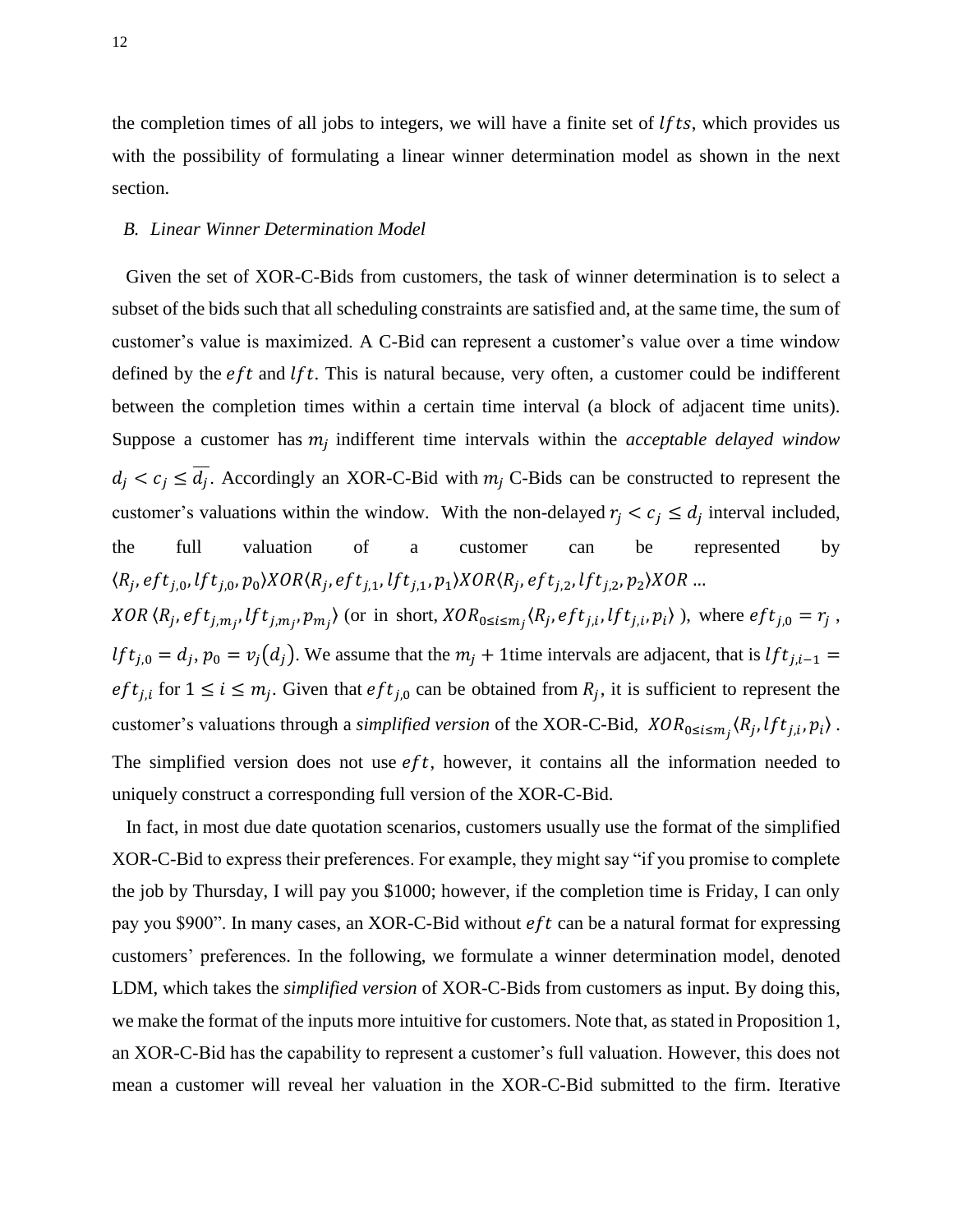bidding is essentially a price system, not a direct revelation mechanism. The bidding prices do not necessarily correspond to a customer's valuations. In LDM, we denote the bidding price from customer j on  $lft_{j,i}$  as  $p_j(lft_{j,i})$ . We also need to define several variables. Let  $Z_{j,i} = 1$  if job j is completed before  $lft_{j,i}$  and  $Z_{j,i} = 0$  otherwise; let  $S_{j,k}$  be the starting time of the operation k of the job *j*; also let  $Y_{j,k,j',k'} = 1$  if  $o_{j,k}$  is performed before  $o_{j',k'}$  and  $Y_{j,k,j',k'} = 0$  otherwise  $(j \neq j')$ . Let  $q_{j,k,j',k'} = 1$ , if  $o_{j,k}$  and  $o_{j',k'}$  need to be processed on the same resource, otherwise  $q_{j,k,j',k'} = 0$ . The winner determination model LDM can be formulated as follows.

$$
\max \sum_{j=1}^{n} \sum_{i=1}^{m_j} Z_{j,i} p_j \big( l f t_{j,i} \big),\tag{15}
$$

$$
\sum_{i=1}^{m_j} Z_{j,i} \le 1,\tag{16}
$$

$$
S_{j,1} \ge r_j \sum_{i=1}^{m_j} Z_{j,i} \tag{17}
$$

$$
\left(S_{j,n_j} + t_{j,n_j}\right) Z_{j,i} \leq l f t_{j,i} \tag{18}
$$

$$
S_{j,k-1} + t_{j,k-1} \le S_{j,k} \tag{19}
$$

$$
S_{j,k} + t_{j,k} - S_{j',k'} + Hq_{j,k,j',k'} + HZ_{j,i} + HZ_{j',i'} + HY_{j,k,j',k'} \le 4H,
$$
\n(20)

$$
Y_{j,k,j',k'} + Y_{j',k',j,k} + 3H \ge 1 + HZ_{j,i} + HZ_{j',i'} + Hq_{j,k,j',k'} ,
$$
\n(21)

$$
Y_{j,k,j',k'} + Y_{j',k',j,k} + HZ_{j,i} + HZ_{j',i'} + Hq_{j,k,j',k'} \le 1 + 3H,
$$
\n(22)

$$
Y_{j,k,j',k'} \in \{0,1\} \tag{23}
$$

$$
Z_{j,i} \in \{0,1\},\tag{24}
$$

$$
S_{j,k} \ge 0 \tag{25}
$$

where  $j, j' = 1, ..., n, j \neq j'$ ,  $k = 1, ..., n_j$  ( $k = 2, ..., n_j$  in (14)),  $i = 0, ..., m_j$  and  $k' = 1, ..., n_{j'}$ . Unlike that of CDM, the objective function of LDM is linear. Constraints (16) ensure that only one C-Bid of an XOR-C-Bid is selected in the schedule. Constraints (17) to (25) are essentially constraints  $(3)$  to  $(11)$  from CDM, except that here variable Z has a two dimension index. For the sake of completeness and readability, we reproduce the constraints here.

LDM takes simplified XOR-C-Bids as input. Constraints (18) show that LDM only requires a job to be finished before the  $lft$ . Job completion after the  $eft$  is not required. Adding constraints (17), the actual semantic meaning of a simplified C-Bid  $\langle R_i, lft_{i,i}, p_i \rangle$  in LDM is interpreted as  $\langle R_i, r_i, lft_{i,i}, p_i \rangle$  (*LDM* interpretation). However, the original meaning of  $\langle R_i, lft_{i,i}, p_i \rangle$  as it is constructed should be interpreted as  $\langle R_i, eft_{i,i}, lft_{i,i}, p_i \rangle$  (*EFT interpretation*, as it considers *eft*).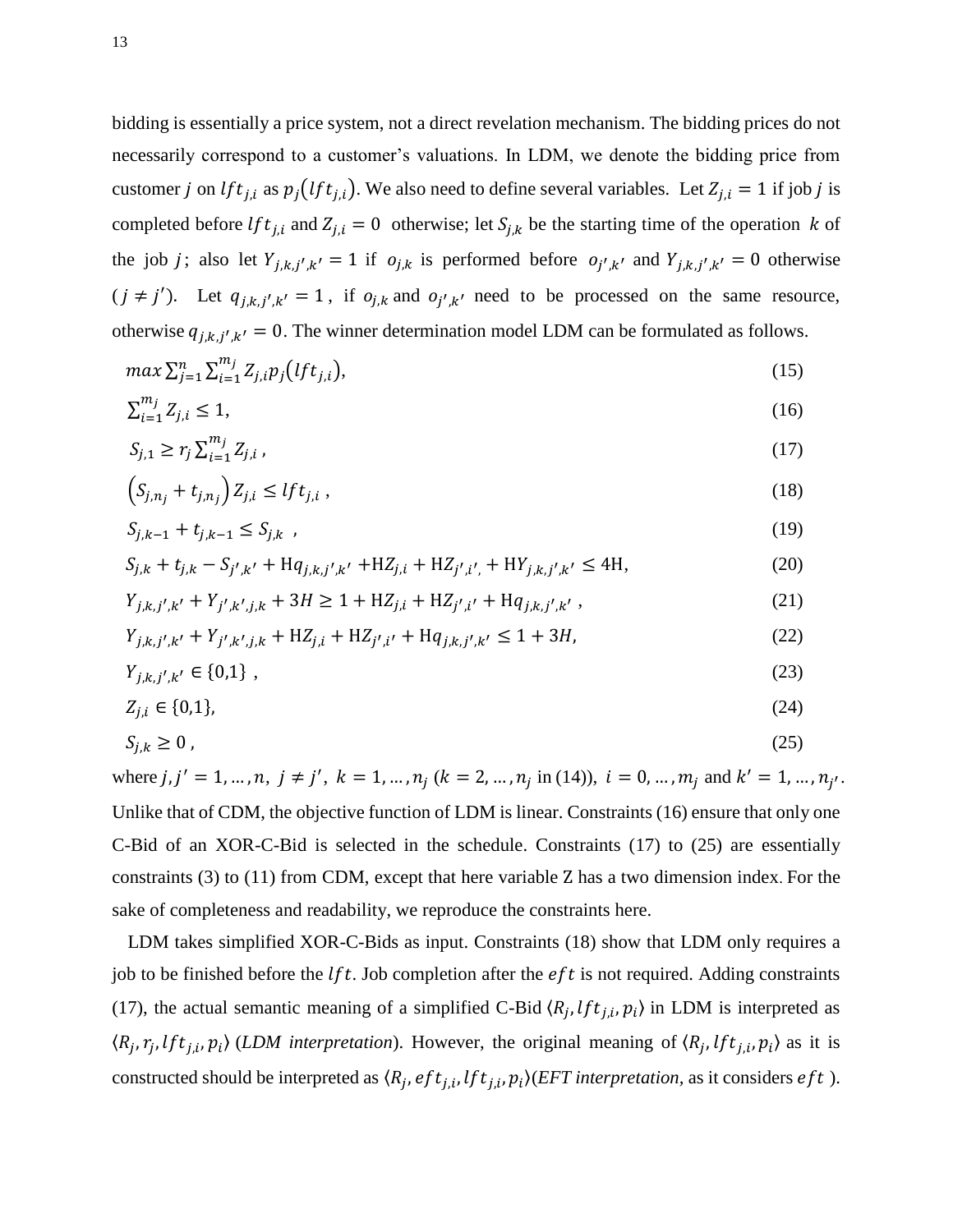Would this "misinterpretation" make any difference in winner determination? The answer depends on whether the agents submit their full valuation in XOR-C-Bids. In the case that agents submit their full valuation (this happens in a direct revelation mechanism), as stated in Proposition 2, interpreting  $\langle R_i, lft_{i,i}, p_i \rangle$  as  $\langle R_i, r_i, lft_{i,i}, p_i \rangle$  does not lead to different optimal solutions. Before presenting Proposition 2, it is useful to go through a small example which demonstrates the basic idea of the proposition.

*Example1*: Suppose that agent *j*'s full valuation can be described by a simplified XOR-C-Bid,  $\langle R_i, day 5, $200 \rangle XOR \langle R_i, day 7, $150 \rangle$  and from  $R_i$  we know  $r_i = day 0$ . In LDM the XOR-C-Bid is interpreted as  $(R_i, day\ 0, day\ 5, $200\rangle XOR \langle R_i, day\ 0, day\ 7, $150\rangle$ . Since  $\langle R_i, day\ 0, day\ 7, $150 \rangle$  is equal to  $\langle R_i, day\ 0, day\ 5, $150 \rangle XOR \langle R_i, day\ 5, day\ 7, $150 \rangle$ , agent j 's full valuation can be written as  $(R_i, day\ 0, day\ 5, $200\rangle XOR \langle R_i, day\ 0, day\ 5, $150\rangle$  $XOR(R_i, day 5, day 7, $150)$ . Note that, in these three C-Bids, the first one and second one have identical  $R_i$ ,  $eft$  and  $lft$ . That is they can be processed by the same production resources. Whenever a schedule can accommodate the second C-Bid, it must be able to accommodate the first one. Because the two C-Bids are connected by XOR, only one of them can be included in a schedule. Given that the two C-Bids require the same production resources and the price of the first C-Bid is \$200 is greater than that of the second one, the second C-Bid will never be selected in a final schedule because LDM maximizes the sum of prices. Therefore removing the second C-Bid from the valuation does not change the optimal solutions. Customer 's valuation now can be represented by  $\langle R_i, day\ 0, day\ 5, $200\rangle XOR \langle R_i, day\ 5, day\ 7, $150\rangle$ , which is the EFT interpretation of the simplified XOR-C-Bid.

**Proposition 2** *If customers submit their full valuations in the format of simplified XOR-C-Bids, for the winner determination model LDM, LDM interpretation and EFT interpretation of the bids do not lead to different optimal solutions.* 

Proof: See the Appendix.

As described in the next section, LDM is used for winner determination for the iterative bidding procedure. In each round of the bidding, agents do not submit a complete valuation. In fact, partial revelation of customers' valuations is one of the main benefits of iterative bidding. Without complete revelation, neither full version nor simplified version of C-Bids can guarantee optimal solutions. However, the simplified C-Bids provide potential gains in terms of accommodating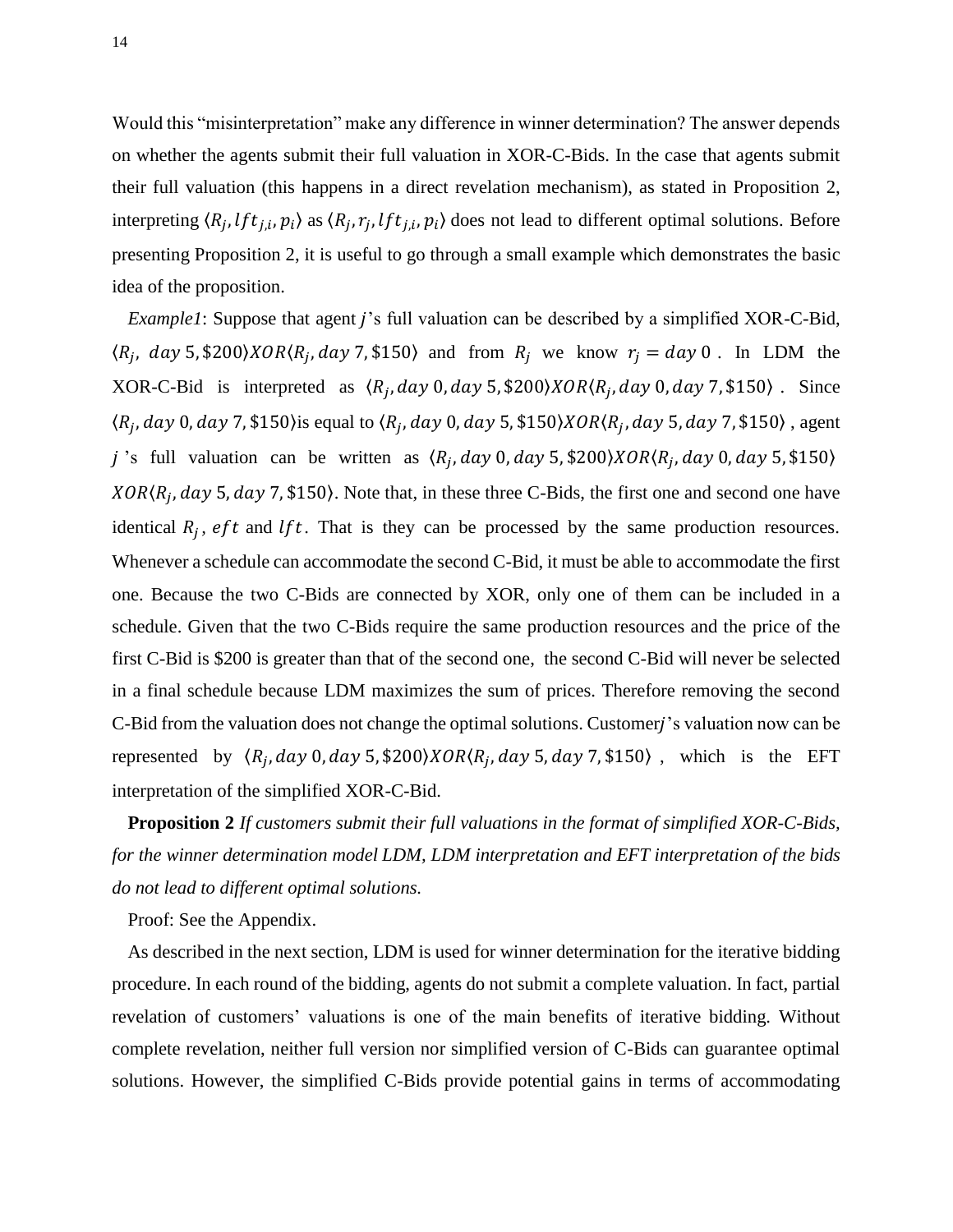more customers in the provisional schedule. This is because constraints (18) in LDM do not require jobs to be completed after  $ft$ . The simplified C-Bids in LDM can result in a larger solution space.



**Figure 2 Overview of the iterative bidding and pricing process** 

## *C. The Iterative Bidding*

The iterative bidding procedure is depicted as a flow chart in Figure 2. Initially, an agent has a job to be processed. Before submitting the first bid, the agent needs to initialize a reserve price for the job to be completed between its preferred due date and any other delayed due dates, i.e.  $lfts$ . The reserve price reflects the basic cost of processing a job. Usually a firm will not go below it for a loss. If an agent has no estimation about the reserve price, it can set the initial reserve prices as zero. However, appropriate setting-up of initial bidding prices can speed up the overall bidding process and, at the same time, maintain the solution quality. In our iterative bidding framework,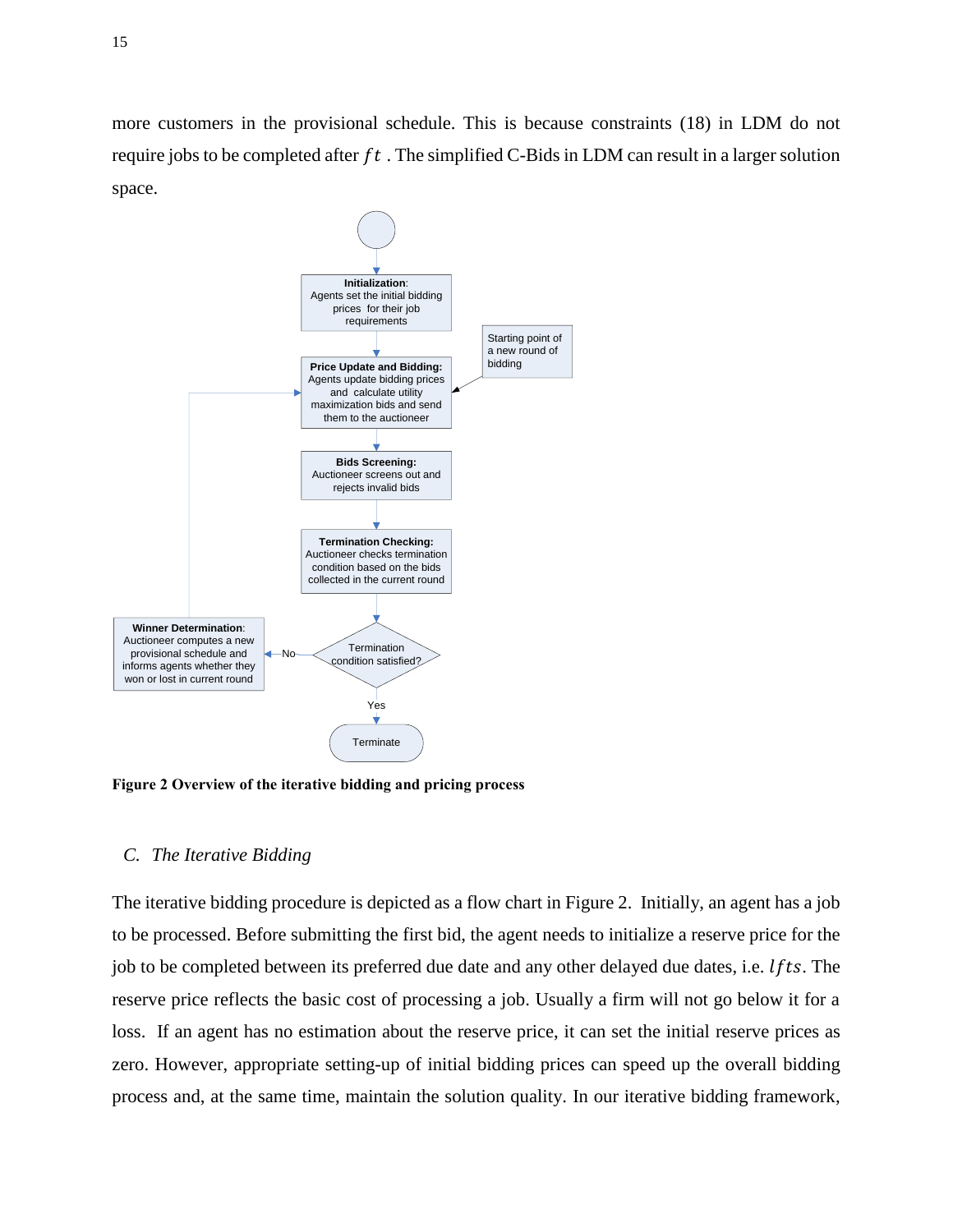agents have the incentive to obtain the right reserve prices. It is irrational to submit bids below the reserve prices because those bids will be rejected by the auctioneer. An alternative way is to acquire reserve prices from the auctioneer before the bidding starts. After setting up the reserve prices, agents use them as the first round bidding prices.

#### *1) Price Update and Bidding*

At the beginning of round  $t (t > 1)$ , agents need to update their bidding prices for each of their due dates. This is based on the provisional schedule which resulted from the winner determination at round  $t - 1$ . If an agent was not included in the provisional schedule at round  $t - 1$ , it has three price updating options at round  $t$ :

(1) It can increase its bidding prices by  $\varepsilon$  on due dates it bid for at round  $t-1$  or rounds before  $t-1$ , where  $\varepsilon$  is the minimum increment imposed by the auctioneer. Since agents are assumed to be rational in maximizing their utilities, they, in general, do not bid with an increment more than  $\varepsilon$ 

. However, an agent is allowed to bid aggressively with higher bidding prices than the minimum increment. This may happen when an agent believes that the competition is heavy and bidding with minimum increment is just a waste of time and communication cost and the minimum increment will not get her into a provisional schedule.

(2) It can also keep the bidding prices unchanged (taking a  $\varepsilon$  discount). However, if an agent takes this  $\varepsilon$  discount, the auctioneer will consider the agent has entered into *final bid status* and the agent is forbidden from increasing the bidding prices at any of its due dates in future rounds;

(3)Alternatively, it can of course withdraw from the bidding process

If an agent is included in the provisional schedule at round  $t - 1$ , it can keep its bidding price unchanged at round t. That is, it is allowed to repeat its bid at round  $-1$ . However, the bidding procedure does not prevent them from bidding higher.

After updating its bidding prices, an agent needs to compute its set of utility maximizing C-Bids based on the updated bidding prices and its valuation on indifferent time intervals. In computing such a set, an agent j solves a maximization problem  $max_{i \in \{0,1,\dots,m_i\}} [v_j(lft_{j,i}) - p_j^t(lft_{j,i})]$  and obtains the set of C-Bids which equally maximize its utility, where  $p_i^t(lft_{i,i})$  is the bidding price for *lft<sub>i,i</sub>* at round t. That is, for any two due dates i and i' in the utility maximizing set,  $v_i(lft_{i,i}) - p_i^t(lft_{i,i}) = v_i(lft_{i,i'}) - p_i^t(lft_{i,i'})$ . After obtaining the set of utility maximizing C-Bids, the agent joins them together as an XOR-C-Bid and submits it to the auctioneer. If an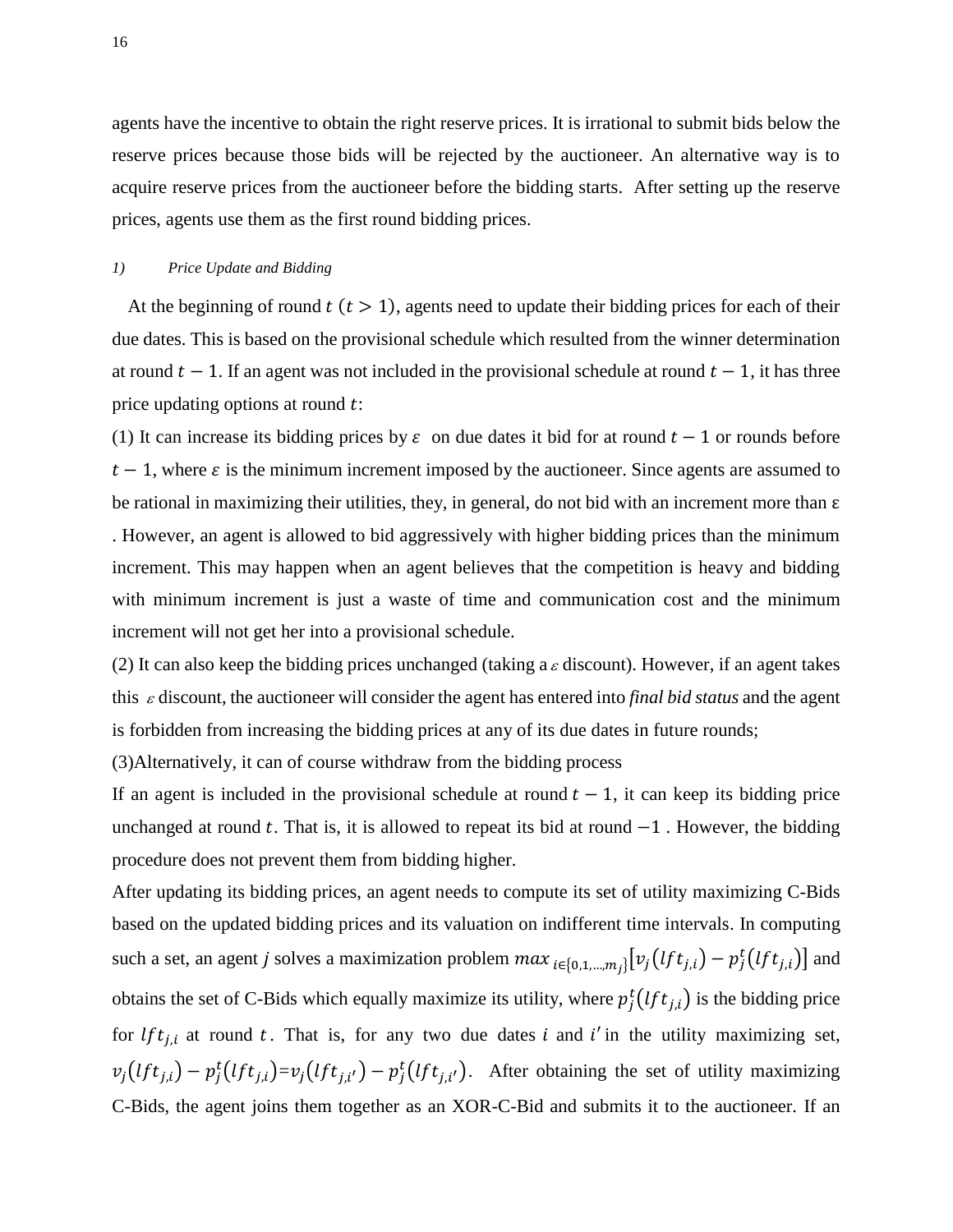agent has entered into *final bid status*, it is no longer allowed to increase it bidding price. However, the auctioneer can choose to allow the agent to repeat its final bid in future rounds until termination. The purpose for this *final bid repeating* arrangement is to boost auctioneer's revenue. During the iterative bidding process, some bids can be temporarily "excluded" from the provisional schedule by a particular combination of scheduling constraints and resource requirements from other bids with higher combined values. After several rounds, that particular combination may have changed and this change may allow the space for the previously excluded bids to be included in the schedule. However, without *final bid repeating*, those bids will not be submitted again if their valuations have been reached during the "excluded" periods. Therefore, they cannot be included anymore, even though there are spaces for them in provisional schedules later on.

#### *2) Bids Screening and Termination*

Once receiving XOR-C-Bids from the agents, the auctioneer first screens out invalid bids. Those bids will not be considered in the following winner determination procedure. Invalid bids are defined as follows:

- Any bidding price for a due date, which is below the highest bidding price for that due date received in previous rounds.
- Bids with increased prices from agents who already declared their *final bidding status* in previous rounds.
- Bids with bidding prices which are below the reserve prices.

The auctioneer then checks the termination condition against the valid bids. The auction terminates if there are no price updates for all valid bids in this round. That is, all agents that bid in the last round have repeated their bids. After the auction terminates, the auctioneer implements the final schedule and the agents pay their bidding prices. If the termination condition is not satisfied, the auctioneer will take the set of valid bids as input and solve the winner determination model.

#### *3) Winner Determination*

The auctioneer needs to compute a new provisional schedule in each round as long as the auction is not terminated. At round<sup>t</sup>, the new provisional schedule  $S_t$  solves: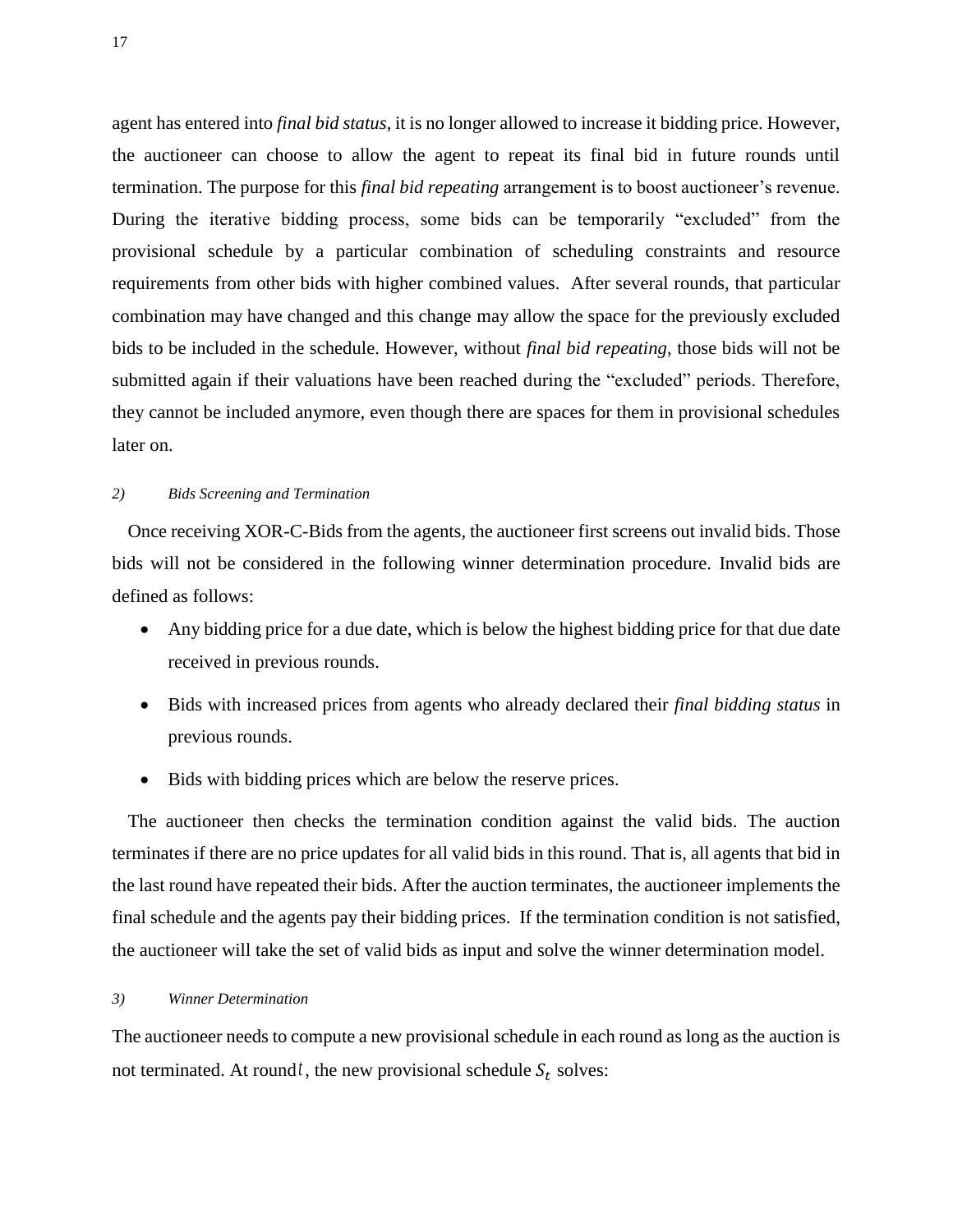$$
max_{S_t \in \Gamma_t} \sum_{lft_{j,i} \in S_t} p_j^t(lft_{j,i})
$$
\n(26)

where  $\Gamma_t$  is the set of all feasible schedules given the valid bids submitted at round t. By we mean the due date *lft*<sub>ii</sub> of agent j is satisfied in the provisional schedule  $S_t$ . As the input for winner determination is a collection of XOR-C-Bids consisting of simplified C-Bids, the LDM model can be used for winner determination.

LDM can be solved using standard integer programming optimization packages or dedicated winner determination algorithms. In [12], we have developed a constraint-based winner determination algorithm which allows only one single C-Bid from an agent. The algorithm was designed for the single attribute (price) negotiation and did not take XOR-C-Bids. For the Multi-attribute negotiation model LDM, we expand the capability of the algorithm allowing agents to negotiate over both prices and due dates. LDM can take an agent's preference over these two attributes in the format of an XOR-C-Bid. However the constraint is at most one C-Bid of an XOR-C-Bid can be awarded. To handle this restriction, we have added a checking mechanism to the constraint-based winner determination algorithm to prevent the algorithm from selecting more than one C-Bids from the same XOR-C-Bid into a provisional schedule. The checking mechanism is implemented in the Select-Unassigned-Bid ( *AV* ) method of Algorithm 1 in [12] . When the method selects an unassigned C-Bid, it first checks the current schedule. If there is a C-Bid from the same XOR-C-Bid has already included, the unassigned C-Bid will be excluded from the selection. For the details of the constraint-based winner determination algorithm, readers are referred to [12].



**Figure 3 Example of a DDM problem, in which two agents with multiple-due-date-valuations compete for the processing of their one-operation jobs.**

#### *D. An Example*

This section presents a worked example of the iterative bidding procedure. As shown in Figure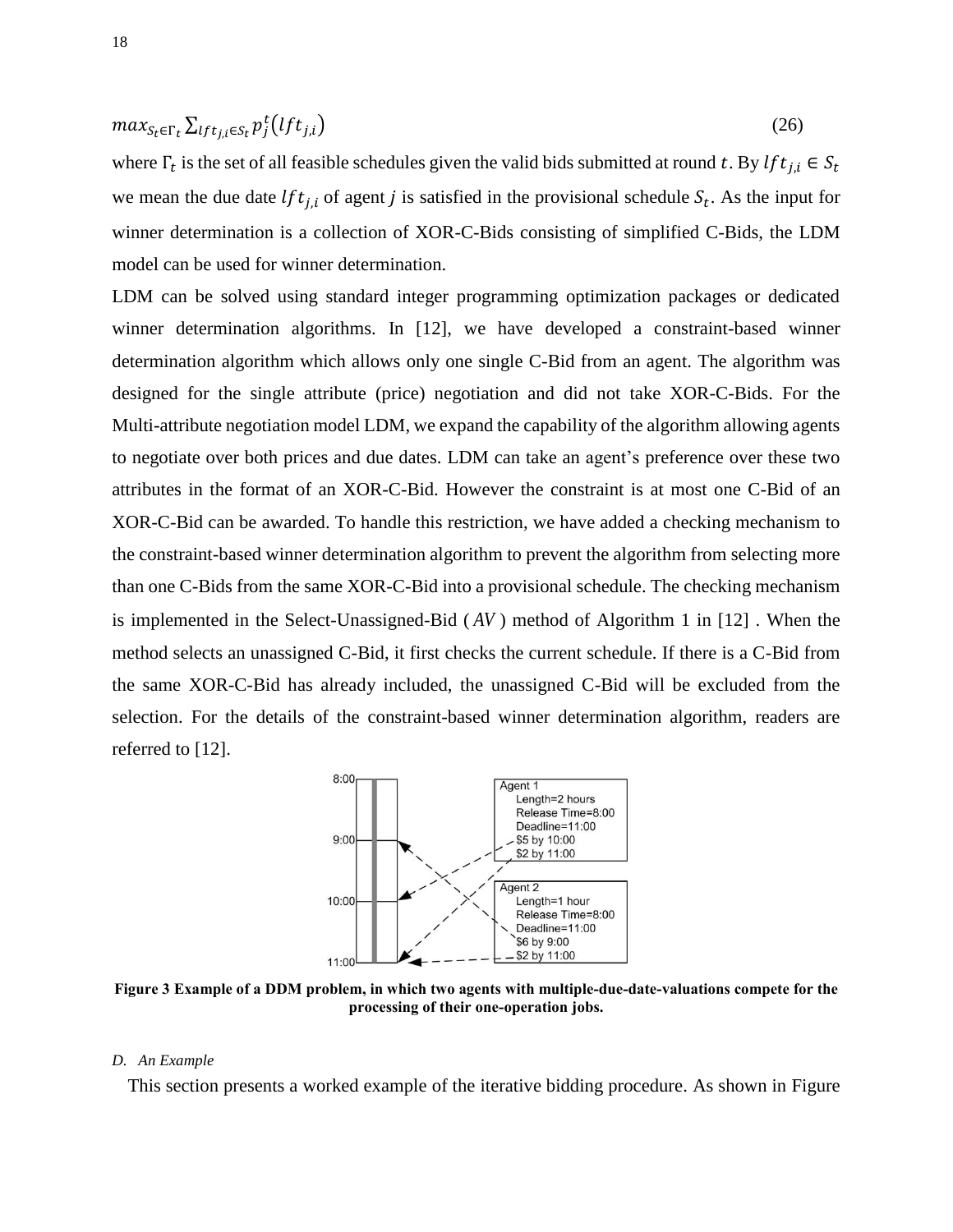3, Agent1's valuation can be expressed by XOR-C-Bid:  $\langle R_1, 8, 10, \$5 \rangle XOR \langle R_1, 10, 11, \$2 \rangle$ , where  $R_1$ is the job requirement of Agent1; Agent2's valuation can be expressed by XOR-C-Bid:  $R_2$ ,8,9,\$6 $\rangle$ *XOR* $\langle R_2$ ,9,11,\$2 $\rangle$ , where  $R_2$  is the job requirement of Agent2. Assume that the resource has the reserve price of 1 dollar an hour and the price increment  $\varepsilon = $2$ . The bidding prices and allocation of each round of the iterative bidding are shown in Table 1.

| Round          | <b>Utility Maximizing Bids</b> |          |       |         | <b>Bidding Prices</b> |         |         | Allocation     |          | Auctioneer | Sum of  |        |
|----------------|--------------------------------|----------|-------|---------|-----------------------|---------|---------|----------------|----------|------------|---------|--------|
| #              |                                | Agent-1  |       | Agent-2 |                       | Agent-1 | Agent-2 |                |          |            | Revenue | values |
|                | (8,10]                         | (10, 11] | (8,9) | (9,11]  | (8, 10]               | (10,11] | (8,9]   | (9,11]         |          |            |         |        |
|                | \$5                            | \$2      | \$6   | \$2     | \$5                   | \$2     | \$6     | \$2            | Agent-1  | Agent-2    |         |        |
|                | $\ast$                         |          | *     |         | 2                     |         |         | $\overline{2}$ | (8,10]   |            | 2       | 5      |
| 2              | $\ast$                         |          | *     |         | $\overline{2}$        |         | 3       | $\overline{2}$ |          | (8,9)      | 3       | 6      |
| 3              | $\ast$                         | $\ast$   | *     |         | 4                     | п       | 3       | $\overline{2}$ | (10, 11] | (8,9)      | 4       | 8      |
| $\overline{4}$ | $\ast$                         | ∗        | *     |         | 4                     |         | 3       | $\overline{2}$ |          |            | 4       | 8      |

**Table 1 Bidding process of an iterative bidding example**

The iterative bidding proceeds as follows:

1) Round #1: the agents use the reserve prices for their jobs as the bidding prices. Agent1 uses a simplified XOR-C-Bid and bids on due date 10:00,  $(R_1, 10, \$2)$ , which requires the time interval (8, 10], and Agent2 bids on due date 9:00,  $(R_2, 9, \$1)$ , which requires the time interval (8, 9], because, given the current bidding prices, these two due dates maximize agents' utilities. The auctioneer includes only Agent1 into the provisional schedule because the two bids cannot coexist in a schedule and Agent1's bid maximizes auctioneer's revenue.

2) Round #2: While Agent1 repeats its bid at Round#1  $(R<sub>1</sub>, 10, $2)$ , Agent2 increases its bidding price on  $(8, 9]$  to \$3,  $(R_2, 9, \$3)$ . After price update,  $(8, 10]$  from Agent 1 and  $(8, 9]$  from Agent 2 become utility maximizing bids. The auctioneer selects only (8, 9] from Agent 2.

3) Round #3: Agent2 repeats its bid because it was included in the provisional schedule in Round #2. Agent1 increases its bidding price on (8, 10] to \$4. After bidding price update, both (8, 10] and (10, 11] becomes utility maximizing bids from Agent1. So Agent1 sends  $\langle R_1, 10, 14 \rangle XOR \langle R_1, 11, 11 \rangle$ to the auctioneer. Given the bids submitted by Agent 1  $\&$  2, it is easy to see that there are two solution schedules with the same revenue  $$4$  for the auctioneer,  $(8, 10]$ , Agent1) or  $(8, 9)$ , Agent 2 + (10, 11), Agent 1). According to the winner determination rule, if there are more than one solutions with identical revenue, winner determination prefers the one that includes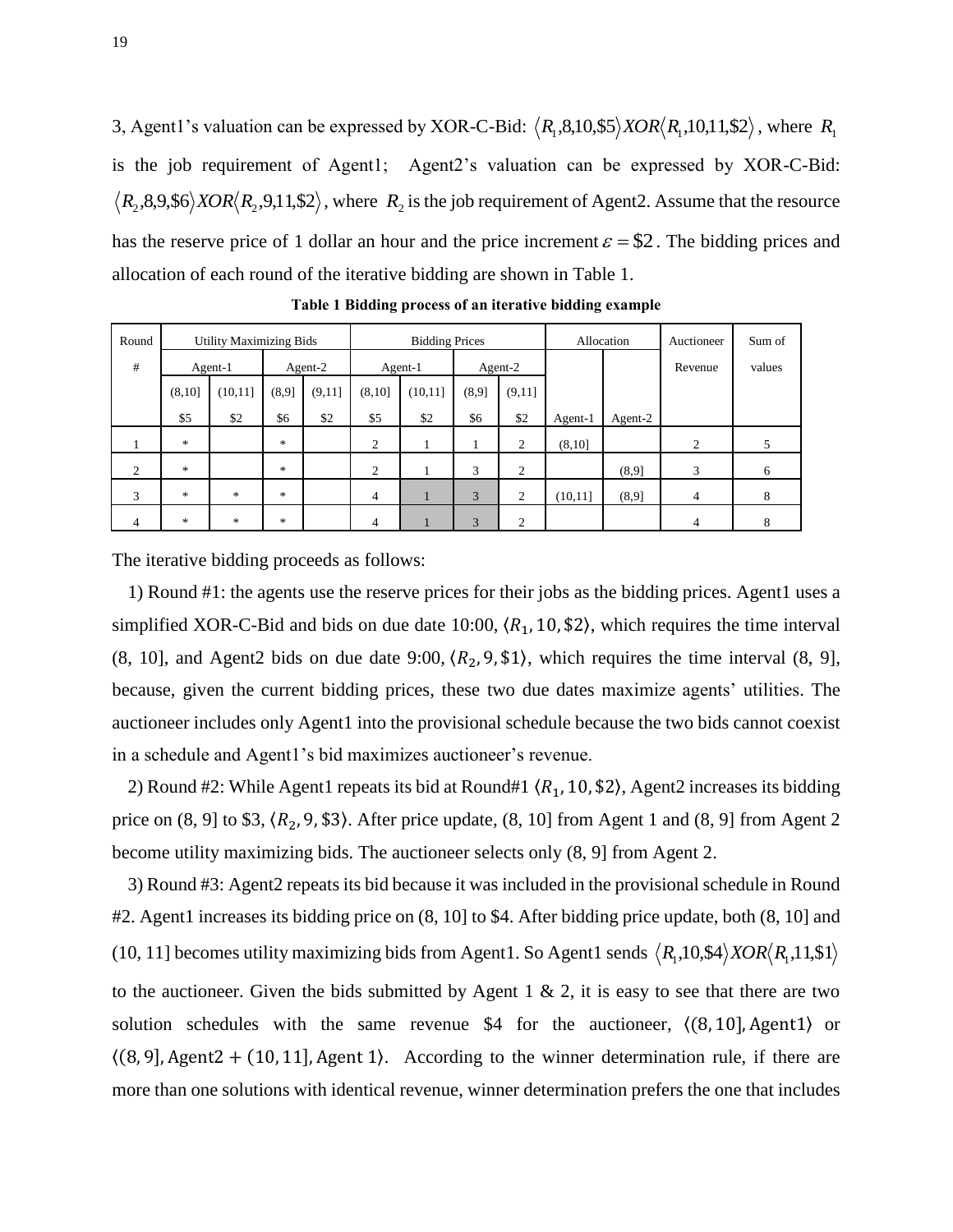more agents. Therefore,  $(8, 9)$ , Agent2 +  $(10, 11)$ , Agent 1  $)$  is selected.

4) Round #4: Both Agent 1 & 2 repeat their bids. The iterative bidding terminates with an optimal schedule.

### IV. PROPERTIES OF THE ITERATIVE BIDDING FRAMEWORK

Compared to one-shot auctions, such as VCG, iterative bidding promises reduced computation at auctioneer side and partial revelation of the private information at agents' side. Also, higher system transparency makes its adoption easier. However, in general, these benefits are obtained with a cost of efficiency. This section evaluates the proposed iterative bidding framework in terms of the trade-offs among four properties, namely efficiency, computation, revenue and information revelation. The evaluation is conducted in the context of integrated DDM. We first develop efficiency and revenue analysis on the application of the iterative bidding framework to two special cases of DDM. We then evaluate the performance of the framework by comparing it with VCG auction through a computational study.

#### *A. Theoretical Results of Two Special Cases*

We have proposed an iterative bidding framework for integrated DDM. It provides a platform for customers and the firm to negotiate on both prices and due dates concurrently. However, in some cases, negotiation along multiple attributes is not always needed. For example, a customer might have a firm *single due date* (deadline). She would not consider placing an order if the *single due date* is not satisfied. In addition, she is indifferent between the actual completion times as long as they are within the *single due date*. We refer to this type of valuation functions as *single-due-date-valuation*. If all customers' preferences are *single-due-date-valuation,* negotiation is conducted only along the price dimension because the *single due dates* are not negotiable. On the other hand, prices in certain industries are largely dictated by the market or industrial standards (i.e. the case of vehicle maintenance and repair industry). In these industries, the manufacture or service provider may not have much flexibility in setting the prices. Therefore, negotiation is mainly along the due date dimension. We refer to this type of scenarios as *fixed-price* scenario. We first provide the efficiency result of applying iterative bidding to DDM with *single-due-date-valuation* customers.

**Proposition 3** *In integrated DDM problems, if all customers' preferences are single-due-date-valuation and their values on the single due date are congruent to the reserve prices modulo ,the iterative bidding procedure with final bid repeating always maximizes the*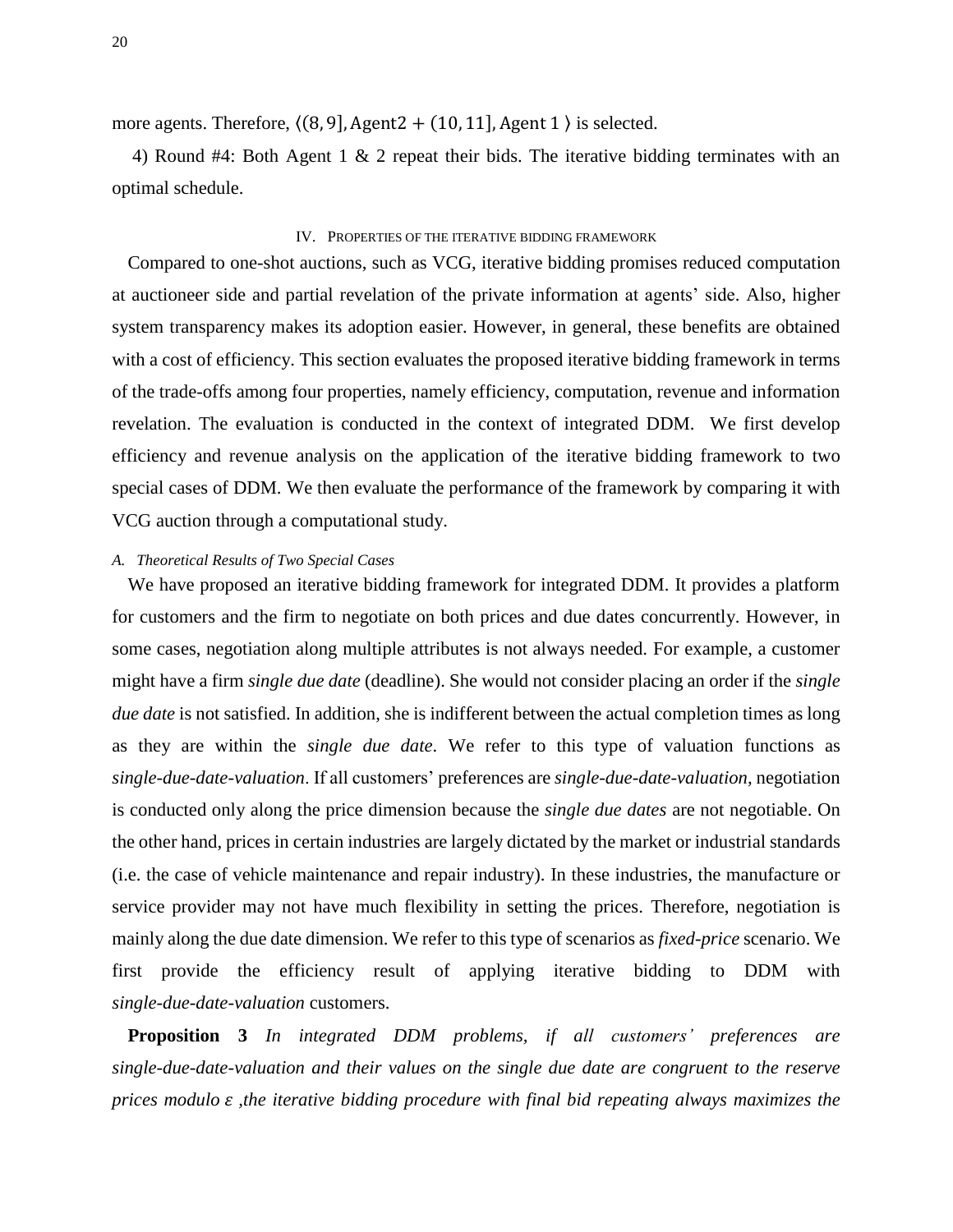*sum of customers' valuations at its termination.* 

Proof: See the Appendix.

Proposition 3 states, in the case of *single-due-date-valuation*, if customers' values are congruent to the reserve prices modulo the minimum increment, the iterative bidding procedure can always maximize the social welfare of customers without revealing complete valuation information. The purpose of the hypothesis, *agents' valuations are congruent to the reserve prices modulo*  $\varepsilon$ , is to make sure that an agent can bid exactly at its valuation when necessary given the minimum increment requirement. If we relax the minimum increment requirement at least once during the bidding, such that, when an agent is approaching its valuation, it can always adjust the bidding increment as needed and hit the valuation exactly. In this case, the hypothesis is not necessary.

Let's now turn our attention to the *fixed-price* scenario. In *fixed-price*, the price of processing a particular type of jobs is dictated by a commonly known market price or industrial standard. Agents have different valuations on different  $lfts$ , however, unlike in the multi-attribute case, they cannot signal the auctioneer about their preferences using price mechanism as prices are fixed and known up front. The only attribute that they can negotiate with the auctioneer and other agents is the *lft*. As previously assumed, an agent will strictly prefer a shorter *lft*. Therefore, there is no reason for an agent to submit an XOR-C-Bid consisting of multiple C-Bids with different  $lfts$ . An agent will not submit a longer  $lft$  during the iterative bidding unless they are excluded from the provisional schedule. Due to *fixed-price* restriction, agents cannot indicate their preferences by setting bidding prices. Without the guidance of bidding prices, the iterative bidding procedure cannot guarantee to converge to the schedule that maximizes agents' social welfare as it does in the *single-due-date-valuation* case. However, as stated in Proposition 4, the iterative bidding procedure with *final bid repeating* can achieve Pareto optimality, which means, at termination, no agent can improve its schedule without hurting at least one agent.

**Proposition 4** *For the fixed-price cases of integrated DDM, the iterative bidding procedure with final bid repeating terminates with a Pareto optimal schedule.*

Proof: See the Appendix.

We have established some theoretical results on applying the iterative bidding framework to the two special cases of DDM. For general DDM problems, we evaluate the performance of our framework through a computational study. We start with defining the evaluation metrics.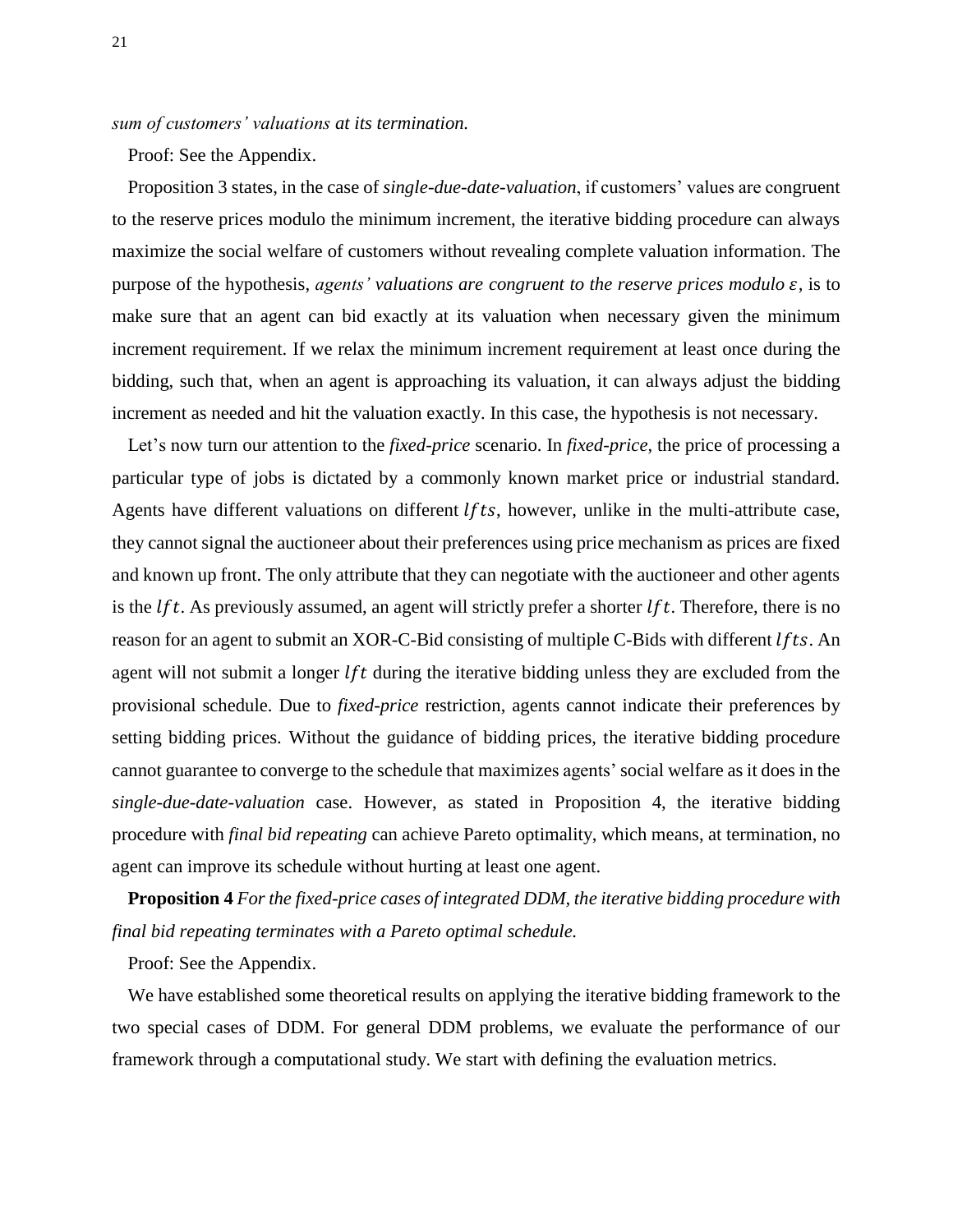#### *B. Experimental Evaluation Metrics*

As mentioned at the beginning of this section, we evaluate the iterative bidding framework in terms of efficiency, computation (running time), revenue and information revelation. These metrics were developed in[13] for testing the performance of *i*Bundle, an iterative combinatorial auction for general combinatorial auction problems. We redefine them in the context of integrated DDM:

**Efficiency** of Scheduling,  $eff(S)$ , is measured as the ratio of the value of the final schedule S to the value of the optimal schedule that maximizes total value across the agents:

$$
eff(S) = \frac{\sum_{If t_{j,i} \in S} v_j (If t_{j,i})}{\sum_{If t_{j,i} \in S^*} v_j (If t_{j,i})},
$$
\n(27)

where  $S^*$  is the optimal schedule given customers' valuations.

**Running Time** of Auction refers to the computation time needed to terminate the auction on a DDM problem instance.

**Revenue** of Auction,  $rev(S)$ , is measured as the ratio of auctioneer's income to the value of the optimal solution:

$$
rev(S) = \frac{\sum_{lft_{j,i} \in S} \overline{p}_j(lft_{j,i})}{\sum_{lft_{j,i} \in S^*} v_j(lft_{j,i})},
$$
\n(28)

where  $\overline{p}_i(lft_{i,i})$  is the maximum bid from customer *j* for the due date  $lft_{i,i}$  during the auction.

**Information Revelation** for customer *j*,  $inf(j)$ , is measured as the sum of the final price bid by the customer for all due dates in its valuation function, as a fraction of the sum of the true values of each due date.

$$
inf(j) = \frac{\sum_{i=0}^{m_j} \overline{p}_j(lft_{j,i})}{\sum_{i=0}^{m_j} v_j(lft_{j,i})} , \qquad (29)
$$

The overall auction information revelation, , is computed as the average information revelation over all agents. The auction often terminates before agents have revealed complete information about their values for due dates. The information revelation metric is designed to measure the extent to which an agent has revealed its value for each due dates to the auctioneer during the auction.

#### *C. Problem Sets*

We construct our DDM testing problem sets using a two-step procedure. We first generate *single-due-date-valuation* problems. The design of the *single-due-date-valuation* problems is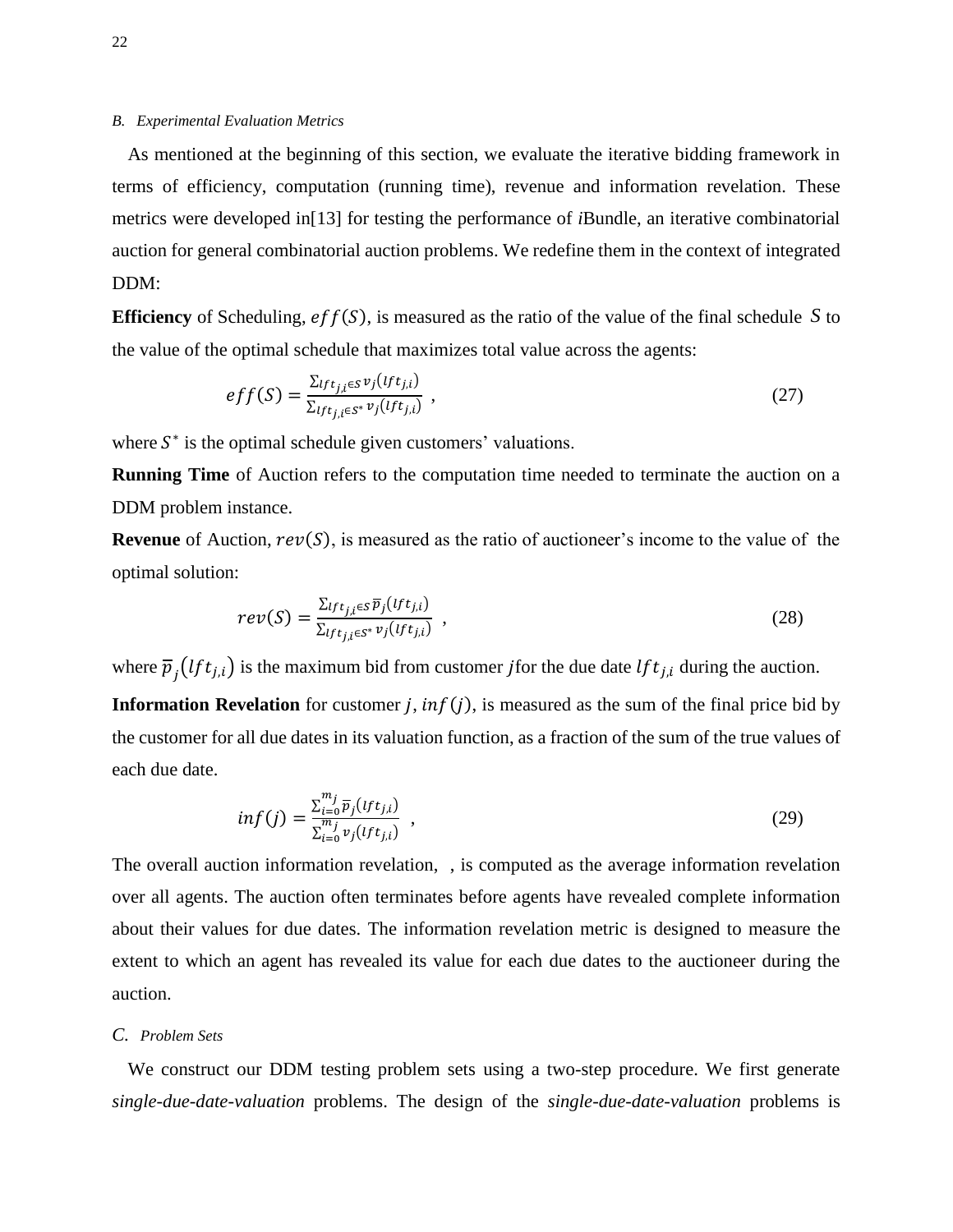based on a suite of job shop CSP benchmark problems developed in [14]. Two parameters were adjusted to cover different scheduling conditions. The first one is a range parameter, *RG*, which controls the distribution of job due dates and release times. The second is a bottleneck parameter, *BK*, which controls the number of major bottleneck resources. Due dates are randomly drawn from a uniform distribution  $M * U(1 - RG, 1)$ , where  $U(a, b)$  represents a uniform probability distribution between  $a$  and  $b$ , and  $M$  is an estimate of the minimum makespan of the problem, which is determined by the average duration of all operations and the average duration of the operations requiring bottleneck resources. This estimate was first suggested in [15]. Similarly, release times are randomly drawn from a uniform distribution of the form:  $M * U(0, RG)$ . The price of bid *j* is randomly drawn from a uniform distribution on  $U(du_i, du + du_i)$ , where du is the average duration of all bids, and  $du_i$  is the duration of bid j. By considering different combinations of *RG, BK*, and problem sizes (number of operations and number of bids), problems with various configurations can be randomly generated. For testing the iterative bidding framework, we have generated 15 groups of *single-due-date-valuation* problems (detailed configurations are summarized in Table 2).

| Group          | Due Dates | Operations     | <b>Bids</b> | $\overline{\mathsf{BK}}$ | RG  | Instances   |
|----------------|-----------|----------------|-------------|--------------------------|-----|-------------|
| 1              | 1         | 5              | 5           | $\overline{2}$           | 0.4 | 5           |
| $\overline{2}$ |           | 5              | 6           | $\overline{2}$           | 0.5 | 5           |
| 3              | 1         | 3              | 7           | 1                        | 0.5 | $\mathbf 5$ |
| $\overline{4}$ | 1         | $\overline{2}$ | 8           | 1                        | 0.5 | 5           |
| 5              | 1         | $\overline{2}$ | 9           | 1                        | 0.5 | 5           |
| 6              | 1         | $\overline{2}$ | 10          | 1                        | 0.5 | 5           |
| $\overline{7}$ | 3         | 5              | 6           | 1                        | 0.4 | 10          |
| 8              | 3         | 5              | 7           | 1                        | 0.4 | 10          |
| 19             | 3         | 5              | 8           | 1                        | 0.4 | 10          |
| 10             | 3         | 5              | 6           | 1                        | 0.5 | 10          |
| 11             | 3         | 5              | 7           | 1                        | 0.5 | 10          |
| 12             | 3         | 5              | 8           | 1                        | 0.5 | 10          |
| 13             | 3         | 5              | 6           | $\overline{2}$           | 0.5 | 10          |
| 14             | 3         | 5              | 7           | $\overline{2}$           | 0.5 | 10          |
| 15             | 3         | 5              | 8           | $\overline{2}$           | 0.5 | 10          |
|                |           |                |             |                          |     |             |

**Table 2 Configuration of the DDM Test Problem Sets**

The next step is to generate *multiple-due-date* problem sets by adding two more due date valuations to problem instances of the *single-due-date-valuation* problem sets. The first due date added represents a delay up to 20%. Accordingly, the agent's value on the delayed due date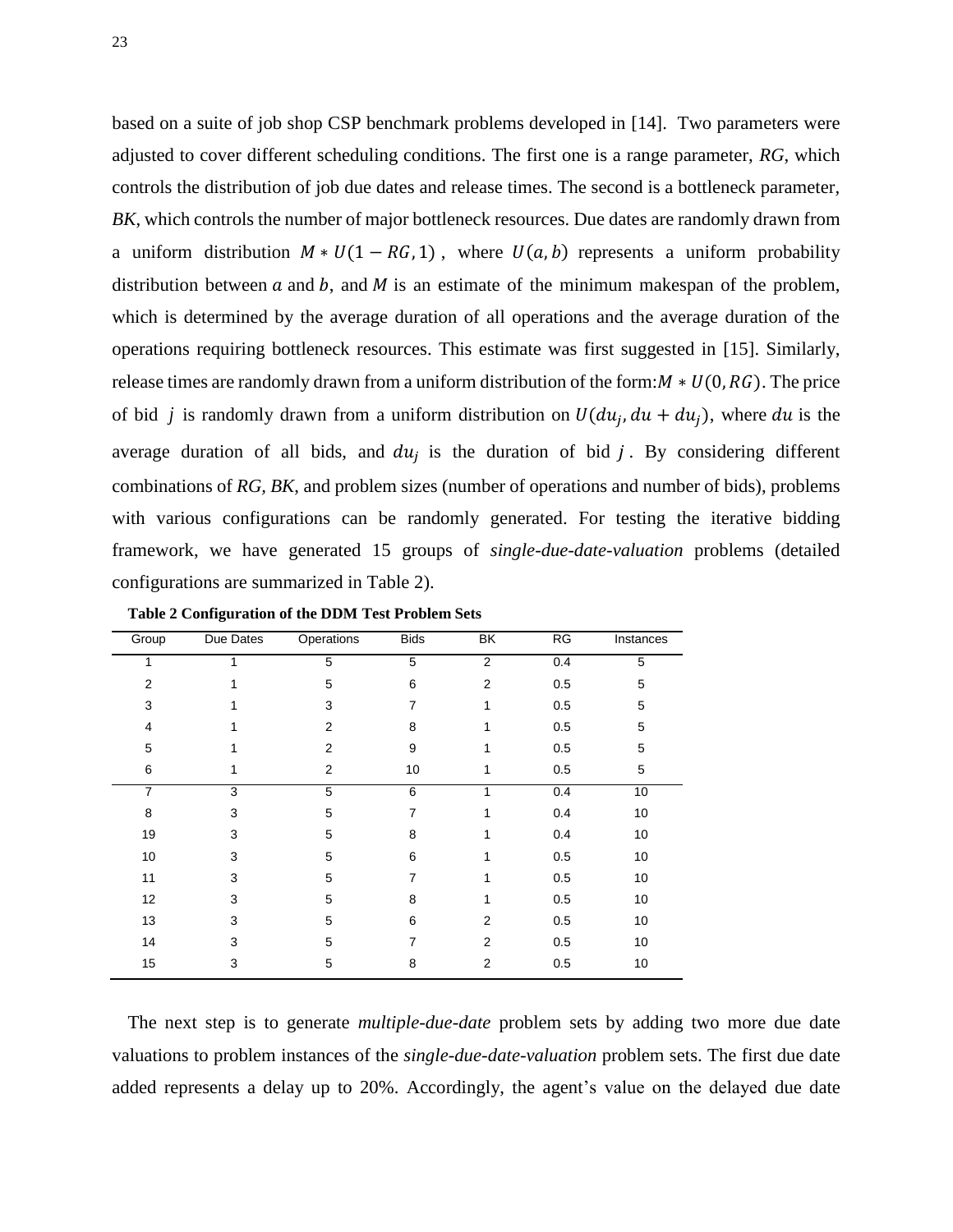decreases 20%. The second due date added represents a delay up to 40% and the agent's value decreases 40%. For example, if the *single-due-date-valuation* of an agent's valuation can be represented as a C-Bid $\langle R, 10, \$10 \rangle$ , the *multiple-due-date-valuation* of the agent can be represented as an XOR-C-Bid  $\langle R, 10, \$10 \rangle$ *XOR* $\langle R, 12, \$8 \rangle$ *XOR* $\langle R, 14, \$6 \rangle$ . As shown in the Table 2 we generated 9 *multiple-due-date-valuation* problem sets (Group7-15) all with 5 operations.

### *D. Comparison Results*

We compare the iterative bidding framework with VCG in which agents report their complete valuations over different due dates at the beginning of the auction and the auctioneer computes the optimal schedule to maximize the summation of agent values. We have coded LDM into ILOG Optimization Programming Languages (http://www-01.ibm.com/software/websphere /products/optimization/) and solved the *single-due-date-valuation* problems (Group 1-6) using ILOG CPLEX. The reason for using ILOG for computation is to validate the correctness of LDM and test the performance of ILOG CPLEX on the model. For the *multiple-due-date-valuation* problem sets, we have applied the modified version of our previously developed constraint-based winner determination algorithm [12] because CPLEX is relatively slow on these *multiple-due-date-valuation* problem sets.

### **Figure 4, 5 &6 go around here**

We tested the efficiency and the revenue performance of the iterative bidding framework on both *single-due-date-valuation* problem sets and *multiple-due-date-valuation* problem sets. For *single-due-date-valuation* problems, we tested two price updating options, *final bid repeating* and *non final bid repeating*. The optimality result for *single-due-date-valuation* with *final bid repeating* stated in Proposition 3 is validated by the experiments. As we see from the experiment data, when  $\varepsilon = 1$ , which makes every valuation congruent to every reserve prices, the iterative bidding procedure always finds optimal solutions. Figure 4 shows the efficiency and revenue performance of the iterative bidding framework over the 6 groups of *single-due-date-valuation* problem sets. It is demonstrated in all 6 problem sets, in general, bidding with *final bid repeating* has higher efficiency and revenue than bidding without it. However, the cost is increased computation time. As shown in Figure 5, for the *single-due-date-valuation* problems, bidding with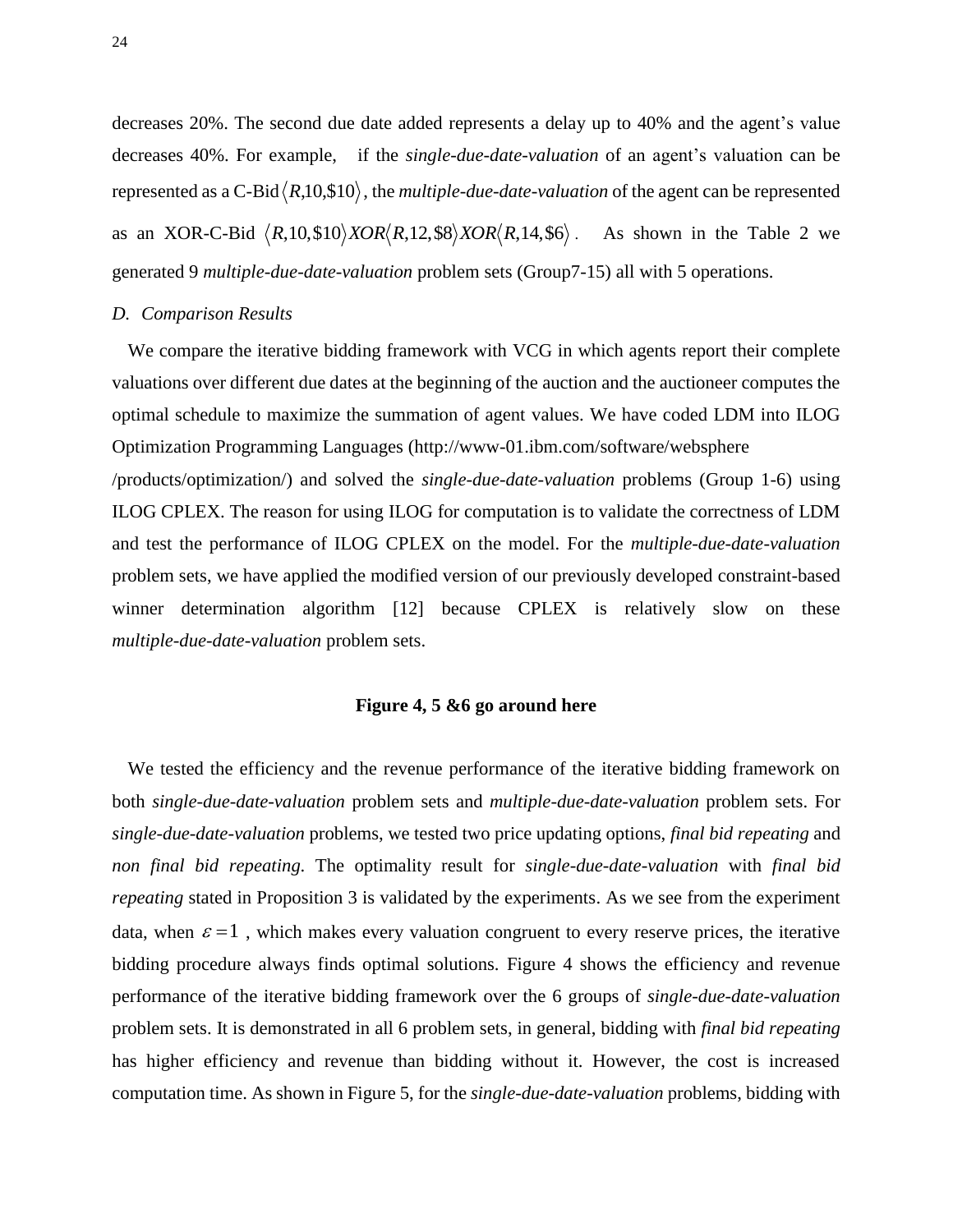*final bid repeating* significantly increases computation time, especially when the minimum increment is small. Figure 5 also shows that computation times for both *single and multi-due-date valuation* problems are reduced by increasing the minimum increment.

It is interesting to see that for the problem sets with small numbers of bids, such as group 1, when bidding without *final bid repeating*, increasing minimum increment can sometime increase the efficiency. This is due to the "temporary exclusion" we mentioned previously. With small increments, there will be larger number of rounds before termination, which increases the possibility for a bid to be "excluded". For a problem with a small number of agents, if one is "mistakenly excluded" the efficiency cost could be high in terms of the percentage of values across a small number of agents. As shown in Figure 6, a larger number of agents help mitigate the problem to some extent as we see efficiency goes higher with larger number of bids under *non final bid repeating*. To completely avoid this "temporary exclusion" problem, we have designed the *final bid repeating* price updating rule. From Figure 4, it is clear that *final bid repeating* is very effective in terms of boosting the efficiency. For all 6 groups, bidding with *final bid repeating* has close to 100% efficiency for different values of increments. The same reasoning applies to revenue as well.

# **Figure 7, 8 & 9 go around here**

For the *multi-due-date-valuation* problem sets (Group 7-15), Figure 7 plots the efficiency of the iterative bidding over the 9 problem sets with bid increment  $\varepsilon = 4$ . Compared to VGA (100%) efficiency), on average, the iterative bidding without *final bid repeating* can achieve more than 90% efficiency. Figure 8 shows the Information Revelation performance of the iterative bidding procedure. Compared to VCG which requires 100% Information Revelation, the auction requires less than 50% at increment=2 and 4. Bigger increment value requires slightly more Information Revelation. This makes sense because bigger increments may pass some low price equilibrium points which smaller increments may find. Figure 9 compares the run time between the iterative bidding procedure and VCG over 9 *multi-due-date-valuation* problem sets. On average, the iterative auction is more than 10 times faster than VCG with the cost of losing 6%-10% efficiency as shown in Figure 7.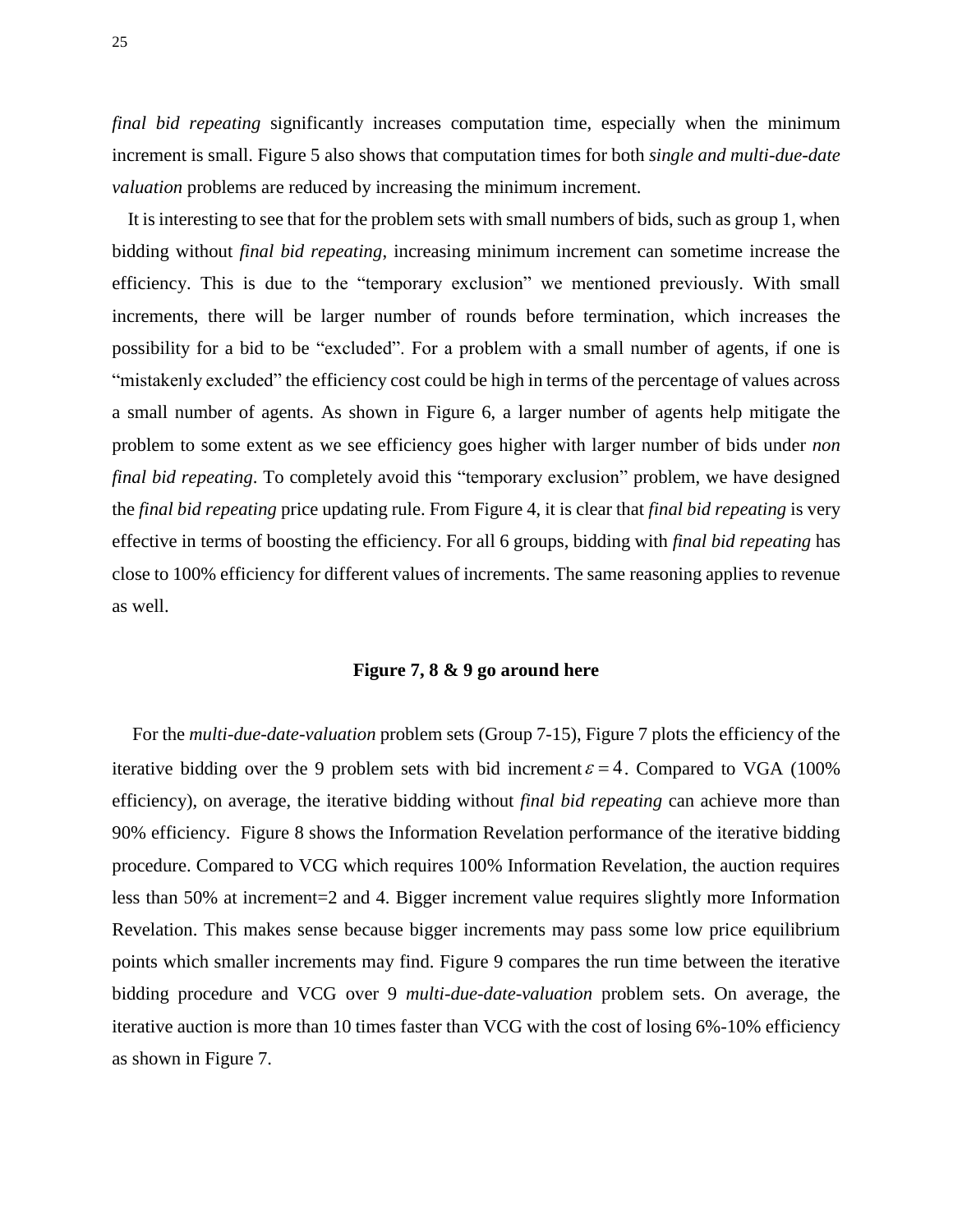#### V. RELATED WORK

DDM involves four types of decisions, namely pricing, order acceptance, due date setting, and scheduling. In this paper, we have proposed a framework which allows the integration of these decisions. Compared with existing DDM approaches, the main contribution of this work is the multi-lateral negotiation framework implemented by iterative bidding, which allows decentralized DDM decision making between the firm and its customers. In this section, we discuss this contribution in the context of the DDM literature. Since the proposed framework is an application of iterative auctions to DDM, we will also compare the applicability of several economic-based software systems to the DDM problems and position our bidding framework in the literature.

DDM policies proposed in the literature integrate DDM decisions at different levels. To facilitate the comparison of the proposed framework with the literature, we group existing DDM policies into four categories, namely DS, DSO, DSOP, and BB. We first describe these categories. We then summarize them and provide exemplary references in Table 3.

DS policies only consider due-date setting and scheduling decisions. They ignore the impact of quoted due dates on customers' decisions to place the orders and usually assume that customers are indifferent as to when an order is completed (i.e., due date indifferent) as long as it is within the specified deadline. DSO policies add order acceptance decisions to the DS by modeling the probability of a customer placing an order as a decreasing function of the quoted due date. DSOP policies extend the DSO by modeling the probability of a customer placing an order as a function of both quoted price and quoted due date. Negotiation between the firm and its customers is an important aspect of the due date quotation strategy. BB policies incorporate a bargaining process into bilateral due date decision making. In the model, both the customer and the firm have a reservation tradeoff curve between price and due date, which is private information. BB provides a negotiation mechanism between the firm and its customers. However, it is a bilateral bargaining model, which is not directly applicable to the off-line situations, where the firm needs to optimize the DDM decisions across a group of customers concurrently. In the case of a large number of customers involved in the negotiation, a multilateral model is required.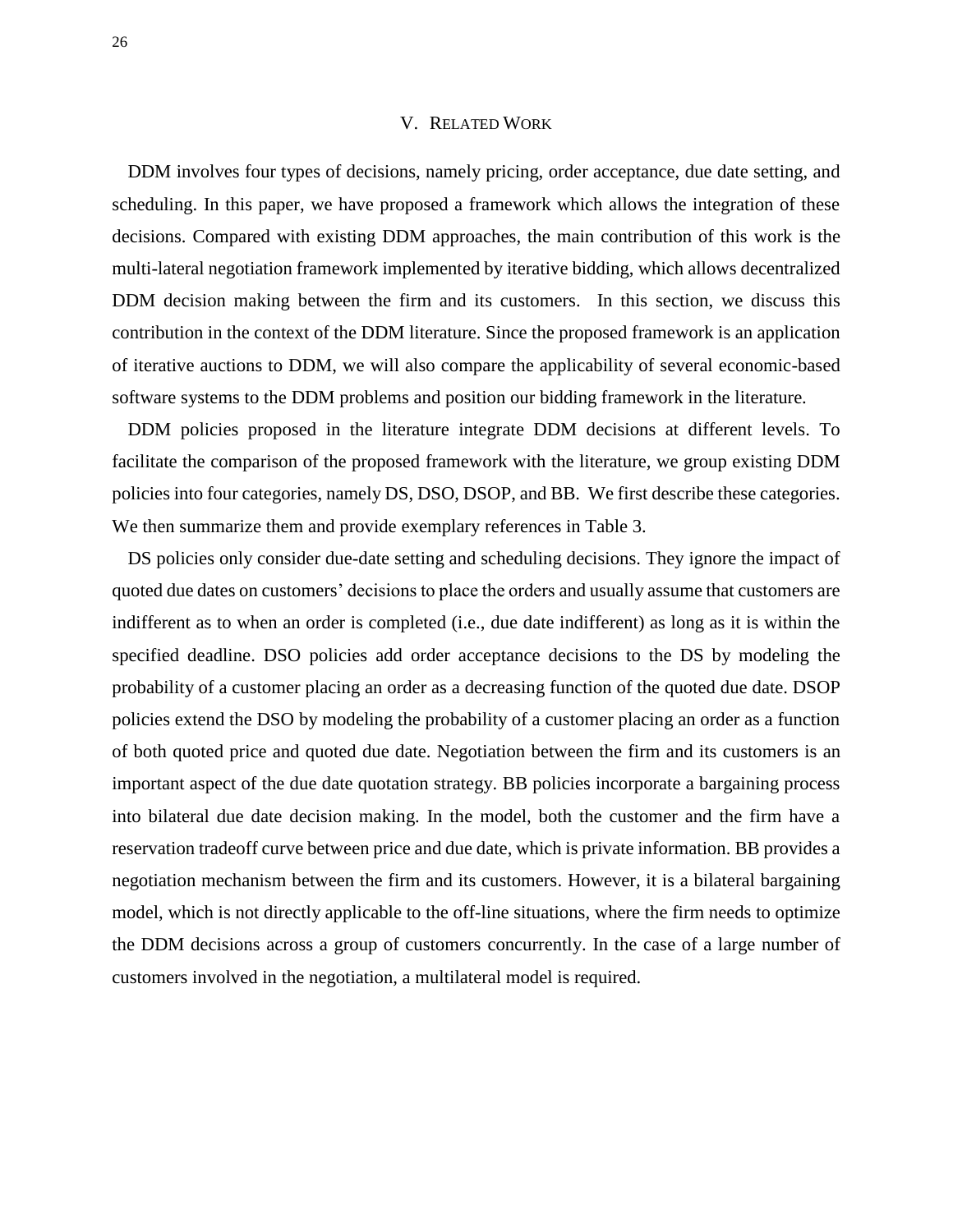| <b>DDM</b><br>approaches | DDM decisions<br>integrated                                   | Decentralized decision<br>making | References                                        |
|--------------------------|---------------------------------------------------------------|----------------------------------|---------------------------------------------------|
| DS.                      | Due-date setting<br>Scheduling                                | No support                       | $[16]$ , $[17]$ , $[18]$ , $[19]$                 |
| <b>DSO</b>               | Due-date setting<br>Scheduling<br>Order acceptance            | No support                       | $[20]$ , $[21]$ , $[22]$ , $[23]$ , $[24]$        |
| <b>DSOP</b>              | Due-date setting<br>Scheduling<br>Order acceptance<br>Pricing | No support                       | $[25]$ , $[4]$ , $[3]$ , $[26]$ , $[27]$ , $[28]$ |
| BB                       | Due-date setting<br>Scheduling<br>Pricing                     | Bilateral bargaining             | $[29]$ , $[30]$                                   |

**Table 3 Summary of the four categories of DDM policies**

Compared with existing work in the DDM literature, the proposed framework integrates all DDM decisions and it also supports decentralized decision making through a multi-lateral negotiation mechanism. Specifically, the framework extends DSOP by providing decentralized decision making through a multilateral negotiation mechanism. It is also more applicable than BB in the DDM situations, where the firm needs to deal with multiple customers concurrently because it supports multi-lateral concurrent negotiation.

In this paper, we have modeled the customers as agents who compete with each other for the firm's production resources to schedule their own jobs according to their respective objectives, the integrated DDM can be seen as a subclass of scheduling problems in decentralized settings. This type of scheduling problems is known as decentralized scheduling problems [31]. In decentralized scheduling problems, agents exhibit complementary preferences over discrete goods. As a subclass, DDM problems also exhibit complementary preferences in agents. For example, a customer usually needs a specific combination of time units on different production resources to complete his/her job. Part of the combination may have no value to the customer because the job cannot be completed without obtaining the combination as a whole. In the rest of this section, we first review economic models that are relevant to DDM; we then analyze their applicability to DDM problems and position our approach in the literature.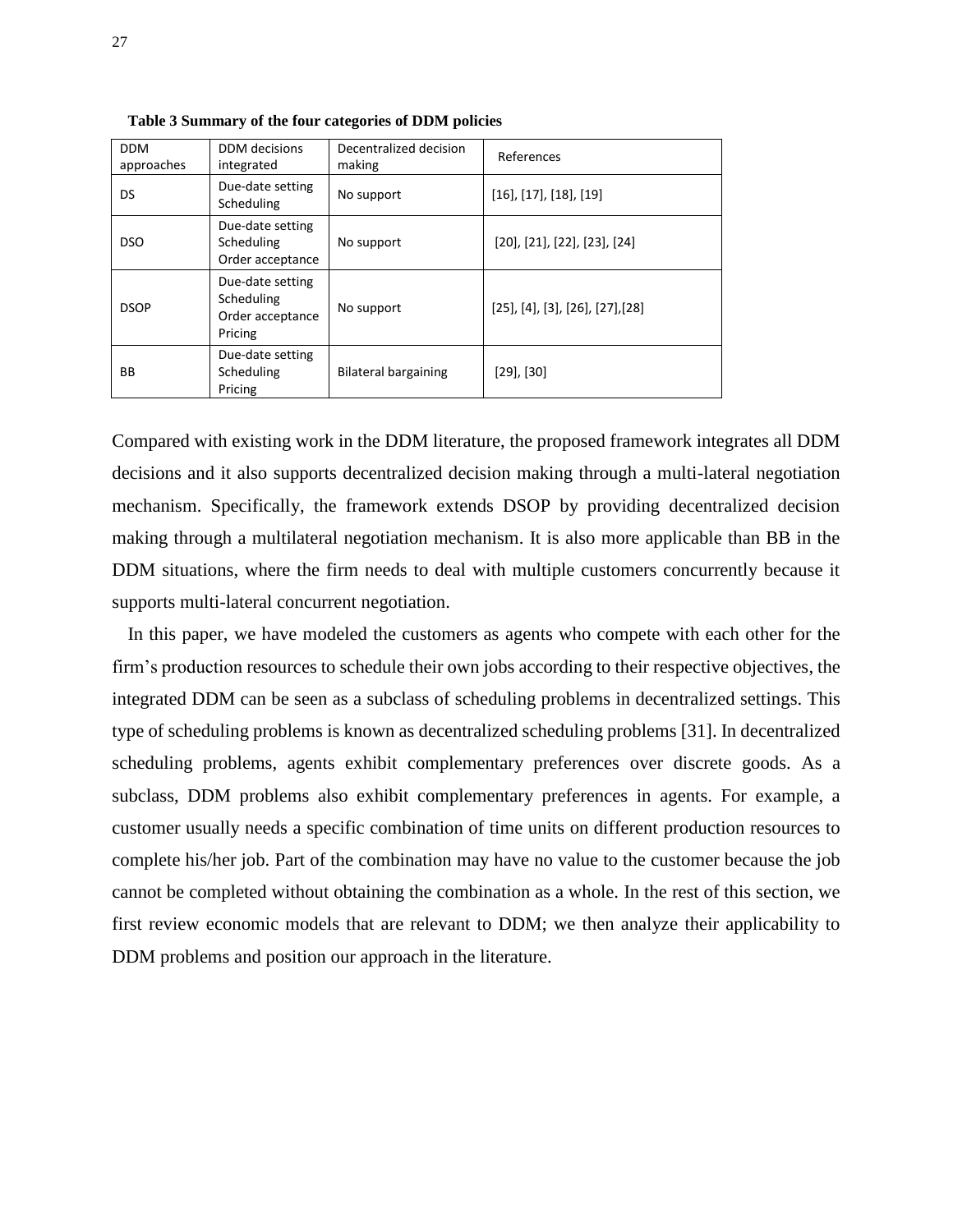| Economic<br>models                            | <b>Key Characteristics</b>                                                                                                                                                                                    | Applicability to DDM                                                                                                                                                                                                                                              | <b>Exemplary References</b> |  |
|-----------------------------------------------|---------------------------------------------------------------------------------------------------------------------------------------------------------------------------------------------------------------|-------------------------------------------------------------------------------------------------------------------------------------------------------------------------------------------------------------------------------------------------------------------|-----------------------------|--|
| General<br>equilibrium<br>mechanisms          | Solve resource allocation<br>or scheduling problems by<br>constructing<br>computational markets<br>based on general<br>equilibrium theory.                                                                    | DDM problems exhibit<br>indivisibility of goods and<br>complementary preferences of<br>agents, which violate the ideal<br>conditions of the general<br>equilibrium theory.<br>Performance cannot be<br>guaranteed.                                                | $[32]$ , $[33]$ , $[34]$    |  |
| Sequential<br>and<br>simultaneous<br>auctions | These auctions do not<br>allow bids on bundles of<br>items. Sequential auctions<br>sell multiple items in<br>sequence. Simultaneous<br>auctions sell multiple items<br>in separate markets<br>simultaneously. | In DDM, customers have<br>complementary preferences<br>over the firm's resources. These<br>auctions fail when there are no<br>prices that support an efficient<br>solution and also when agents<br>bid cautiously to avoid<br>purchasing an incomplete<br>bundle. | [35],[36],[37],[38],[39]    |  |
| Combinatorial<br>auctions (CAs)               | Allow bidders to submit<br>valuations on bundles of<br>items.                                                                                                                                                 | Computation demanded to solve<br>hard valuation problems and<br>winner determination problems<br>can be prohibitive, especially for<br>large size DDM problems.                                                                                                   | [40],[41],[42],[43]         |  |
| Iterative<br>bundle<br>auctions               | Allow bidders to submit<br>multiple bids during and<br>auction and provides<br>information feedback to<br>support adaptive and<br>focused eliciation.                                                         | Compared with CAs, iterative<br>bundle auctions have smaller<br>sizes of bids and winner<br>determination problems,<br>resulting in lower computational<br>costs. For DDM problems, they<br>are more practical in terms of<br>computation than CAs.               | [44],[8],[45],[46],[31]     |  |

**Table 4 Summary of the economic models and their applicability to DDM**

Many economic models that have been studied in the literature can be applied to decentralized scheduling and DDM to some extent. While giving a comprehensive review of these models is beyond the scope of this paper, in Table 4, we summarize four of them which are of importance to DDM. In economics, the concept of a set of interrelated goods in balance is called general equilibrium. General equilibrium theory provides a distributed method for efficiently allocating goods and resources among agents based on market prices. In applying general equilibrium based mechanism to DDM problems, the goods in the markets need to be specified by imposing a discretization on the continuous timeline to be scheduled on the firm's production resources. These goods are discrete ones, which violate the *infinite divisibility* goods condition of general equilibrium theory. Markets with discrete goods and complementary preferences of agents can lack equilibria [33]. The performance of general equilibrium based market mechanisms on DDM problems is not guaranteed.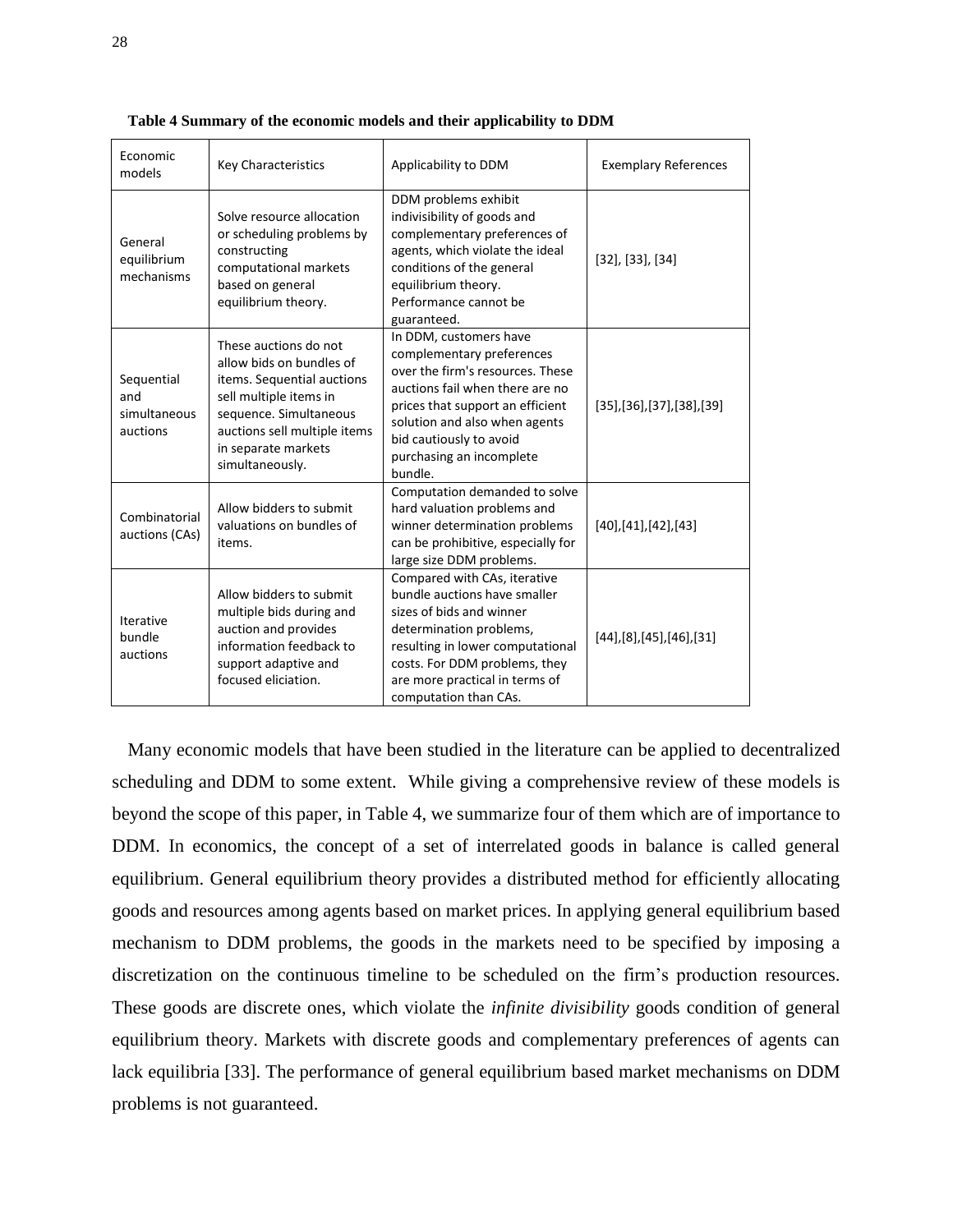Sequential and simultaneous auctions price bundles as the sum price of the individual items. However, they do not allow bidders to bid on bundles of items. Sequential auctions suppose that the set of items are auctioned in sequence. Bidders bid for items in a specific, known order, and can choose how much (and whether) to bid for an item depending on past successes, failures, prices, and so on. Sequential auctions are particularly useful in situations where setting up a combinatorial or simultaneous auctions are infeasible. Simultaneous auctions sell multiple items in separate markets simultaneously. Bidders have to interact with simultaneous but distinct markets in order to obtain a combination of items sufficient to accomplish their task. Real-world markets quite typically operate separately and concurrently despite significant interactions in preferences. A typical example is the series of FCC spectrum auctions [37] . In [44]simultaneous auctions are designed for decentralized train scheduling problems. A review of the uses of economic theory in simultaneous auction design can be found in [47]. Sequential and simultaneous auctions tackle the complementarities over resources in the same spirit of general equilibrium theory. These auctions fail when there are no prices that support an efficient solution (the existence problem) and also when agents bid cautiously to avoid purchasing an incomplete bundle (the exposure problem). However, given that these auctions are more practical in terms of computation, they are two important models worth further studying.

Combinatorial auctions (CAs) allow bidders to place bids on bundles of items. It addresses complementary preference issue explicitly. However, computation demanded to solve hard valuation problems and winner determination problems can be prohibitive. In general, CAs are likely to be practical for smaller size problems. The computational complexities of CAs have been studied by various researchers [43]. Some sophisticated algorithms have produced promising results [42] . In terms of applying CAs to DDM, if general bundle languages, such as LG or LB [48], are used, the timeline of the firm's production resources needs to be discretized into small time units. This timeline discretization usually results in large amount of items to be sold in the auction, which lead to bigger size problems. Applying CAs to a big size DDM can inflict heavy computation burdens on both customer side and the firm side. Another limitation with VCG is the so called "lying auctioneer" problem [49], which partially explains why Vickery auction is not widely used in practice, even though it has been proposed since 1960's.

Iterative bundle auctions are iterative implementations of CAs. This class of auction has practical significance because it addresses the computational and informational complexities of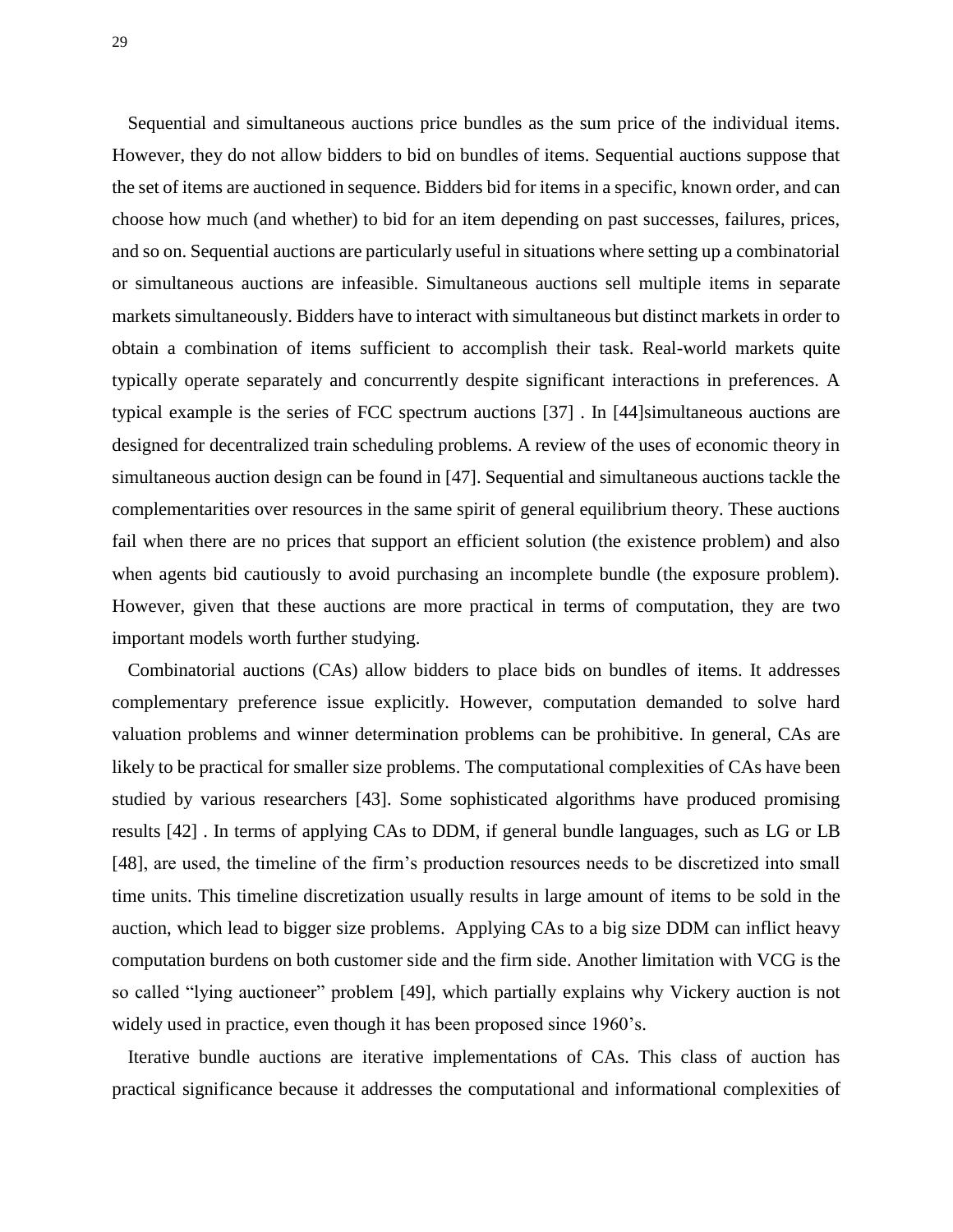CAs by allowing bidders to reveal their preference information as necessary as the auction proceeds, and bidders are not required to submit (and compute) complete and exact information about their private valuations. With careful design of the structure and components, iterative bundle auctions have the potential of significantly reducing computational costs in CAs. In addition, iterative auctions specially designed for scheduling problems have also been proposed in the literature. In [46] iterative auctions are applied to the job shop scheduling problem. The focus in [46] is to investigate the links between combinatorial auctions and Lagrangean relaxation, and to design auctions based on the Lagrangean based decomposition. In [31], the properties of several iterative auction protocols are investigated in the context of decentralized scheduling. In [50] [38], price prediction and bidding strategies for simultaneous auctions are studied in the setting of market-based scheduling. The proposed framework in this paper is an iterative bundle auction specially designed for DDM problems. In many cases, iterative auctions present better computational and privacy properties than those of CAs. In addition, iterative auctions have the potential of accommodating dynamic events, which is a common requirement in real-world DDM applications. Compared with existing iterative bundle auctions, the novelty of our design is that it uses a requirement-based bidding language to represent DDM domain specific due date, pricing, and job requirements. Unlike general iterative auctions which use bundle languages, the requirement-based language avoids imposing timeline discretization, which causes large amount of items sold in the auction; the adoption of this language also enables the design of more efficient winner determination algorithms which take advantage of the domain specific information to improve the search efficiency. Our previous study [51] has shown that, in auction-based decentralized scheduling, requirement-based language results in more efficient winner determination models than bundle languages do.

In agent-based manufacturing control literature, the contract net [52] and its later variants have been used in DDM as a class of distributed decision making protocols. Unlike auctions, which usually require a mediator, contract nets are purely distributed models, in which any agent can act as a manager and subcontract tasks to other agents. Most of the agent-based control systems were designed for the coordination of production processes within the boundary of an enterprise focusing only on the planning and scheduling part of the DDM. The integration with due date quotation and order selection decisions is usually not considered. References and reviews of this line of research can be found in [53] and [54].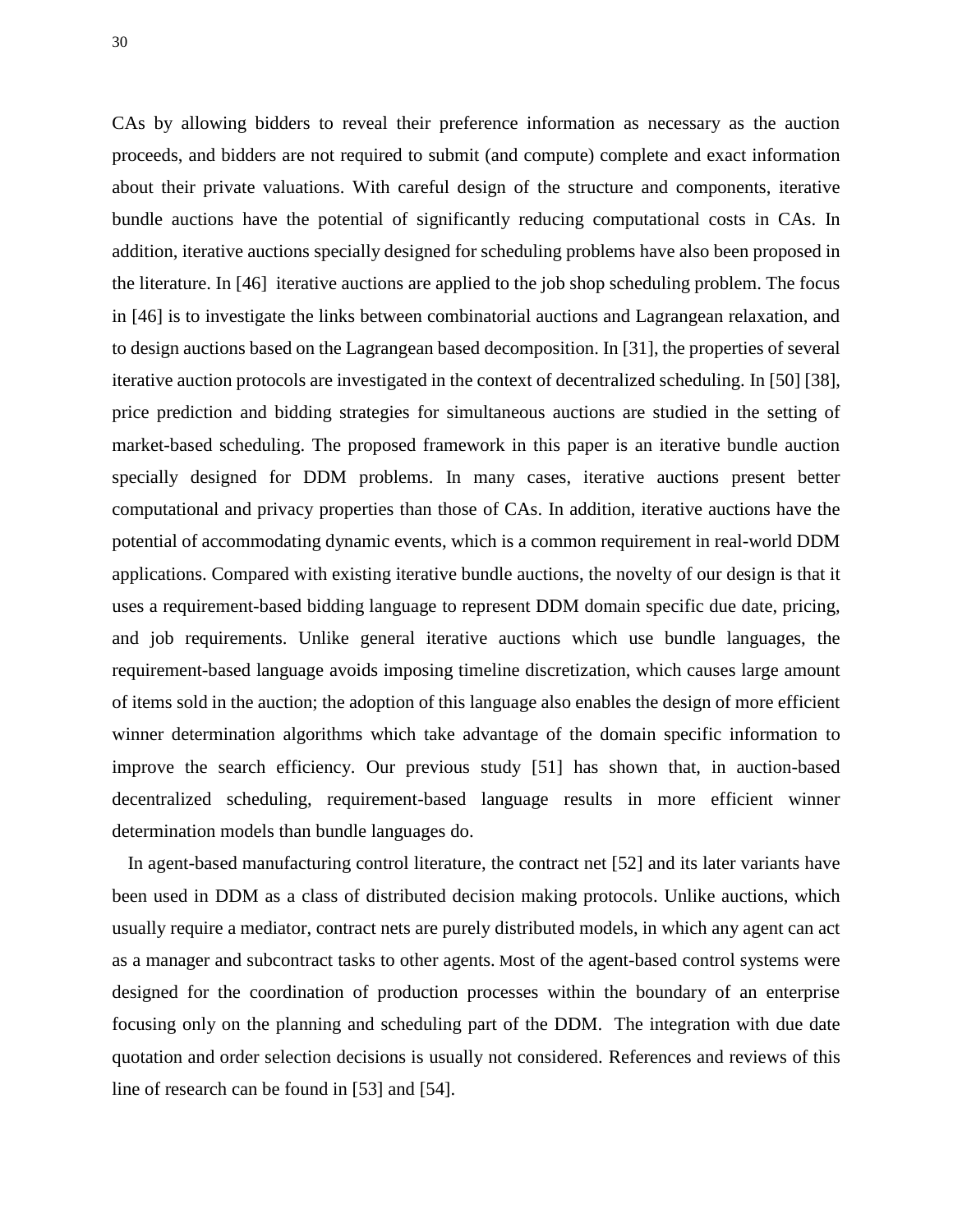#### VI. CONCLUSION

One of the major challenges facing organizations today is the demand for ever-greater levels of responsiveness and shorter defined lead times for deliveries of high-quality goods and services. In order to gain an edge over competitors, firms need to gear their management toward time-based competition, i.e. providing competitive and reliable lead times. However, shorter lead times are not always translated into profits. Given a firm's existing production and supply chain management processes, shorter lead times usually incur higher costs due to expediting. The proposed iterative bidding framework aims at striking the balance between shorter lead times, reliable delivery and anticipated profits.

The uniqueness of the proposed approach is that it integrates the exploration of customers' due date flexibility and the support of the firm's *due date management* decisions within an iterative bidding framework, which has the potential to coordinate the behaviours of self-interested parties in decentralized supply chain environments. For combinatorial (or combinational) auction problems[41], linear programming formulations have been developed[55], which enable the construction of incentive compatible iterative bidding auctions based on the primal-dual design paradigm[44, 56]. For our *due date management* problem model, the decentralized procedure proposed in this paper does not approaches the pricing equilibrium corresponding to the social opportunity cost. As our iterative bidding procedure does not terminate with VCG payments, it is not incentive compatible under the game theoretic assumption of agent behaviour. However, we are designing the system for the type of make-to-order environment in which a firm supplies a large group of customers, such as the case of the Windows & Doors, Co, Ltd example. In this context, it is reasonable to take the market (price-taking) assumption, that is, agents will bid myopically given that each individual agent will have very little impact on the market prices. Despite this game theoretic vs. market argument, designing an incentive compatible iterative bidding auctions for the integrated *due date management* problems is a very important research task on our agenda.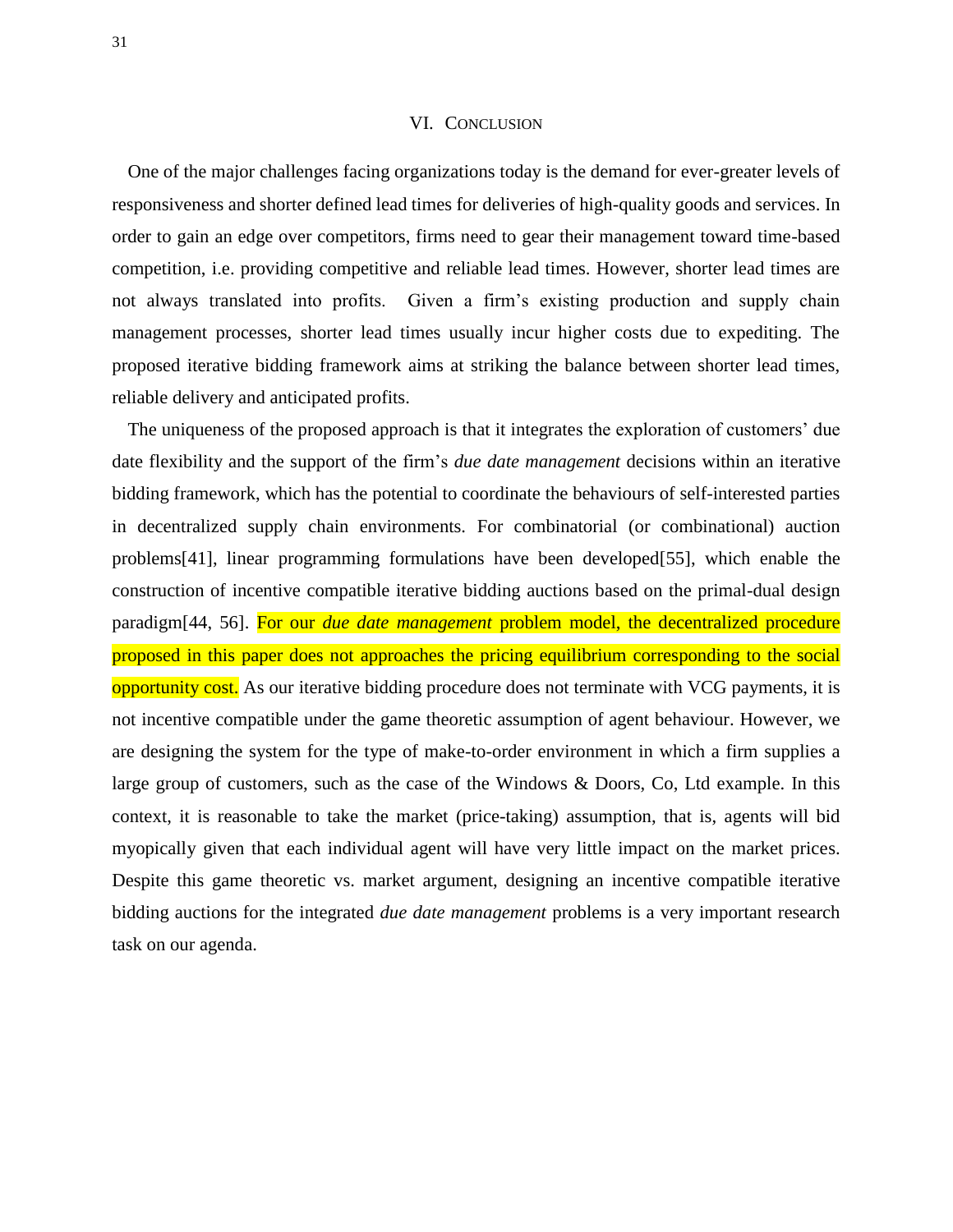#### **Appendix Proofs of propositions**

**Proposition 1** If the value of  $c_i$  is restricted to integers for a customer  $j \in N$ , any valuation of *customer in integrated DDM can be represented by an XOR-C-Bid with finite C-Bids*.

**Proof.** By the definition of customers' value function, we know that for any  $c_i \leq r_i$  and c  $\bar{d}_j$ ,  $v_j(c_j) = 0$ . For  $r_j < c_j \le \overline{d_j}$ , since  $c_j$  is restricted to integers, there are finite number of between  $r_i$  and  $\overline{d_i}$ . For each of them, we can construct a unique C-Bid  $(R_i, c_i - 1, c_i, p)$  where  $p = v_j(c_j)$ . By joining these C-Bids, we can construct a XOR-C-Bid which expresses the valuation of the customer on  $r_j < c_j \le \overline{d_j}$  and this XOR-C-Bid contains finite number of C-Bids. Implicitly here, for any  $c_j \leq r_j$  and  $c_j > \bar{d}_j$ ,  $v_j(c_j) = 0$ .

**Proposition 2** *If customers submit their full valuations in the format of simplified XOR-C-Bids, for the winner determination model LDM, LDM interpretation and EFT interpretation of the bids do not lead to different optimal solutions.* 

**Proof.** Suppose that the complete valuation of a customer is represented by a simplified XOR-C-Bid,  $XOR_{0 \le i \le m}$ ,  $\langle R_i, lft_{i,i}, p_i \rangle$ . According to the definition, its LDM interpretation is

$$
XOR_{0\leq i\leq m_i}\langle R_j, r_j, lft_{j,i}, p_i\rangle\,,\tag{30}
$$

For a C-Bid  $\langle R_i, r_i, lft_{i,k}, p_k \rangle$   $(0 \le k \le m_i)$  within (30), it can be written as an XOR-C-Bid,

$$
XOR_{0\leq i\leq k} \langle R_i, eft_{i,i}, lft_{i,i}, p_i \rangle, \qquad (31)
$$

where,  $eft_{i,0} = r_i$ . We call the C-Bids in (31) *sub-bids* of a C-Bid in (30). Each of the sub-bids represents an indifferent time interval of the customer. Note that for a C-Bid in  $(30)$ , say the l th C-Bid  $\langle R_i, r_i, lft_{i,l}, p_l \rangle$ , its last sub-bid is  $\langle R_i, eft_{i,l}, lft_{i,l}, p_l \rangle$ , which is actually the EFT interpretation of the corresponding simplified C-Bid  $(R_i, lft_{i,l}, p_l)$ . We, therefore, call this last sub-bid *EFT sub-bid*. Given that the EFT interpretation is a sub-bid of the corresponding LDM interpretation, if we prove only the EFT sub-bids are effective in the LDM model, other sub-bids will be dominated (as seen in Example 1), we can conclude that LDM and EFT interpretations lead to same optimal solutions*.* In the following, we prove that only the EFT sub-bids are effective using the format of mathematical induction.

Basis step:

Let  $m_i = 1$ . The customer's valuation becomes  $\langle R_i, d_i, p_0 \rangle XOR \langle R_i, lft_{i,1}, p_1 \rangle$ . Since, under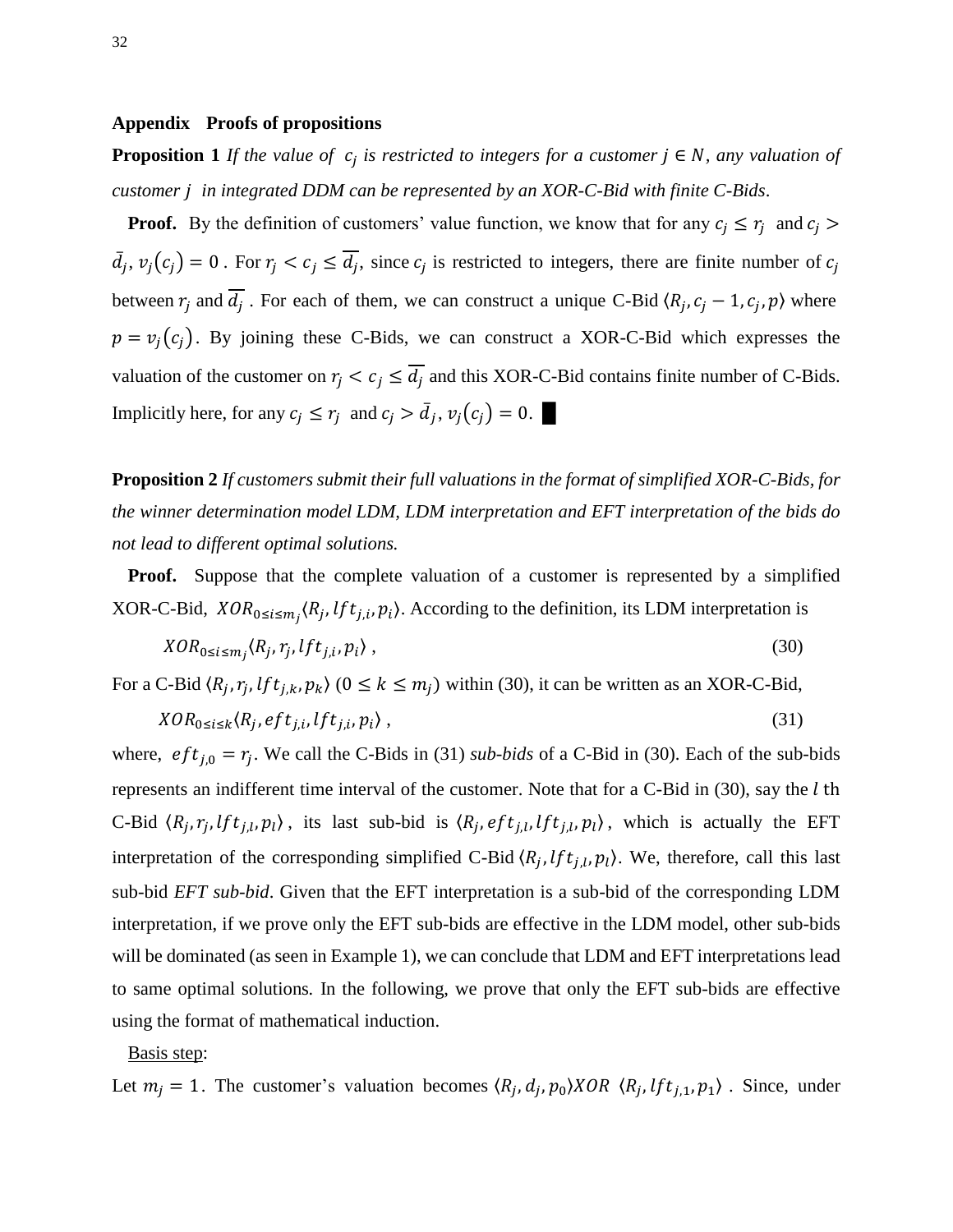LDM interpretation,  $\langle R_i, lft_{i,1}, p_1 \rangle$  will be interpreted as  $\langle R_i, r_i, lft_{i,1}, p_1 \rangle$ , which can be written as  $\langle R_i, r_i, d_i, p_1 \rangle XOR \langle R_i, eft_{i,1}, lft_{i,1}, p_1 \rangle$ , the LDM interpretation of the customer's valuation becomes  $\langle R_i, r_i, d_i, p_0 \rangle XOR \langle R_i, r_i, d_i, p_1 \rangle XOR \langle R_i, eft_{i,1}, lft_{i,1}, p_1 \rangle$ . In our model, we have assumed that customers prefer shorter due dates, that is  $p_0 > p_1$ . As  $(R_i, r_i, d_i, p_1)$  requires the same resources, release time and due date as those required by  $(R_i, r_i, d_i, p_0)$ , however, with a lower price,  $\langle R_i, r_i, d_i, p_1 \rangle$  will be dominated by  $\langle R_i, r_i, d_i, p_0 \rangle$  in the optimization process. That is, given the presence of  $(R_i, r_i, d_i, p_0)$ ,  $(R_i, r_i, d_i, p_1)$  will never be selected in the final schedule. Therefore, for  $\langle R_i, r_i, lft_{i,1}, p_1 \rangle$ , only the EFT sub-bid  $\langle R_i, eft_{i,1}, lft_{i,1}, p_1 \rangle$  is effective.

#### Inductive step:

Let  $m_i = k$ . Assume that, for all C-Bids in  $XOR_{0 \le i \le k}$   $(R_i, r_i, lft_{i,i}, p_i)$ , only the EFT sub-bids are effective and other sub-bids will be dominated in the optimization process. We need to prove that for  $m_i = k + 1$ , for all C-Bids in  $XOR_{0 \le i \le k+1}$   $\langle R_i, r_i, lft_{i,i}, p_i \rangle$ , only the EFT sub-bids are effective.

The LDM interpretation of a customer's valuation (with  $m_j = k + 1$ ) is  $XOR_{0 \le i \le k+1}$   $\langle R_i, r_i, lft_{i,i}, p_i \rangle$ , which can be written as

 $XOR_{0 \le i \le k-1}$  $\langle R_i, r_i, lft_{i,i}, p_i \rangle XOR \langle R_i, r_i, lft_{i,k}, p_k \rangle XOR \langle R_i, r_i,$  $(32)$ The last C-Bid in (32) (with  $k + 1$  indifferent time intervals) can be represented by XOR-C-Bid:

$$
\langle R_j, r_j, lft_{j,k}, p_{k+1} \rangle XOR \langle R_j, eft_{j,k+1}, lft_{j,k+1}, p_{k+1} \rangle \tag{33}
$$

The first sub-bid  $\langle R_i, r_i, lft_{i,k}, p_{k+1} \rangle$  in (33) will be dominated by  $\langle R_i, r_i, lft_{i,k}, p_k \rangle$  in (32) because  $p_{k+1} < p_k$ . Therefore, for the two sub-bids in (33) only the EFT sub-bid (last one) is effective. Since we have assumed for all C-Bids in  $XOR_{0 \le i \le k}$   $(R_i, r_i, lft_{i,i}, p_i)$ , only the EFT sub-bids are effective, it follows that for  $m_j = k + 1$ , for all C-Bids in  $XOR_{0 \le i \le k+1}$   $\langle R_i, r_i, lft_{i,i}, p_i \rangle$ , only the EFT sub-bids are effective. Therefore, LDM and EFT interpretations of  $XOR_{0 \le i \le m_i}$ ,  $\langle R_i, lft_{i,i}, p_i \rangle$  lead to the same optimal solutions in LDM.

**Proposition 3** *In integrated DDM problems, if all customers' preferences are single-due-date-valuation and their values on the single due date are congruent to the reserve prices modulo*  $\varepsilon$ *, the iterative bidding procedure with final bid repeating always maximizes the sum of customers' valuations at its termination.*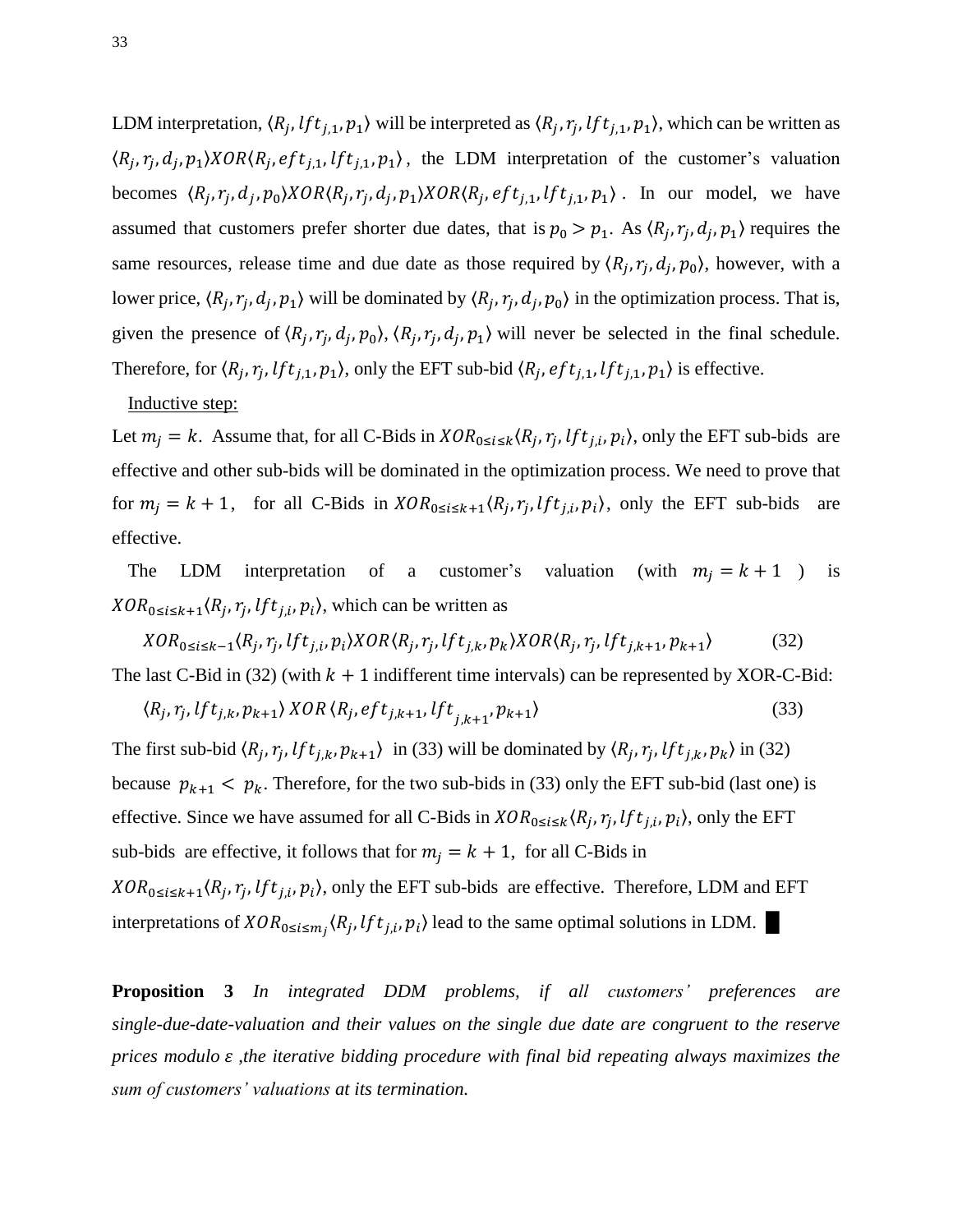**Proof.** Since customers' preferences are single-due-date-valuation, they only need to send simple C-Bids (no XOR-C-Bids) to express their preferences. We assume *private value module* for all customers. Under this model, each customer has a value for her schedule. A customer's payoff for a schedule is the difference between her value on the schedule and the bidding price. To maintain positive payoff, the customer is willing to pay up to her value to get her job scheduled. Therefore, if a customer is not included in a provisional schedule, she will keep increasing her bidding prices in future rounds until she is included or she reach her valuation. Since we have assumed *final bid repeating*, customers repeat their previous bids at termination (round T). Therefore, all customers that are not included in the termination schedule (denoted  $S<sup>T</sup>$ ) have bid with their valuations and the customers that have room to increase their bidding prices at termination are all included in  $S<sup>T</sup>$ . We prove the proposition by showing that  $S<sup>T</sup>$  is identical to the optimal schedule  $S^*$  computed by solving the winner determination problem using all customers' valuations as inputs.

We construct the customers' bidding prices for an additional round (round  $T + 1$ ) as follows. Pick a customer  $l \in S^T$  with bidding price at termination (denoted as  $p_l^T$ ) smaller than her valuation. Let  $p_l^{T+1} = p_l^T + n\varepsilon$ . *n* is selected to make sure that  $p_l^{T+1}$  is the single-due-date-valuation of  $l$ . Since we have assumed that customers' single-due-date-valuations are congruent to the reserve prices modulo  $\varepsilon$ , n must be an integer. For any other customer  $j \in S^T$  and  $\neq l$ ,  $p_i^{T+1} = p_i^T$ . Let  $S^{T+1}$  be the resultant schedule generated by the winner determination for round  $T + 1$ . We first proof that  $S^{T+1} = S^{T}$  by contradiction. Suppose that  $S^T \neq S^{T+1}$ , we consider the following two cases.

Case #1: 
$$
l \in S^{T+1}
$$

Because  $S<sup>T</sup>$  is the schedule that maximizes the auctioneer's revenue given the set of bidding prices at round T and we have assumed  $S^T \neq S^{T+1}$ , it follows that  $\sum_{j \in S^T} p_j^T > \sum_{j \in S^{T+1}} p_j^T$ . By adding ne to both sides, we have  $\sum_{j \in S} \sum_{i} p_i^T + p_i^T + n \varepsilon > \sum_{j \in S} \sum_{i} p_i^T + p_i^T + n \varepsilon$ . That is  $\sum_{j \in S^{T} \setminus l} p_j^T + p_l^{T+1} > \sum_{j \in S^{T+1} \setminus l} p_j^T + p_l^{T+1}$ . Because  $\sum_{j \in S^{T+1}} p_j^{T+1} = \sum_{j \in S^{T+1} \setminus l} p_j^T + p_l^{T+1}$ , it follows that  $\sum_{j \in S} T_{\setminus l} p_j^T + p_l^{T+1} > \sum_{j \in S} T_{+1} p_j^{T+1}$ , which means  $S^{T+1}$  does not contain the set of customers whose bidding prices at round  $T + 1$  maximize the auctioneer's revenue. This is a contradiction to our assumption.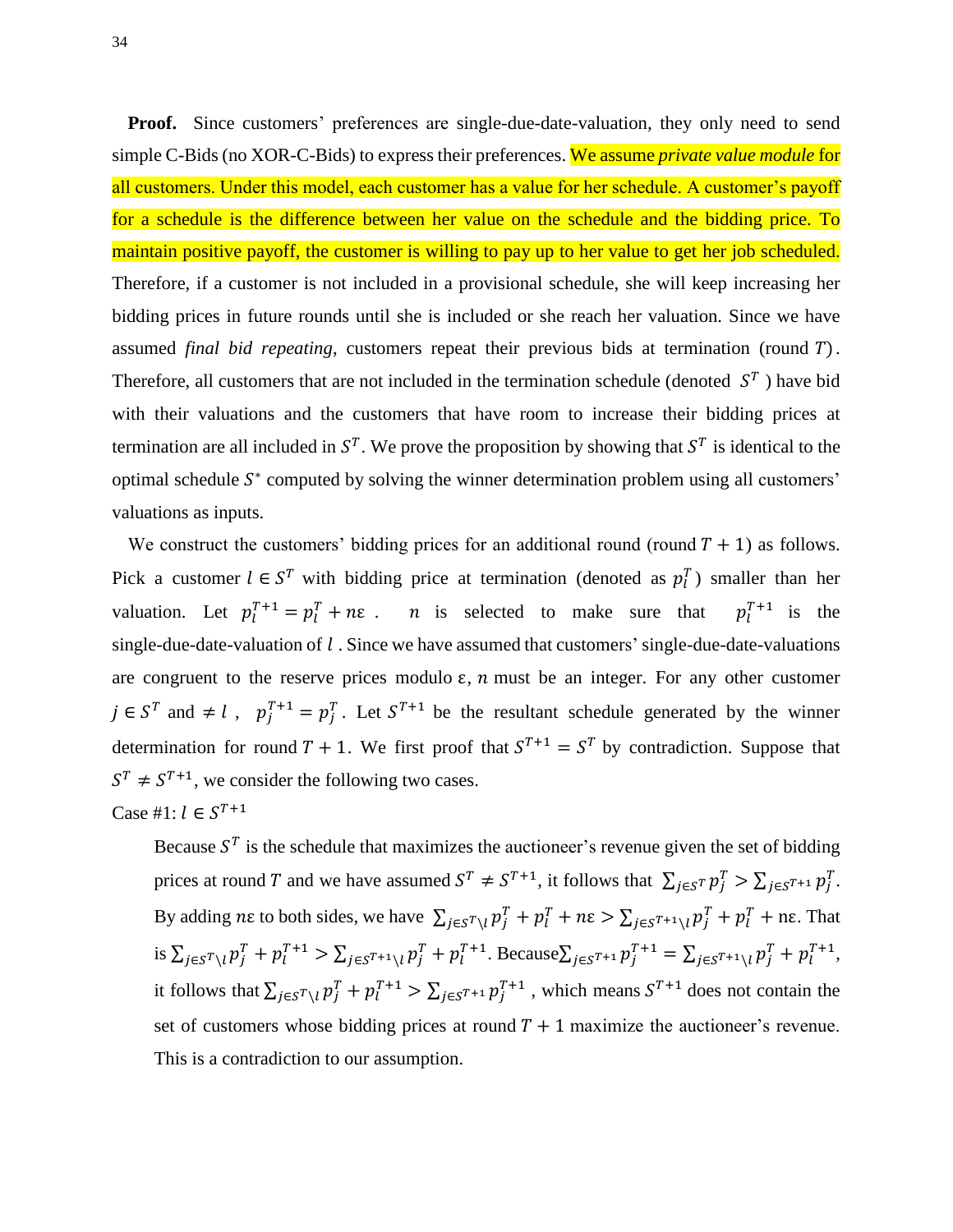Case #2:  $l \notin S^T$ 

Because  $S<sup>T</sup>$  is the schedule that maximizes the auctioneer's revenue given the set of bidding prices at round T and we have assumed  $S^T \neq S^{T+1}$ , it follows that  $\sum_{j \in S^T} p_j^T > \sum_{j \in S^{T+1}} p_j^T$ . Since  $\sum_{j \in S} p_j^T = \sum_{j \in S} r_{\setminus l} p_j^T + p_l^T$ , it is clear that  $\sum_{j \in S} r_{\setminus l} p_j^T + p_l^T + n \varepsilon > \sum_{j \in S} r + n \varepsilon$ Given the way that bidding prices at round  $T + 1$  are constructed and  $l \in S^{T+1}$ , we have  $\sum_{j \in S} \sum_{i} p_i^{T+1} + p_i^{T+1} > \sum_{j \in S} \sum_{i} p_j^{T+1}$ , which means  $S^{T+1}$  does not contain the set of customers whose bidding prices at round  $T + 1$  maximize the auctioneer's revenue. This is also a contradiction to our assumption.

By deriving two contradictions in case #1 & #2, we can conclude that  $S^T = S^{T+1}$ .

We are now ready to prove that  $S<sup>T</sup>$  is optimal, that is  $S<sup>T</sup> = S<sup>*</sup>$ . Note that  $S<sup>*</sup>$  is a schedule computed using all customers' valuations as input. In  $S^{T+1}$ , customer l has bid with its valuation. Since *l* was a arbitrary pick,  $S^T = S^{T+1}$  can be a general conclusion for all other customers included in  $S<sup>T</sup>$ . By repeating the above process for other customers, we can reach a final round where all customers included in  $S<sup>T</sup>$  bid with their valuations. Note that, by definition, the resultant schedule at this final round is  $S^*$ . Since the resultant schedules do not change during the bidding process after round *T*, it follows that  $S^T = S^*$ . Therefore,  $S^T$  maximizes the sum of customers' valuations.

# **Proposition 4** *For the fixed-price cases of integrated DDM, the iterative bidding procedure with final bid repeating terminates with a Pareto optimal schedule.*

**Proof.** Under the *fixed-price* restriction, at termination, if an agent is not included in the final schedule, it must have submitted its deadline. This is because an agent will keep extending its  $If t$ in its C-Bids if it is not included during the bidding procedure until the deadline is reached. Given that agents also repeat their final bids, at termination, the schedule  $S<sup>T</sup>$  is computed based on the deadlines from all agents that are not included and the  $lfts$  from the agents that are included. To improve their individual schedules, for the agents that are excluded, they have to be scheduled into  $S<sup>T</sup>$ ; on the other hand, for the agents that are already included, they have to move to positions with shorter *lfts*. Since  $S<sup>T</sup>$  is the optimal solution at termination given the inputs from all agents, in both cases, in order to improve an agent's schedule, at least one other agent will be excluded or pushed to a position with a larger *lft*. Therefore,  $S<sup>T</sup>$  is a Pareto optimal schedule.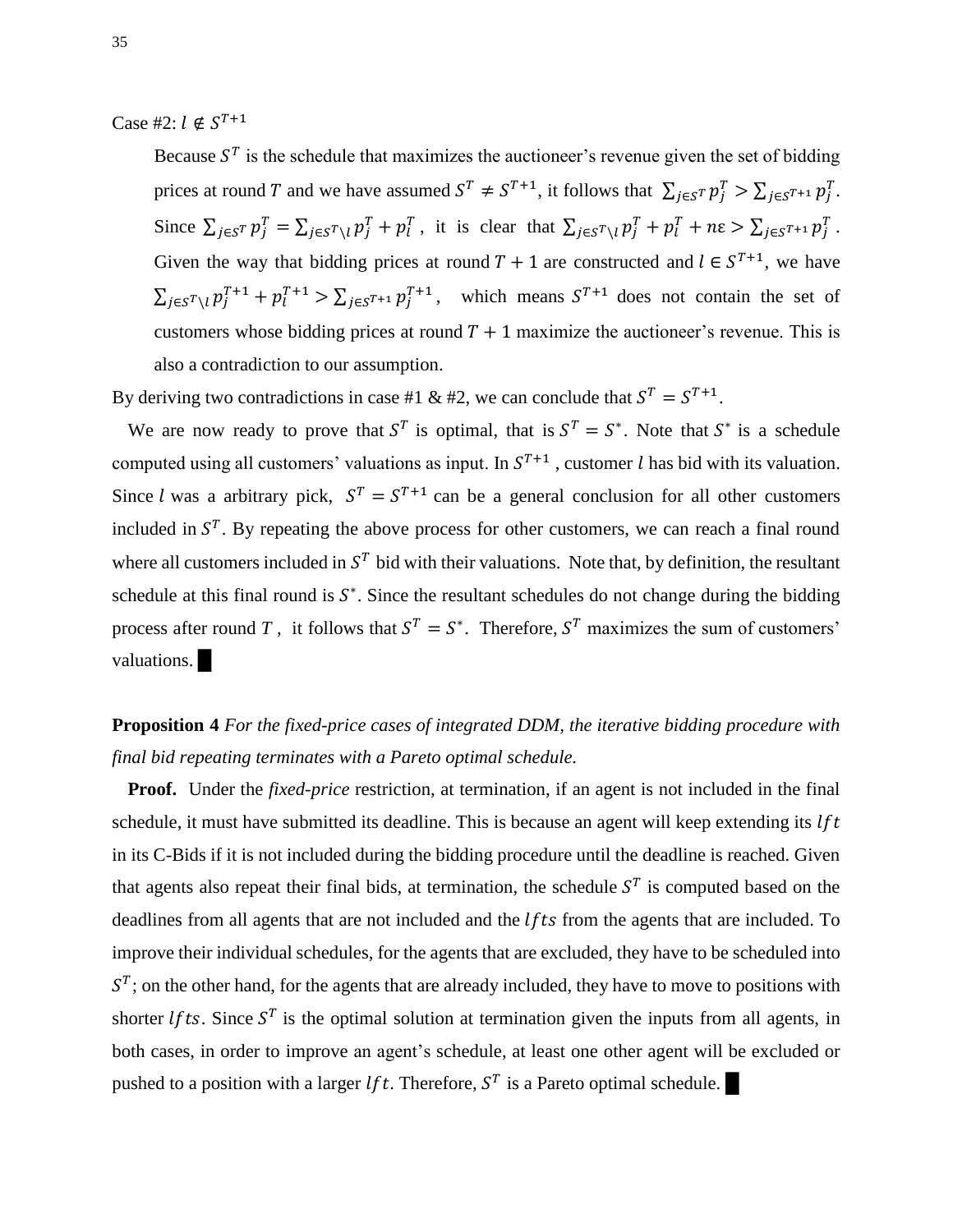







**Figure 4-b**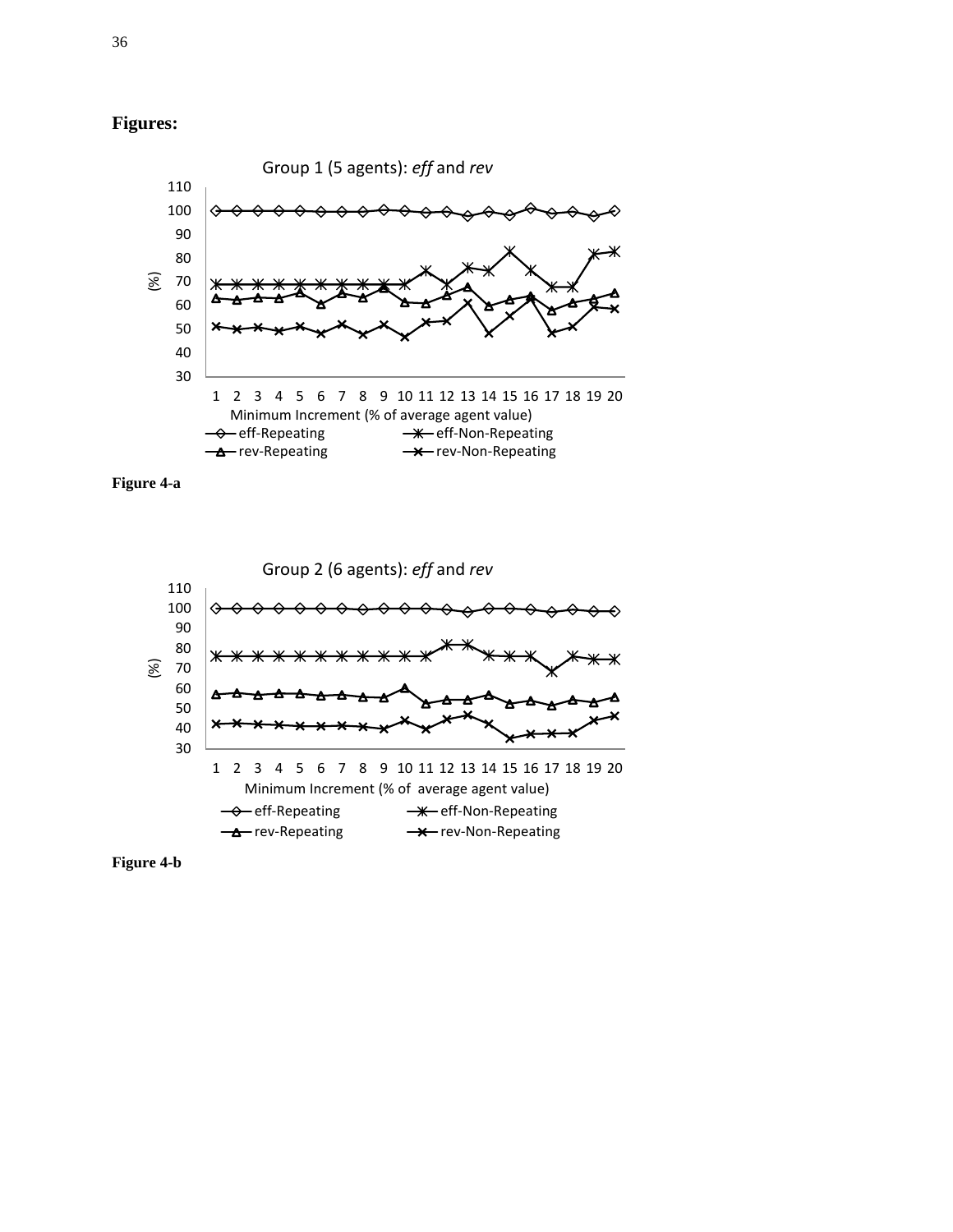





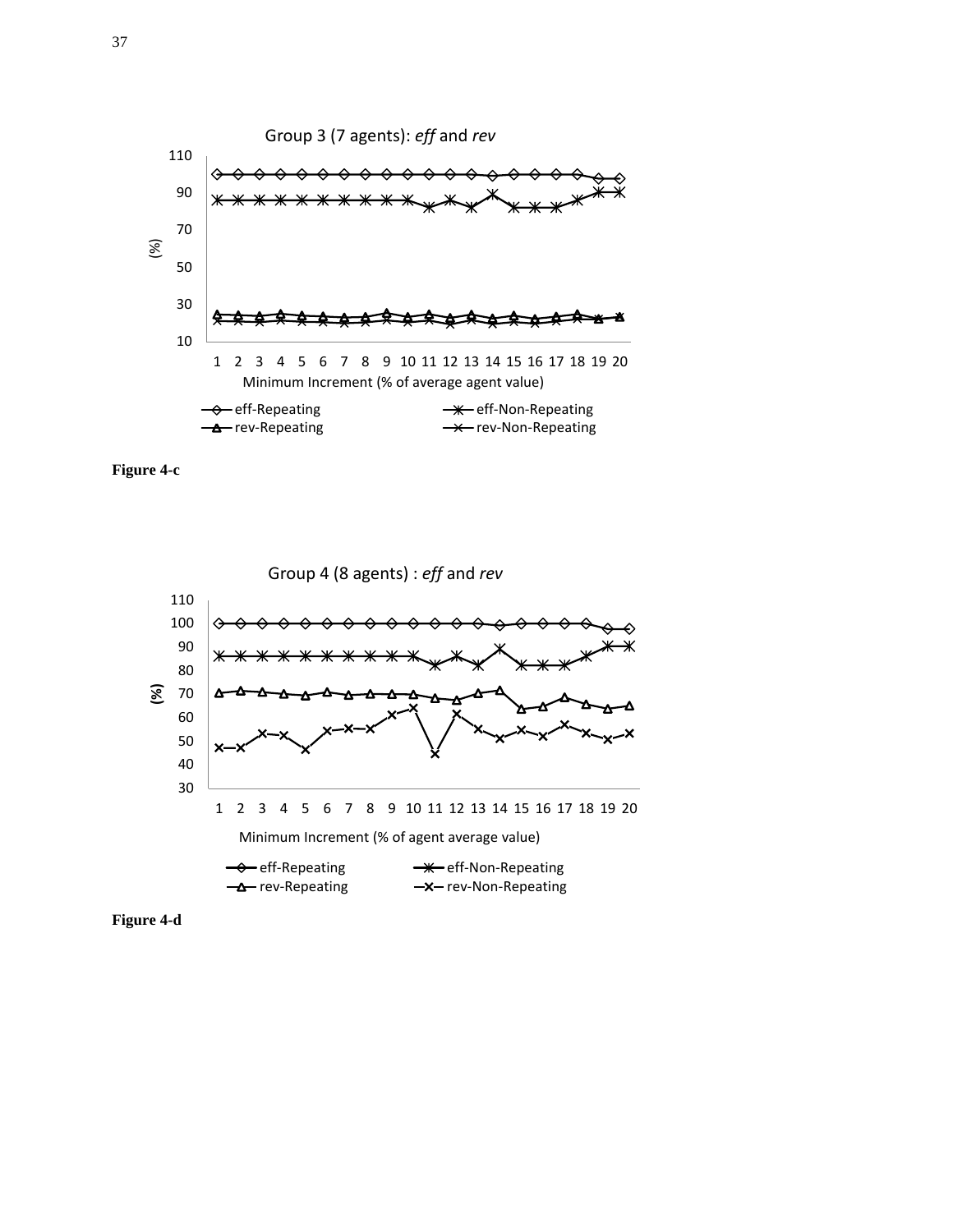





**Figure 4 Efficiency and Revenue performance of the iterative bidding framework on 6 groups of**  *single-due-date-valuation* **problems**

**Figure 4-f**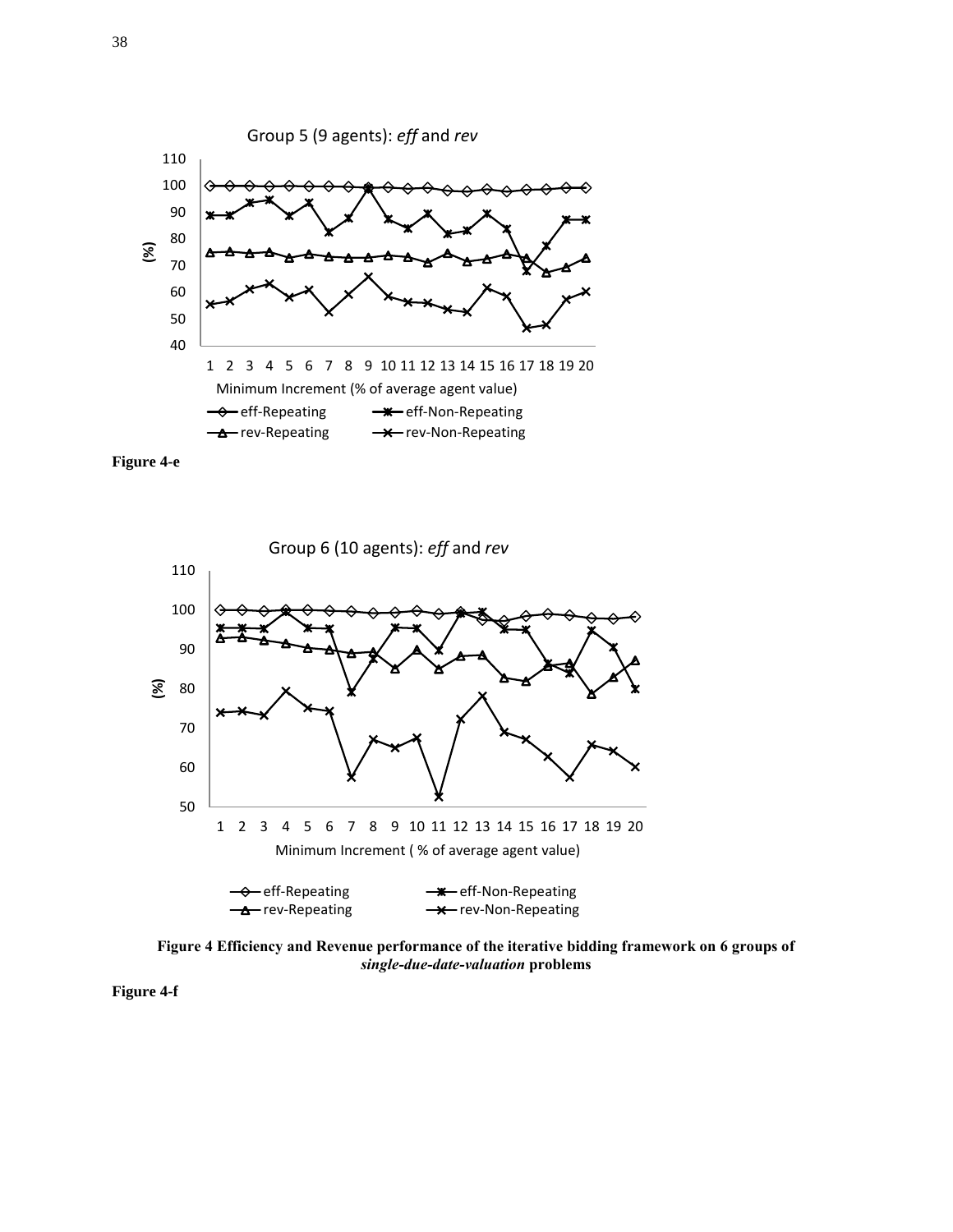

**Figure 5 Running time of the iterative bidding on a single due date valuation problem set and a multiple due date problem set**



 $\rightarrow$  eff-Non-Repeating  $\rightarrow$  rev-Non-Repeating

**Figure 6 Larger number of bids help mitigate the "temporary exclusion" problem**



- <del>₩</del> VCG - O Iterative Bidding on Multi-Due-Date Problem Sets

**Figure 7 Efficiency comparison of VCG and the iterative bidding procedure on 9 multi-due-date-valuation problem sets.**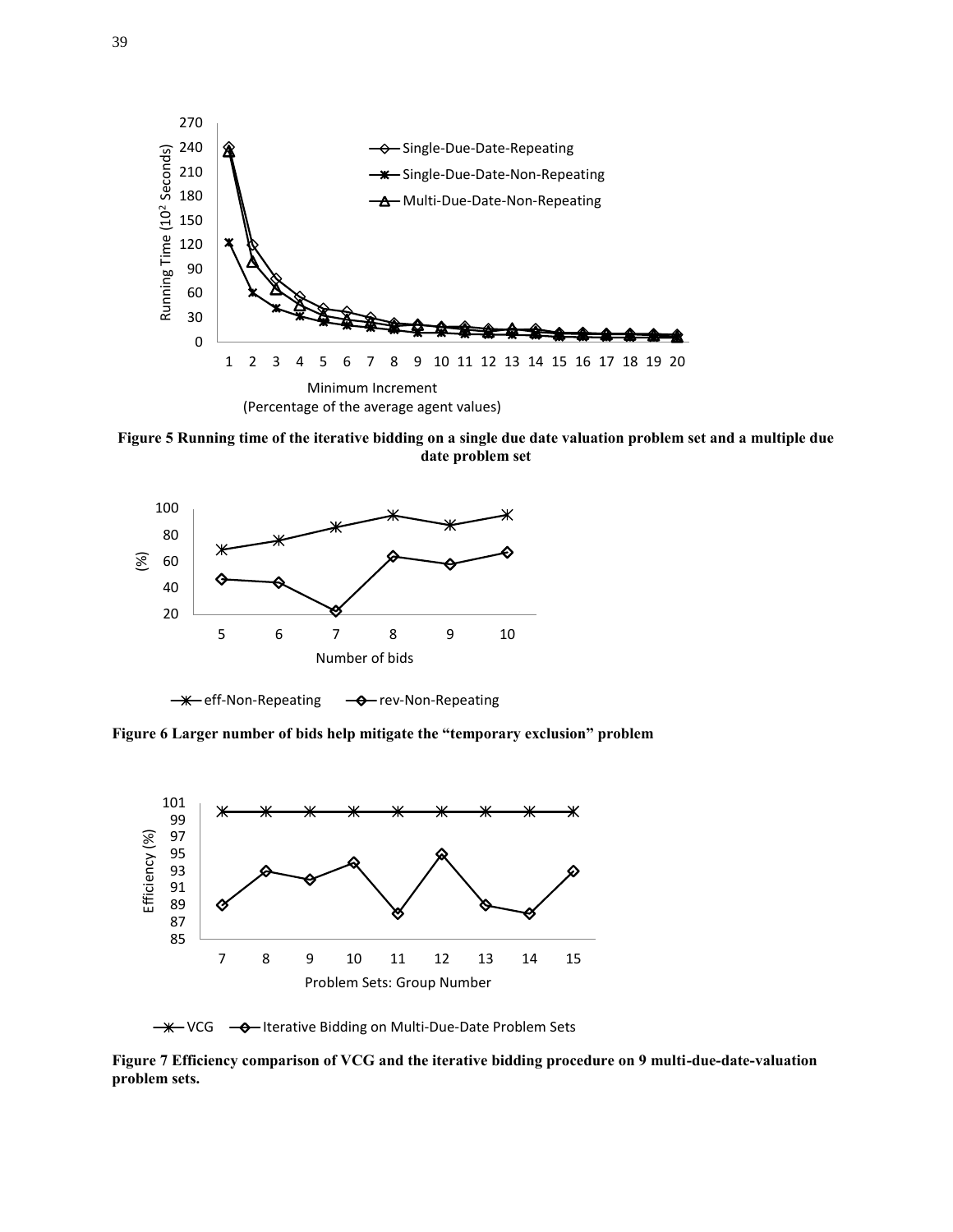

**Figure 8 Information revelation performance of the iterative bidding procedure over 9 problem sets with bid increment**  $\varepsilon = 4$  and  $\varepsilon = 2$ 



**Figure 9 Run time comparison of VCG and iterative bidding over multiple-due-date-valuation sets**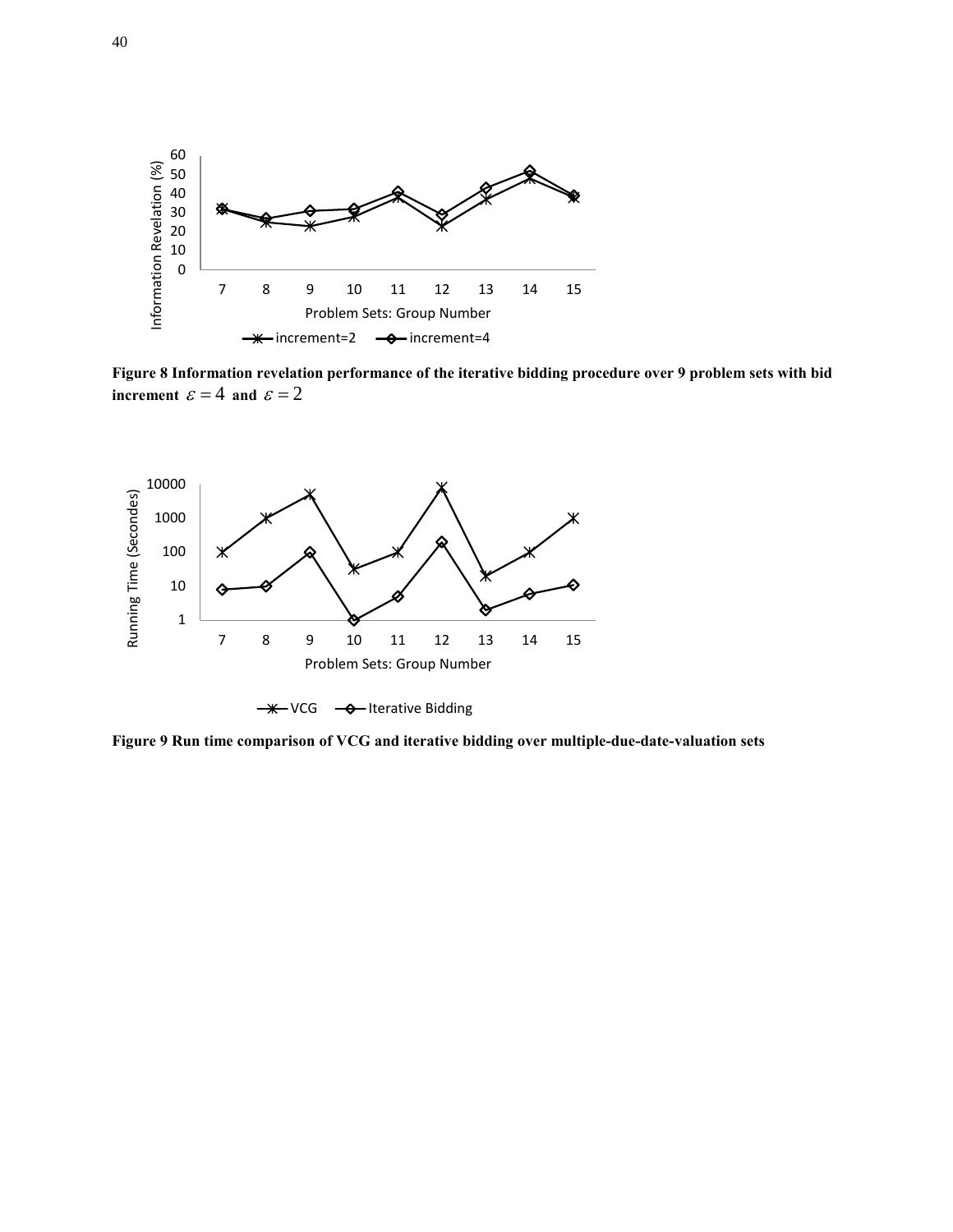#### References

- [1] P. Keskinocak and S. Tayur, "Due date management policies " in *Handbook of Quantitative Supply Chain Analysis: Modeling in the E-Business Era, International Series in Operations Research and Management Science*, D. Simchi-Levi, S. D. Wu, and Z. M. Shen, Eds. Norwell, MA: Kluwer Academic Publishers, 2004, pp. 485-553.
- [2] J. D. Blackburn, T. Elrod, W. B. Lindsley, and A. J. Zahorik, "The strategic value of response time and product variety," in *Manufacturing Strategy - Process and Content*, C. A. Voss, Ed. London: Chapman and Hall, 1992.
- [3] K. C. So and J. S. Song, "Price, delivery time guarantees and capacity selection," *European Journal of Operational Research,* vol. 111, pp. 28-49, 1998.
- [4] K. C. So, "Price and time competition for service delivery," *Manufacturing & Service Operations Management,* vol. 2, pp. 392-409, 2000.
- [5] J. Magretta, "Fast, global, and entrepreneurial: supply chain management, Hong Kong style-an interview with Victor Fung," *Harvard Business Review,* vol. 76, pp. 102-115, 1998.
- [6] S. Kwang Mong and W. Eric, "Toward market-driven agents for electronic auction," *IEEE Transactions on Systems, Man and Cybernetics, Part A: Systems and Humans* vol. 31, pp. 474-484, 2001.
- [7] E. Campos-Naez, N. Fabra, and A. Garcia, "Dynamic Auctions for On-Demand Services," *IEEE Transactions on Systems, Man and Cybernetics, Part A: Systems and Humans,* vol. 37, pp. 878-886, 2007.
- [8] D. C. Parkes and J. Kalagnanam, "Models for iterative multiattribute procurement auctions," *Management Science,* vol. 51, pp. 435-451, 2005.
- [9] W. Li, X. Luo, Y. Tu, and D. Xue, " Adaptive production scheduling for one-of-a-kind production with mass customization," *Transactions of the North American Manufacturing Research Institution of SME,* vol. 35, pp. 41-48, 2007.
- [10] W. Vickrey, "Counterspeculation, auctions, and competitive sealed tenders," *Journal of finance,* vol. 16, pp. 8-37, 1961.
- [11] R. L. Rardin, *Optimization in Operations Research*. Upper Saddle River, New Jersey: Prentice Hall Publishers, 1998.
- [12] C. Wang, H. H. Ghenniwa, and W. Shen, "Constraint-based winner determination for auction-based scheduling," *IEEE Transactions on Systems, Man and Cybernetics, Part A: Systems and Humans* vol. 39, pp. 609-618, 2009.
- [13] D. C. Parkes, "iBundle: an efficient ascending price bundle auction," in *Proc. ACM Conference on Electronic Commerce (EC-99)*, Denver, 1999, pp. 148-157.
- [14] N. Sadeh and M. S. Fox, "Variable and value ordering heuristics for the job shop scheduling constraint satisfaction problem," *Artificial Intelligence,* vol. 86, pp. 1-41, 1996.
- [15] P. S. Ow, "Focused Scheduling in Proportionate Flowshops," *Management Science,* vol. 31, pp. 852-869, 1985.
- [16] M. M. Vig and K. J. Dooley, "Dynamic rules for due-date assignment," *International Journal of Production Research,* vol. 29, pp. 1361-1377, 1991.
- [17] V. S. Gordon, "A note on optimal assignment of slack due-dates in single-machine scheduling," *European Journal of Operational Research,* vol. 70, pp. 311-315, 1993.
- [18] T. C. E. Cheng, "Optimal total-work-content-power due-date determination and sequencing," *Computers & Mathematics with Applications,* vol. 14, pp. 579-582, 1987.
- [19] J. Chuzhoy, R. Ostrovsky, and Y. Rabani, "Approximation algorithms for the job interval selection problem and related scheduling problems," *Mathematics of Operations Research,* vol. 31, pp. 730-738, 2006.
- [20] K. Charnsirisakskul, P. M. Griffin, and P. Keskinocak, "Order selection and scheduling with leadtime flexibility," *IIE Transactions,* vol. 36, pp. 697-707, 2004.
- [21] N. P. Dellaert, "Due-date setting and production control," *International Journal of Production Economics,*  vol. 23, pp. 59-67, 1991.
- [22] I. Duenyas, "Single facility due date setting with multiple customer classes," *Management Science,* vol. 41, pp. 608-619, 1995.
- [23] P. Keskinocak, R. Ravi, and S. Tayur, "Scheduling and reliable lead-time quotation for orders with availability intervals and lead-time sensitive revenues," *Management Science,* vol. 47, pp. 264-279, 2001.
- [24] S. Chatterjee, S. A. Slotnick, and M. J. Sobel, "Delivery guarantees and the interdependence of marketing and operations," *Production and Operations Management,* vol. 11, pp. 393-410, 2002.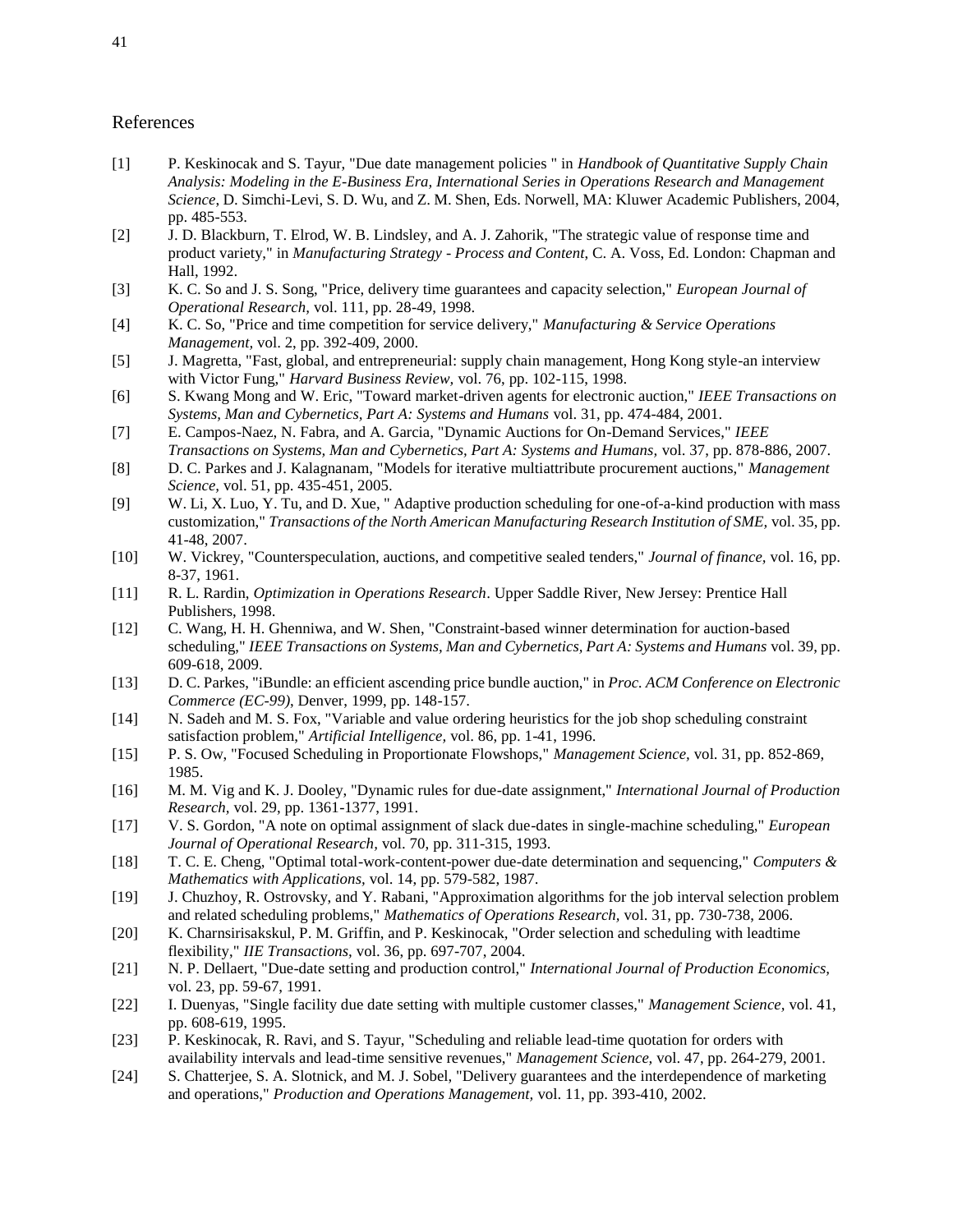- [25] K. Charnsirisakskul, P. M. Griffin, and P. Keskinocak, "Pricing and scheduling decisions with leadtime flexibility," *European Journal of Operational Research,* vol. 171, pp. 153-169, 2006.
- [26] S. Ray and E. M. Jewkes, "Customer lead time management when both demand and price are lead time sensitive," *European Journal of Operational Research,* vol. 153, pp. 769-781, 2004.
- [27] T. Boyaci and S. Ray, "Product differentiation and capacity cost interaction in time and price sensitive markets," *Manufacturing & Service Operations Management,* vol. 5, pp. 18-36, 2003.
- [28] F. F. Easton and D. R. Moodie, "Pricing and lead time decisions for make-to-order firms with contingent orders," *European Journal of Operational Research,* vol. 116, pp. 305-318, 1999.
- [29] D. R. Moodie, "Demand management: the evaluation of price and due date negotiation strategies using simulation," *Production and Operations Management,* vol. 8, pp. 151–162, 1999.
- [30] D. R. Moodie and P. M. Bobrowski, "Due date demand management: negotiating the trade-off between price and delivery," *International Journal of Production Research,* vol. 37, pp. 997-1021, 1999.
- [31] M. P. Wellman, W. E. Walsh, P. R. Wurman, and J. K. MacKie-Mason, "Auction protocols for decentralized scheduling," *Games and Economic Behavior,* vol. 35, pp. 271-303, 2001.
- [32] F. Ygge and H. Akkermans, "Power load management as a computational market," in *Proc. 2nd International Conference on Multiagent Systems,*, Menlo Park, CA, 1996, pp. 393–400.
- [33] W. E. Walsh and M. P. Wellman, "Efficiency and equilibrium in task allocation economies with hierarchical dependencies," in *Proc. 6th International Joint Conference on Artificial Intelligence*, Stockholm, 1999, pp. 520-526.
- [34] M. P. Wellman, "A computational market model for distributed configuration design," *AI EDAM,* vol. 9, pp. 125-133, 1995.
- [35] C. Boutilier, M. Goldszmidt, and B. Sabata, "Sequential auctions for the allocation of resources with complementarities," in *Proc. 16th International Joint Conference on Artificial Intelligence (IJCAI-99)*, Stockholm, 1999, pp. 527-534.
- [36] R. Engelbrecht-Wiggans and R. J. Weber, "A sequential auction involving asymmetrically-informed bidders," *International Journal of Game Theory,* vol. 12, pp. 123-127, 1983.
- [37] R. P. McAfee and J. McMillan, "Analyzing the airwaves auction," *The Journal of Economic Perspectives,*  vol. 10, pp. 159-175, 1996.
- [38] D. M. Reeves, M. P. Wellman, J. K. MacKie-Mason, and A. Osepayshvili, "Exploring bidding strategies for market-based scheduling," *Decision Support Systems,* vol. 39, pp. 67-85, 2005.
- [39] D. C. Parkes and L. H. Ungar, "An auction-based method for decentralized train scheduling," in *Proc. 5th International Conference on Autonomous Agents,* Montreal, Quebec, 2001, pp. 43-50.
- [40] E. Kutanoglu and S. D. Wu, "Incentive compatible, collaborative production scheduling with simple communication among distributed agents," *International Journal of Production Research,* vol. 44, pp. 421-446, 2006.
- [41] S. de Vries and R. V. Vohra, "Combinatorial auctions: a survey," *INFORMS Journal on Computing,* vol. 15, pp. 284-309, 2003.
- [42] T. Sandholm, S. Suri, A. Gilpin, and D. Levine, "CABOB: a fast optimal algorithm for winner determination in combinatorial auctions," *Management Science,* vol. 51, pp. 374-390, 2005.
- [43] T. Sandholm, "Algorithm for optimal winner determination in combinatorial auctions," *Artificial Intelligence,* vol. 135, pp. 1-54, 2002.
- [44] D. C. Parkes and L. H. Ungar, "Iterative combinatorial auctions: theory and practice," in *Proc. 17th National Conference on Artificial Intelligence,* Austin, TX. , 2000, pp. 74–81.
- [45] S. Bikhchandani and J. M. Ostroy, "Ascending price Vickrey auctions," *Games and Economic Behavior,* vol. 55, pp. 215-241, 2006.
- [46] E. Kutanoglu and S. D. Wu, "On combinatorial auction and Lagrangean relaxation for distributed resource scheduling," *IIE Transactions,* vol. 31, pp. 813-826, 1999.
- [47] P. Milgrom, "Putting auction theory to work: the simultaneous ascending auction," *Journal of Political Economy,* vol. 108, pp. 245-272, 2000.
- [48] C. Boutilier and H. H. Hoos, "Bidding languages for combinatorial auctions," in *Proc. 17th International Joint Conference on Artificial Intelligence,* Seattle, Washington, 2001, pp. 1211–1217.
- [49] T. W. Sandholm, "Distributed rational decision making," in *Multiagent Systems: A Modern Approach to Distributed Artificial Intelligence,* Cambridge, MA: MIT Press, 1999.
- [50] J. K. Mackie-Mason, A. Osepayshvili, D. M. Reeves, and M. P. Wellman, "Price prediction strategies for market-based scheduling," in *Proc. 14th International Conference on Automated Planning and Scheduling,* Whistler, BC, 2004.